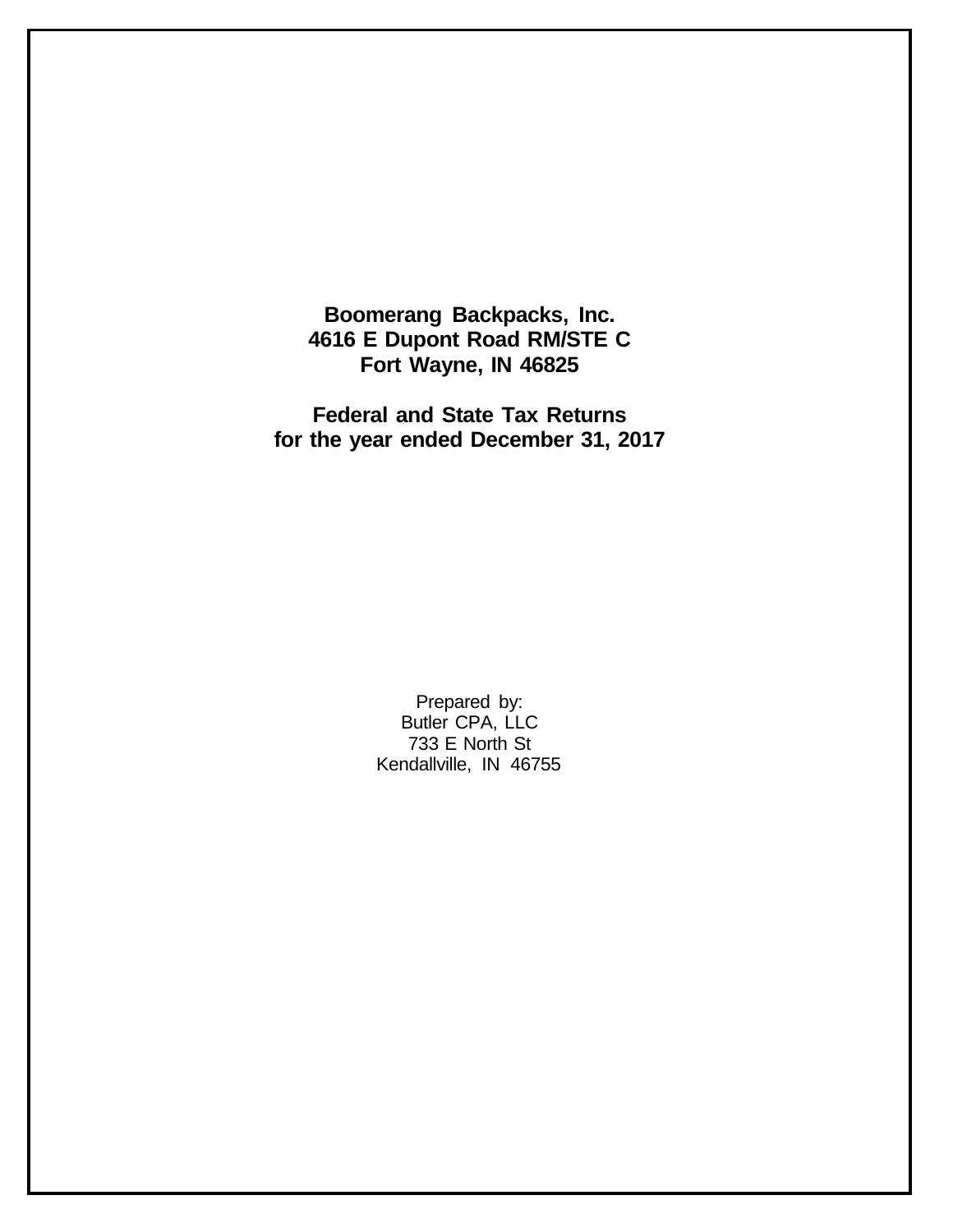# Department of the Treasury<br>Internal Revenue Service

# **Return of Organization Exempt From Income Tax**

**u** Go to *www.irs.gov/Form990* for instructions and the latest information. **u** Do not enter social security numbers on this form as it may be made public. **Under section 501(c), 527, or 4947(a)(1) of the Internal Revenue Code (except private foundations)** 65867 05/30/2018 4:09 PM

| OMB No. 1545-0047     |
|-----------------------|
| 2017                  |
| <b>Open to Public</b> |
| <b>Inspection</b>     |

|                   |                             | For the 2017 calendar year, or tax year beginning                                                                                                                                                                                                                                                                        | and ending                                                                   |                                               |                          |                                            |  |  |  |
|-------------------|-----------------------------|--------------------------------------------------------------------------------------------------------------------------------------------------------------------------------------------------------------------------------------------------------------------------------------------------------------------------|------------------------------------------------------------------------------|-----------------------------------------------|--------------------------|--------------------------------------------|--|--|--|
| в                 |                             | C Name of organization<br>Check if applicable:                                                                                                                                                                                                                                                                           |                                                                              |                                               |                          | D Employer identification number           |  |  |  |
|                   | Address change              | BOOMERANG BACKPACKS,                                                                                                                                                                                                                                                                                                     | INC.                                                                         |                                               |                          |                                            |  |  |  |
|                   | Name change                 | Doing business as                                                                                                                                                                                                                                                                                                        |                                                                              |                                               |                          | 80-0570852                                 |  |  |  |
|                   |                             | Number and street (or P.O. box if mail is not delivered to street address)                                                                                                                                                                                                                                               |                                                                              | Room/suite                                    | E Telephone number       |                                            |  |  |  |
|                   | Initial return              | 4616 E DUPONT ROAD RM/STE C                                                                                                                                                                                                                                                                                              |                                                                              |                                               |                          |                                            |  |  |  |
|                   | Final return/<br>terminated | City or town, state or province, country, and ZIP or foreign postal code                                                                                                                                                                                                                                                 |                                                                              |                                               |                          |                                            |  |  |  |
|                   | Amended return              | FORT WAYNE                                                                                                                                                                                                                                                                                                               | IN 46825                                                                     |                                               | G Gross receipts \$      | 382,097                                    |  |  |  |
|                   |                             | F Name and address of principal officer:                                                                                                                                                                                                                                                                                 |                                                                              | H(a) Is this a group return for subordinates? |                          | $ X $ No<br>Yes                            |  |  |  |
|                   |                             | Application pending<br>MARK COCKROFT                                                                                                                                                                                                                                                                                     |                                                                              |                                               |                          |                                            |  |  |  |
|                   |                             | 3920 N 465 W                                                                                                                                                                                                                                                                                                             |                                                                              | H(b) Are all subordinates included?           |                          | No<br>Yes                                  |  |  |  |
|                   |                             | ANGOLA                                                                                                                                                                                                                                                                                                                   | 46703<br>IN                                                                  |                                               |                          | If "No," attach a list. (see instructions) |  |  |  |
|                   |                             | lxl<br>501(c)(3)<br>) $t$ (insert no.)<br>501(c)<br>Tax-exempt status:                                                                                                                                                                                                                                                   | 4947(a)(1) or<br>527                                                         |                                               |                          |                                            |  |  |  |
|                   | Website: U                  | WWW.BOOMERANGBACKPACKS.ORG                                                                                                                                                                                                                                                                                               |                                                                              | H(c) Group exemption number LI                |                          |                                            |  |  |  |
| κ                 |                             | X Corporation<br>Trust<br>Association<br>Form of organization:                                                                                                                                                                                                                                                           | Other $\mathbf u$                                                            | <b>L</b> Year of formation: $2010$            |                          | $M$ State of legal domicile: $IN$          |  |  |  |
|                   | Part I                      | <b>Summary</b>                                                                                                                                                                                                                                                                                                           |                                                                              |                                               |                          |                                            |  |  |  |
|                   |                             |                                                                                                                                                                                                                                                                                                                          |                                                                              |                                               |                          |                                            |  |  |  |
|                   |                             | TO NOURISH LOW INCOME ELEMENTARY STUDENTS ON WEEKENDS BY PROVIDING                                                                                                                                                                                                                                                       |                                                                              |                                               |                          |                                            |  |  |  |
|                   |                             | BACKPACKS FULL OF FOOD, AND TO INSPIRE HIGH SCHOOL STUDENTS TO EXPERIENCE                                                                                                                                                                                                                                                |                                                                              |                                               |                          |                                            |  |  |  |
| Governance        |                             | COMMUNITY SERVICE THROUGH PROJECT BASED LEARNING AND STUDENT INTERNSHIPS.                                                                                                                                                                                                                                                |                                                                              |                                               |                          |                                            |  |  |  |
|                   |                             |                                                                                                                                                                                                                                                                                                                          |                                                                              |                                               |                          |                                            |  |  |  |
|                   |                             | 2 Check this box $\mathbf{u}$   if the organization discontinued its operations or disposed of more than 25% of its net assets.                                                                                                                                                                                          |                                                                              |                                               |                          |                                            |  |  |  |
| ಯ                 |                             |                                                                                                                                                                                                                                                                                                                          |                                                                              |                                               |                          | 8                                          |  |  |  |
|                   |                             |                                                                                                                                                                                                                                                                                                                          |                                                                              |                                               |                          | 8                                          |  |  |  |
| <b>Activities</b> |                             | 5 Total number of individuals employed in calendar year 2017 (Part V, line 2a) [[[[[[[[[[[[[[[[[[[[[[[[[[[[[[[                                                                                                                                                                                                           |                                                                              |                                               |                          | $\overline{a}$                             |  |  |  |
|                   |                             | 6 Total number of volunteers (estimate if necessary)                                                                                                                                                                                                                                                                     |                                                                              |                                               | 6                        | 500                                        |  |  |  |
|                   |                             |                                                                                                                                                                                                                                                                                                                          |                                                                              |                                               | 7a                       | 0                                          |  |  |  |
|                   |                             |                                                                                                                                                                                                                                                                                                                          |                                                                              |                                               | 7b                       | 0                                          |  |  |  |
|                   |                             |                                                                                                                                                                                                                                                                                                                          |                                                                              | Prior Year                                    |                          | Current Year                               |  |  |  |
|                   |                             |                                                                                                                                                                                                                                                                                                                          |                                                                              |                                               | 336,007                  | 318,032                                    |  |  |  |
| Revenue           | 9                           | Program service revenue (Part VIII, line 2g)                                                                                                                                                                                                                                                                             |                                                                              |                                               | $\left( \right)$         |                                            |  |  |  |
|                   |                             |                                                                                                                                                                                                                                                                                                                          | 39                                                                           |                                               | 49                       |                                            |  |  |  |
|                   |                             | 11 Other revenue (Part VIII, column (A), lines 5, 6d, 8c, 9c, 10c, and 11e)                                                                                                                                                                                                                                              |                                                                              |                                               | 24,825                   | 56,374                                     |  |  |  |
|                   |                             | 12 Total revenue – add lines 8 through 11 (must equal Part VIII, column (A), line 12)                                                                                                                                                                                                                                    |                                                                              | 360,871                                       | 374,455                  |                                            |  |  |  |
|                   |                             |                                                                                                                                                                                                                                                                                                                          |                                                                              |                                               | $\Omega$                 |                                            |  |  |  |
|                   |                             | 14 Benefits paid to or for members (Part IX, column (A), line 4)                                                                                                                                                                                                                                                         |                                                                              |                                               |                          |                                            |  |  |  |
|                   |                             | 15 Salaries, other compensation, employee benefits (Part IX, column (A), lines 5-10)                                                                                                                                                                                                                                     |                                                                              |                                               | 36,192                   | 33,002                                     |  |  |  |
| Expenses          |                             | 16a Professional fundraising fees (Part IX, column (A), line 11e)                                                                                                                                                                                                                                                        |                                                                              |                                               |                          | 0                                          |  |  |  |
|                   |                             | <b>b</b> Total fundraising expenses (Part IX, column (D), line 25) $\mathbf{u}$                                                                                                                                                                                                                                          | 6,934                                                                        |                                               |                          |                                            |  |  |  |
|                   |                             | 17 Other expenses (Part IX, column (A), lines 11a-11d, 11f-24e)                                                                                                                                                                                                                                                          |                                                                              |                                               |                          |                                            |  |  |  |
|                   |                             |                                                                                                                                                                                                                                                                                                                          | 18 Total expenses. Add lines 13-17 (must equal Part IX, column (A), line 25) |                                               |                          |                                            |  |  |  |
|                   |                             | 19 Revenue less expenses. Subtract line 18 from line 12                                                                                                                                                                                                                                                                  |                                                                              |                                               | 275,985<br>84,886        | 310,356<br>64,099                          |  |  |  |
|                   |                             |                                                                                                                                                                                                                                                                                                                          |                                                                              | Beginning of Current Year                     |                          | End of Year                                |  |  |  |
| Net Assets or     |                             | <b>20</b> Total assets (Part X, line 16)                                                                                                                                                                                                                                                                                 |                                                                              |                                               | 450,224                  | 514,323                                    |  |  |  |
|                   |                             |                                                                                                                                                                                                                                                                                                                          |                                                                              |                                               | 0                        |                                            |  |  |  |
|                   |                             | 22 Net assets or fund balances. Subtract line 21 from line 20 <i>manual contract</i> in the 20 manual contract the 21 from line 20 manual contract the 32 manual contract that 32 manual contract the 32 manual contract the 32 man                                                                                      |                                                                              |                                               | 450,224                  | 514,323                                    |  |  |  |
|                   | Part II                     | <b>Signature Block</b>                                                                                                                                                                                                                                                                                                   |                                                                              |                                               |                          |                                            |  |  |  |
|                   |                             |                                                                                                                                                                                                                                                                                                                          |                                                                              |                                               |                          |                                            |  |  |  |
|                   |                             | Under penalties of perjury, I declare that I have examined this return, including accompanying schedules and statements, and to the best of my knowledge and belief, it is<br>true, correct, and complete. Declaration of preparer (other than officer) is based on all information of which preparer has any knowledge. |                                                                              |                                               |                          |                                            |  |  |  |
|                   |                             |                                                                                                                                                                                                                                                                                                                          |                                                                              |                                               |                          |                                            |  |  |  |
|                   |                             |                                                                                                                                                                                                                                                                                                                          |                                                                              |                                               |                          |                                            |  |  |  |
| Sign              |                             | Signature of officer                                                                                                                                                                                                                                                                                                     |                                                                              |                                               | Date                     |                                            |  |  |  |
| Here              |                             | MARK<br>COCKROFT                                                                                                                                                                                                                                                                                                         | <b>DIRECTOR</b>                                                              |                                               |                          |                                            |  |  |  |
|                   |                             | Type or print name and title                                                                                                                                                                                                                                                                                             |                                                                              |                                               |                          |                                            |  |  |  |
|                   |                             | Print/Type preparer's name                                                                                                                                                                                                                                                                                               | Preparer's signature                                                         | Date                                          | Check                    | <b>PTIN</b>                                |  |  |  |
| Paid              |                             | CARLA B BUTLER                                                                                                                                                                                                                                                                                                           |                                                                              |                                               | $05/30/18$ self-employed | P00097274                                  |  |  |  |
|                   | <b>Preparer</b>             | CPA,<br>BUTLER<br>LLC<br>Firm's name                                                                                                                                                                                                                                                                                     |                                                                              |                                               | Firm's EIN }             | 82-3544720                                 |  |  |  |
|                   | Use Only                    | 733 E NORTH ST                                                                                                                                                                                                                                                                                                           |                                                                              |                                               |                          |                                            |  |  |  |
|                   |                             | KENDALLVILLE,<br>ΙN<br>Firm's address                                                                                                                                                                                                                                                                                    | 46755                                                                        |                                               | Phone no.                | 260-347-0475                               |  |  |  |
|                   |                             | May the IRS discuss this return with the preparer shown above? (see instructions)                                                                                                                                                                                                                                        |                                                                              |                                               |                          | X Yes<br>No                                |  |  |  |
|                   |                             |                                                                                                                                                                                                                                                                                                                          |                                                                              |                                               |                          |                                            |  |  |  |

| Sign                         |                                                                                                | Signature of officer |                                                                                   |                      |          |      | Date                     |  |              |    |
|------------------------------|------------------------------------------------------------------------------------------------|----------------------|-----------------------------------------------------------------------------------|----------------------|----------|------|--------------------------|--|--------------|----|
| Here                         |                                                                                                | MARK                 | COCKROFT                                                                          |                      | DIRECTOR |      |                          |  |              |    |
| Type or print name and title |                                                                                                |                      |                                                                                   |                      |          |      |                          |  |              |    |
|                              | Print/Type preparer's name<br>CARLA B BUTLER                                                   |                      |                                                                                   | Preparer's signature |          | Date | Check                    |  | PTIN         |    |
| Paid                         |                                                                                                |                      |                                                                                   |                      |          |      | $05/30/18$ self-employed |  | P00097274    |    |
| Preparer                     | Firm's name                                                                                    |                      | BUTLER CPA, LLC                                                                   |                      |          |      | Firm's $EIN$             |  | 82-3544720   |    |
| Use Only                     |                                                                                                |                      | NORTH ST<br>733<br>E.                                                             |                      |          |      |                          |  |              |    |
|                              | Firm's address                                                                                 |                      | KENDALLVILLE,                                                                     | 46755<br>ΙN          |          |      | Phone no.                |  | 260-347-0475 |    |
|                              |                                                                                                |                      | May the IRS discuss this return with the preparer shown above? (see instructions) |                      |          |      |                          |  | Yes          | No |
|                              | $F_{\text{c}}$ 990 (2017)<br>For Paperwork Reduction Act Notice, see the separate instructions |                      |                                                                                   |                      |          |      |                          |  |              |    |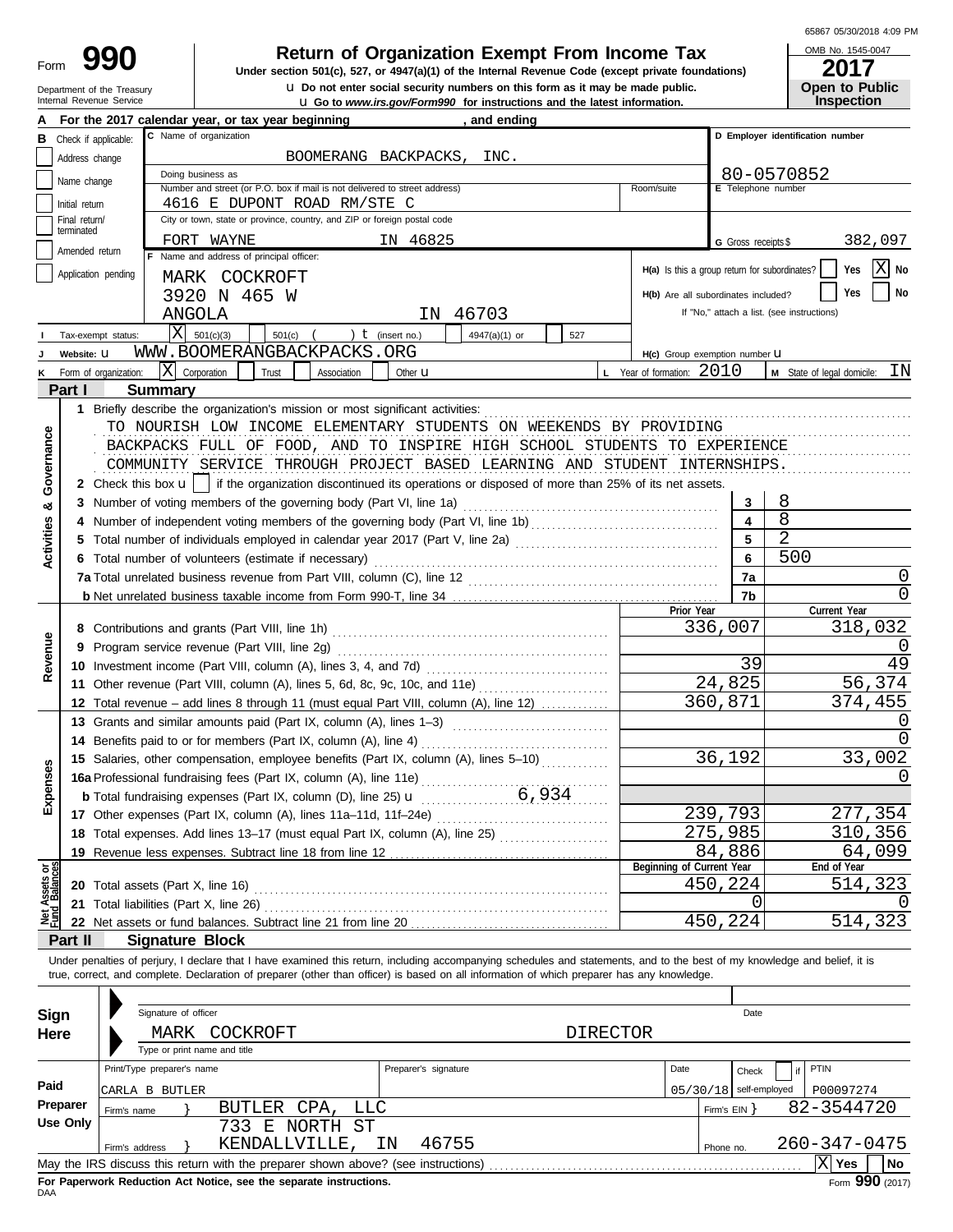| 65867 05/30/2018 4:09 PM |
|--------------------------|
|--------------------------|

|                | Form 990 (2017) BOOMERANG BACKPACKS, INC.                                                                                                                                                                                                                                                                                                                                                      |                                   | 80-0570852 |                                                                                                                                                        | Page 2       |
|----------------|------------------------------------------------------------------------------------------------------------------------------------------------------------------------------------------------------------------------------------------------------------------------------------------------------------------------------------------------------------------------------------------------|-----------------------------------|------------|--------------------------------------------------------------------------------------------------------------------------------------------------------|--------------|
| Part III       | <b>Statement of Program Service Accomplishments</b>                                                                                                                                                                                                                                                                                                                                            |                                   |            | Check if Schedule O contains a response or note to any line in this Part III [11] [11] [11] [11] [11] [11] [1                                          |              |
| $1 \quad$      | Briefly describe the organization's mission:                                                                                                                                                                                                                                                                                                                                                   |                                   |            |                                                                                                                                                        |              |
|                | TO NOURISH LOW INCOME ELEMENTARY STUDENTS ON WEEKENDS BY PROVIDING                                                                                                                                                                                                                                                                                                                             |                                   |            | BACKPACKS FULL OF FOOD, AND TO INSPIRE HIGH SCHOOL STUDENTS TO EXPERIENCE<br>COMMUNITY SERVICE THROUGH PROJECT BASED LEARNING AND STUDENT INTERNSHIPS. |              |
| $\mathbf{2}$   | Did the organization undertake any significant program services during the year which were not listed on the<br>prior Form 990 or 990-EZ?                                                                                                                                                                                                                                                      |                                   |            |                                                                                                                                                        | Yes $ X $ No |
| 3<br>services? | If "Yes," describe these new services on Schedule O.<br>Did the organization cease conducting, or make significant changes in how it conducts, any program                                                                                                                                                                                                                                     |                                   |            |                                                                                                                                                        | Yes $X$ No   |
| 4              | If "Yes," describe these changes on Schedule O.<br>Describe the organization's program service accomplishments for each of its three largest program services, as measured by<br>expenses. Section 501(c)(3) and 501(c)(4) organizations are required to report the amount of grants and allocations to others,<br>the total expenses, and revenue, if any, for each program service reported. |                                   |            |                                                                                                                                                        |              |
| 4a (Code:      | ) (Expenses \$<br>PROVIDE FOOD TO LOW INCOME ELEMENTARY STUDENTS ON WEEKENDS.                                                                                                                                                                                                                                                                                                                  | 287, 585 including grants of \$   |            | $($ Revenue \$                                                                                                                                         |              |
|                |                                                                                                                                                                                                                                                                                                                                                                                                |                                   |            |                                                                                                                                                        |              |
|                |                                                                                                                                                                                                                                                                                                                                                                                                |                                   |            |                                                                                                                                                        |              |
|                |                                                                                                                                                                                                                                                                                                                                                                                                |                                   |            |                                                                                                                                                        |              |
|                |                                                                                                                                                                                                                                                                                                                                                                                                |                                   |            |                                                                                                                                                        |              |
|                |                                                                                                                                                                                                                                                                                                                                                                                                |                                   |            |                                                                                                                                                        |              |
| 4b (Code:      | ) (Expenses \$                                                                                                                                                                                                                                                                                                                                                                                 |                                   |            |                                                                                                                                                        |              |
|                |                                                                                                                                                                                                                                                                                                                                                                                                |                                   |            |                                                                                                                                                        |              |
|                |                                                                                                                                                                                                                                                                                                                                                                                                |                                   |            |                                                                                                                                                        |              |
|                |                                                                                                                                                                                                                                                                                                                                                                                                |                                   |            |                                                                                                                                                        |              |
|                |                                                                                                                                                                                                                                                                                                                                                                                                |                                   |            |                                                                                                                                                        |              |
|                |                                                                                                                                                                                                                                                                                                                                                                                                |                                   |            |                                                                                                                                                        |              |
| 4c (Code:      | ) (Expenses \$                                                                                                                                                                                                                                                                                                                                                                                 | including grants of \$            |            | ) (Revenue \$                                                                                                                                          |              |
|                |                                                                                                                                                                                                                                                                                                                                                                                                |                                   |            |                                                                                                                                                        |              |
|                |                                                                                                                                                                                                                                                                                                                                                                                                |                                   |            |                                                                                                                                                        |              |
|                |                                                                                                                                                                                                                                                                                                                                                                                                |                                   |            |                                                                                                                                                        |              |
|                |                                                                                                                                                                                                                                                                                                                                                                                                |                                   |            |                                                                                                                                                        |              |
|                |                                                                                                                                                                                                                                                                                                                                                                                                |                                   |            |                                                                                                                                                        |              |
|                | 4d Other program services (Describe in Schedule O.)                                                                                                                                                                                                                                                                                                                                            |                                   |            |                                                                                                                                                        |              |
| (Expenses \$   | <b>4e</b> Total program service expenses <b>u</b>                                                                                                                                                                                                                                                                                                                                              | including grants of \$<br>287,585 |            | (Revenue \$                                                                                                                                            |              |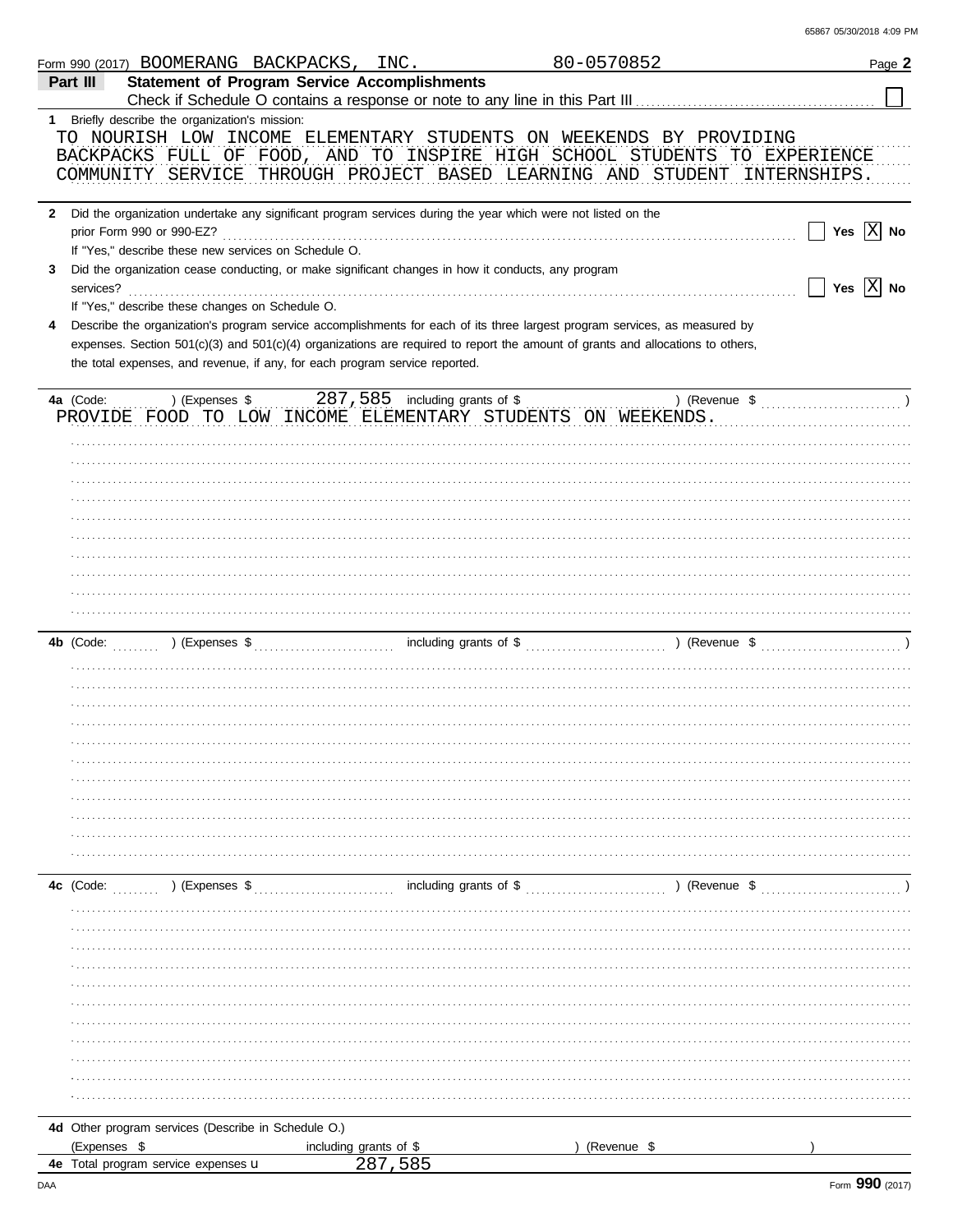65867 05/30/2018 4:09 PM

|  | Form 990 (2017) | <b>BOOMERANG</b> | <b>BACKPACKS</b> | INC. | 70852 | $P$ age, |
|--|-----------------|------------------|------------------|------|-------|----------|
|--|-----------------|------------------|------------------|------|-------|----------|

|     | Part IV<br><b>Checklist of Required Schedules</b>                                                                                                                                                                              |                 |     |    |
|-----|--------------------------------------------------------------------------------------------------------------------------------------------------------------------------------------------------------------------------------|-----------------|-----|----|
|     |                                                                                                                                                                                                                                |                 | Yes | No |
| 1   | Is the organization described in section $501(c)(3)$ or $4947(a)(1)$ (other than a private foundation)? If "Yes,"                                                                                                              |                 |     |    |
|     | complete Schedule A example of the complete schedule A example the state of the state of the state of the state of the state of the state of the state of the state of the state of the state of the state of the state of the | 1               | Χ   |    |
| 2   |                                                                                                                                                                                                                                | $\mathbf{2}$    | X   |    |
| 3   | Did the organization engage in direct or indirect political campaign activities on behalf of or in opposition to                                                                                                               |                 |     |    |
|     |                                                                                                                                                                                                                                | 3               |     | Χ  |
| 4   | Section 501(c)(3) organizations. Did the organization engage in lobbying activities, or have a section 501(h)                                                                                                                  |                 |     |    |
|     |                                                                                                                                                                                                                                | 4               |     | X  |
| 5   | Is the organization a section $501(c)(4)$ , $501(c)(5)$ , or $501(c)(6)$ organization that receives membership dues,                                                                                                           |                 |     |    |
|     | assessments, or similar amounts as defined in Revenue Procedure 98-19? If "Yes," complete Schedule C,                                                                                                                          |                 |     |    |
|     | Part III $\ldots$ . $\ldots$ . $\ldots$ . $\ldots$ . $\ldots$ . $\ldots$ . $\ldots$ . $\ldots$ . $\ldots$ . $\ldots$ . $\ldots$ . $\ldots$ . $\ldots$                                                                          | 5               |     | Χ  |
| 6   | Did the organization maintain any donor advised funds or any similar funds or accounts for which donors                                                                                                                        |                 |     |    |
|     | have the right to provide advice on the distribution or investment of amounts in such funds or accounts? If                                                                                                                    |                 |     |    |
|     | "Yes," complete Schedule D, Part I encourance contract the contract of the Schedule D, Part I encourance contract the set of the set of the set of the set of the set of the set of the set of the set of the set of the set o | 6               |     | Χ  |
| 7   | Did the organization receive or hold a conservation easement, including easements to preserve open space,                                                                                                                      |                 |     |    |
|     |                                                                                                                                                                                                                                | 7               |     | Χ  |
| 8   | Did the organization maintain collections of works of art, historical treasures, or other similar assets? If "Yes,"                                                                                                            |                 |     |    |
|     | complete Schedule D, Part III et al. (2008) and the set of the schedule of the Schedule D, Part III et al. (20                                                                                                                 | 8               |     | Χ  |
| 9   | Did the organization report an amount in Part X, line 21, for escrow or custodial account liability, serve as a                                                                                                                |                 |     |    |
|     | custodian for amounts not listed in Part X; or provide credit counseling, debt management, credit repair, or                                                                                                                   |                 |     |    |
|     |                                                                                                                                                                                                                                | 9               |     | Χ  |
| 10  | Did the organization, directly or through a related organization, hold assets in temporarily restricted                                                                                                                        |                 |     |    |
|     | endowments, permanent endowments, or quasi-endowments? If "Yes," complete Schedule D, Part V [[[[[[[[[[[[[[[[                                                                                                                  | 10              |     | Χ  |
| 11  | If the organization's answer to any of the following questions is "Yes," then complete Schedule D, Parts VI,                                                                                                                   |                 |     |    |
|     | VII, VIII, IX, or X as applicable.                                                                                                                                                                                             |                 |     |    |
|     | a Did the organization report an amount for land, buildings, and equipment in Part X, line 10? If "Yes,"                                                                                                                       |                 |     |    |
|     | complete Schedule D, Part VI et al. et al. et al. et al. et al. et al. et al. et al. et al. et al. et al. et a                                                                                                                 | 11a             |     | X  |
|     | <b>b</b> Did the organization report an amount for investments—other securities in Part X, line 12 that is 5% or more                                                                                                          |                 |     |    |
|     |                                                                                                                                                                                                                                | 11b             |     | Χ  |
|     | c Did the organization report an amount for investments—program related in Part X, line 13 that is 5% or more                                                                                                                  |                 |     |    |
|     |                                                                                                                                                                                                                                | 11c             |     | Χ  |
|     | d Did the organization report an amount for other assets in Part X, line 15 that is 5% or more of its total assets                                                                                                             |                 |     |    |
|     |                                                                                                                                                                                                                                | 11d             |     | Χ  |
|     |                                                                                                                                                                                                                                | 11e             |     | X  |
| f   | Did the organization's separate or consolidated financial statements for the tax year include a footnote that addresses                                                                                                        |                 |     |    |
|     | the organization's liability for uncertain tax positions under FIN 48 (ASC 740)? If "Yes," complete Schedule D, Part X                                                                                                         | 11f             |     | Χ  |
|     | 12a Did the organization obtain separate, independent audited financial statements for the tax year? If "Yes," complete                                                                                                        |                 |     |    |
|     |                                                                                                                                                                                                                                | 12a             |     | Χ  |
|     | <b>b</b> Was the organization included in consolidated, independent audited financial statements for the tax year? If                                                                                                          |                 |     |    |
|     |                                                                                                                                                                                                                                | 12 <sub>b</sub> |     | Χ  |
| 13  |                                                                                                                                                                                                                                | 13              |     | Χ  |
| 14a |                                                                                                                                                                                                                                | 14a             |     | Χ  |
| b   | Did the organization have aggregate revenues or expenses of more than \$10,000 from grantmaking,                                                                                                                               |                 |     |    |
|     | fundraising, business, investment, and program service activities outside the United States, or aggregate                                                                                                                      |                 |     |    |
|     |                                                                                                                                                                                                                                | 14b             |     | Χ  |
| 15  | Did the organization report on Part IX, column (A), line 3, more than \$5,000 of grants or other assistance to or                                                                                                              |                 |     |    |
|     |                                                                                                                                                                                                                                | 15              |     | Χ  |
| 16  | Did the organization report on Part IX, column (A), line 3, more than \$5,000 of aggregate grants or other                                                                                                                     |                 |     |    |
|     |                                                                                                                                                                                                                                | 16              |     | Χ  |
| 17  | Did the organization report a total of more than \$15,000 of expenses for professional fundraising services on                                                                                                                 |                 |     |    |
|     |                                                                                                                                                                                                                                | 17              |     | Χ  |
| 18  | Did the organization report more than \$15,000 total of fundraising event gross income and contributions on                                                                                                                    |                 |     |    |
|     |                                                                                                                                                                                                                                | 18              | Χ   |    |
| 19  | Did the organization report more than \$15,000 of gross income from gaming activities on Part VIII, line 9a?                                                                                                                   |                 |     |    |
|     |                                                                                                                                                                                                                                | 19              |     | Χ  |

Form **990** (2017)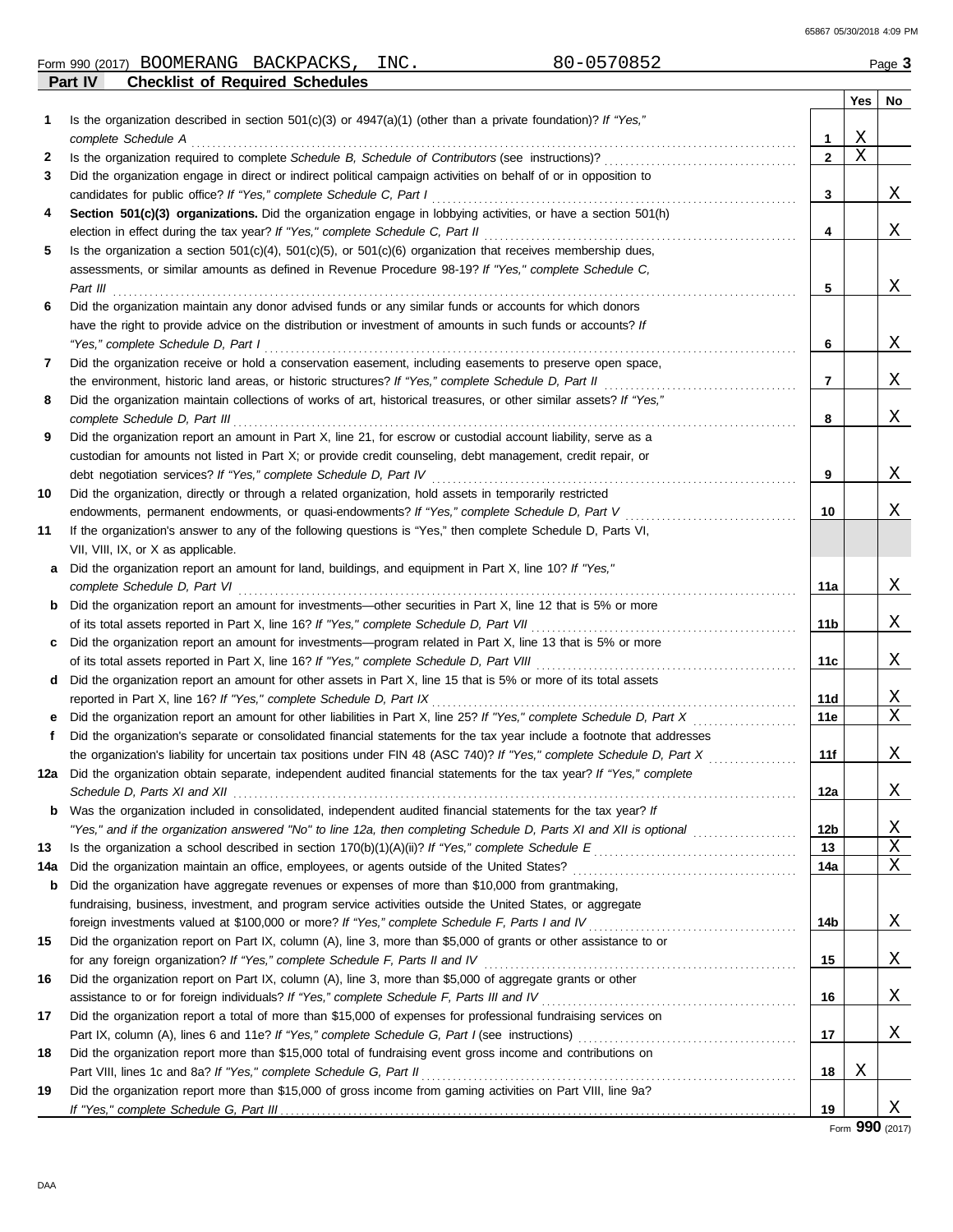|     | 80-0570852<br>Form 990 (2017) BOOMERANG BACKPACKS,<br>INC.                                                       |                 |     | Page 4 |
|-----|------------------------------------------------------------------------------------------------------------------|-----------------|-----|--------|
|     | Part IV<br><b>Checklist of Required Schedules (continued)</b>                                                    |                 |     |        |
|     |                                                                                                                  |                 | Yes | No     |
| 20a | Did the organization operate one or more hospital facilities? If "Yes," complete Schedule H                      | 20a             |     | X      |
| b   | If "Yes" to line 20a, did the organization attach a copy of its audited financial statements to this return?     | 20b             |     |        |
| 21  | Did the organization report more than \$5,000 of grants or other assistance to any domestic organization or      |                 |     |        |
|     | domestic government on Part IX, column (A), line 1? If "Yes," complete Schedule I, Parts I and II                | 21              |     | Χ      |
| 22  | Did the organization report more than \$5,000 of grants or other assistance to or for domestic individuals on    |                 |     |        |
|     | Part IX, column (A), line 2? If "Yes," complete Schedule I, Parts I and III                                      | 22              |     | Χ      |
| 23  | Did the organization answer "Yes" to Part VII, Section A, line 3, 4, or 5 about compensation of the              |                 |     |        |
|     | organization's current and former officers, directors, trustees, key employees, and highest compensated          |                 |     |        |
|     | employees? If "Yes," complete Schedule J                                                                         | 23              |     | Χ      |
|     | 24a Did the organization have a tax-exempt bond issue with an outstanding principal amount of more than          |                 |     |        |
|     | \$100,000 as of the last day of the year, that was issued after December 31, 2002? If "Yes," answer lines 24b    |                 |     |        |
|     | through 24d and complete Schedule K. If "No," go to line 25a                                                     | 24a             |     | Χ      |
| b   | Did the organization invest any proceeds of tax-exempt bonds beyond a temporary period exception?                | 24b             |     |        |
| c   | Did the organization maintain an escrow account other than a refunding escrow at any time during the year        |                 |     |        |
|     | to defease any tax-exempt bonds?                                                                                 | 24c             |     |        |
| d   |                                                                                                                  | 24d             |     |        |
|     | 25a Section 501(c)(3), 501(c)(4), and 501(c)(29) organizations. Did the organization engage in an excess benefit |                 |     |        |
|     | transaction with a disqualified person during the year? If "Yes," complete Schedule L, Part I                    | 25a             |     | Χ      |
| b   | Is the organization aware that it engaged in an excess benefit transaction with a disqualified person in a prior |                 |     |        |
|     | year, and that the transaction has not been reported on any of the organization's prior Forms 990 or 990-EZ?     |                 |     |        |
|     | If "Yes," complete Schedule L, Part I                                                                            | 25 <sub>b</sub> |     | Χ      |
| 26  | Did the organization report any amount on Part X, line 5, 6, or 22 for receivables from or payables to any       |                 |     |        |
|     | current or former officers, directors, trustees, key employees, highest compensated employees, or                |                 |     |        |
|     | disqualified persons? If "Yes," complete Schedule L, Part II                                                     | 26              |     | Χ      |
| 27  | Did the organization provide a grant or other assistance to an officer, director, trustee, key employee,         |                 |     |        |
|     | substantial contributor or employee thereof, a grant selection committee member, or to a 35% controlled          |                 |     |        |
|     | entity or family member of any of these persons? If "Yes," complete Schedule L, Part III                         | 27              |     | Χ      |
| 28  | Was the organization a party to a business transaction with one of the following parties (see Schedule L,        |                 |     |        |
|     | Part IV instructions for applicable filing thresholds, conditions, and exceptions):                              |                 |     |        |
| а   | A current or former officer, director, trustee, or key employee? If "Yes," complete Schedule L, Part IV          | 28a             |     | Χ      |
| b   | A family member of a current or former officer, director, trustee, or key employee? If "Yes," complete           |                 |     |        |
|     | Schedule L, Part IV                                                                                              | 28b             |     | Χ      |
| c   | An entity of which a current or former officer, director, trustee, or key employee (or a family member thereof)  |                 |     |        |
|     | was an officer, director, trustee, or direct or indirect owner? If "Yes," complete Schedule L, Part IV           | 28c             |     | Χ      |
| 29  |                                                                                                                  | 29              |     | Χ      |
| 30  | Did the organization receive contributions of art, historical treasures, or other similar assets, or qualified   |                 |     |        |
|     | conservation contributions? If "Yes," complete Schedule M                                                        | 30              |     | Χ      |
| 31  | Did the organization liquidate, terminate, or dissolve and cease operations? If "Yes," complete Schedule N,      |                 |     |        |
|     | Part I                                                                                                           | 31              |     | Χ      |
| 32  | Did the organization sell, exchange, dispose of, or transfer more than 25% of its net assets? If "Yes,"          |                 |     | Χ      |
|     | complete Schedule N, Part II                                                                                     | 32              |     |        |
| 33  | Did the organization own 100% of an entity disregarded as separate from the organization under Regulations       |                 |     | Χ      |
|     |                                                                                                                  | 33              |     |        |
| 34  | Was the organization related to any tax-exempt or taxable entity? If "Yes," complete Schedule R, Part II, III,   |                 |     |        |
|     | or IV, and Part V, line 1                                                                                        | 34              |     | Χ<br>Χ |
| 35a |                                                                                                                  | <b>35a</b>      |     |        |
| b   | If "Yes" to line 35a, did the organization receive any payment from or engage in any transaction with a          |                 |     |        |
|     |                                                                                                                  | 35 <sub>b</sub> |     |        |
| 36  | Section 501(c)(3) organizations. Did the organization make any transfers to an exempt non-charitable             |                 |     |        |
|     | related organization? If "Yes," complete Schedule R, Part V, line 2                                              | 36              |     | Χ      |
| 37  | Did the organization conduct more than 5% of its activities through an entity that is not a related organization |                 |     |        |
|     | and that is treated as a partnership for federal income tax purposes? If "Yes," complete Schedule R,             |                 |     |        |
|     | Part VI                                                                                                          | 37              |     | Χ      |
| 38  | Did the organization complete Schedule O and provide explanations in Schedule O for Part VI, lines 11b and       |                 |     |        |
|     | 19? Note. All Form 990 filers are required to complete Schedule O.                                               | 38              | Χ   |        |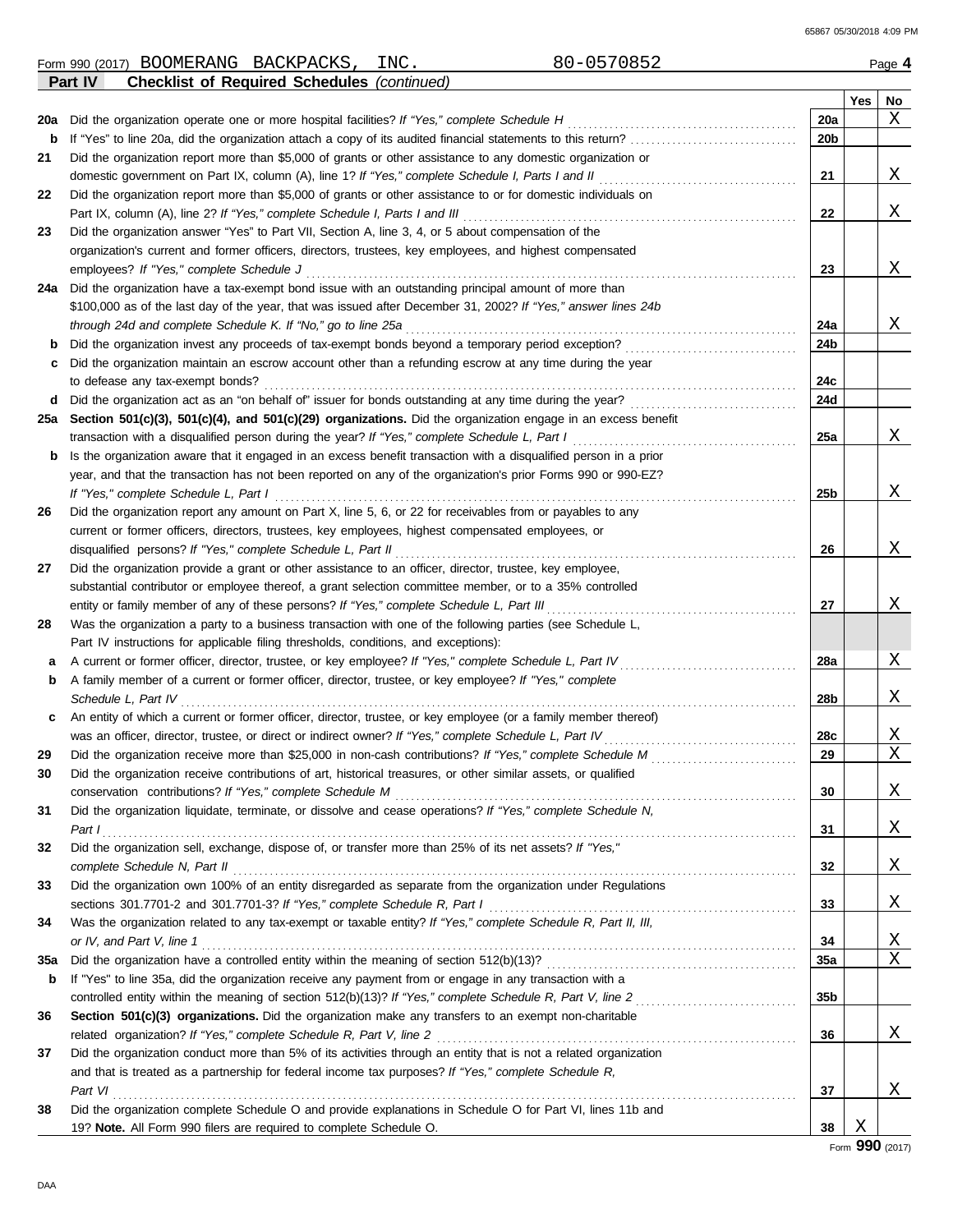|     | 80-0570852<br>Form 990 (2017) BOOMERANG BACKPACKS, INC.                                                                                                                                                    |                 |   |                |     | Page 5      |  |  |  |
|-----|------------------------------------------------------------------------------------------------------------------------------------------------------------------------------------------------------------|-----------------|---|----------------|-----|-------------|--|--|--|
|     | Statements Regarding Other IRS Filings and Tax Compliance<br>Part V                                                                                                                                        |                 |   |                |     |             |  |  |  |
|     | Check if Schedule O contains a response or note to any line in this Part V                                                                                                                                 |                 |   |                |     |             |  |  |  |
|     |                                                                                                                                                                                                            |                 |   |                | Yes | No          |  |  |  |
| 1а  | Enter the number reported in Box 3 of Form 1096. Enter -0- if not applicable                                                                                                                               | 1a              | 2 |                |     |             |  |  |  |
| b   | Enter the number of Forms W-2G included in line 1a. Enter -0- if not applicable                                                                                                                            | 1 <sub>b</sub>  | 0 |                |     |             |  |  |  |
| с   | Did the organization comply with backup withholding rules for reportable payments to vendors and                                                                                                           |                 |   |                |     |             |  |  |  |
|     | reportable gaming (gambling) winnings to prize winners?                                                                                                                                                    |                 |   | 1c             |     |             |  |  |  |
|     | 2a Enter the number of employees reported on Form W-3, Transmittal of Wage and Tax                                                                                                                         |                 |   |                |     |             |  |  |  |
|     | Statements, filed for the calendar year ending with or within the year covered by this return                                                                                                              | 2a              | 2 |                |     |             |  |  |  |
| b   | If at least one is reported on line 2a, did the organization file all required federal employment tax returns?                                                                                             |                 |   | 2b             | Χ   |             |  |  |  |
|     | Note. If the sum of lines 1a and 2a is greater than 250, you may be required to e-file (see instructions)                                                                                                  |                 |   |                |     |             |  |  |  |
| за  | Did the organization have unrelated business gross income of \$1,000 or more during the year?                                                                                                              |                 |   | 3a<br>3b       |     | Χ           |  |  |  |
|     | If "Yes," has it filed a Form 990-T for this year? If "No" to line 3b, provide an explanation in Schedule O<br>b                                                                                           |                 |   |                |     |             |  |  |  |
| 4a  | At any time during the calendar year, did the organization have an interest in, or a signature or other authority                                                                                          |                 |   |                |     |             |  |  |  |
|     | over, a financial account in a foreign country (such as a bank account, securities account, or other financial                                                                                             |                 |   | 4a             |     | Χ           |  |  |  |
|     | account)?                                                                                                                                                                                                  |                 |   |                |     |             |  |  |  |
| b   | If "Yes," enter the name of the foreign country: <b>u</b>                                                                                                                                                  |                 |   |                |     |             |  |  |  |
|     | See instructions for filing requirements for FinCEN Form 114, Report of Foreign Bank and Financial Accounts                                                                                                |                 |   |                |     |             |  |  |  |
|     | (FBAR).                                                                                                                                                                                                    |                 |   |                |     | Χ           |  |  |  |
| 5a  | Was the organization a party to a prohibited tax shelter transaction at any time during the tax year?                                                                                                      |                 |   | 5a             |     | Χ           |  |  |  |
| b   | Did any taxable party notify the organization that it was or is a party to a prohibited tax shelter transaction?                                                                                           |                 |   | 5b             |     |             |  |  |  |
| c   | If "Yes" to line 5a or 5b, did the organization file Form 8886-T?                                                                                                                                          |                 |   | 5c             |     |             |  |  |  |
| 6а  | Does the organization have annual gross receipts that are normally greater than \$100,000, and did the<br>organization solicit any contributions that were not tax deductible as charitable contributions? |                 |   | 6a             |     | Χ           |  |  |  |
| b   | If "Yes," did the organization include with every solicitation an express statement that such contributions or                                                                                             |                 |   |                |     |             |  |  |  |
|     | gifts were not tax deductible?                                                                                                                                                                             |                 |   | 6b             |     |             |  |  |  |
| 7   | Organizations that may receive deductible contributions under section 170(c).                                                                                                                              |                 |   |                |     |             |  |  |  |
| а   | Did the organization receive a payment in excess of \$75 made partly as a contribution and partly for goods                                                                                                |                 |   |                |     |             |  |  |  |
|     | and services provided to the payor?                                                                                                                                                                        |                 |   | 7a             |     | Χ           |  |  |  |
| b   |                                                                                                                                                                                                            |                 |   | 7b             |     |             |  |  |  |
| с   | Did the organization sell, exchange, or otherwise dispose of tangible personal property for which it was                                                                                                   |                 |   |                |     |             |  |  |  |
|     | required to file Form 8282?                                                                                                                                                                                |                 |   | 7c             |     | Χ           |  |  |  |
| d   |                                                                                                                                                                                                            | 7d              |   |                |     |             |  |  |  |
| е   |                                                                                                                                                                                                            |                 |   | 7e             |     | Χ           |  |  |  |
|     | Did the organization, during the year, pay premiums, directly or indirectly, on a personal benefit contract?                                                                                               |                 |   | 7f             |     | Χ           |  |  |  |
|     | If the organization received a contribution of qualified intellectual property, did the organization file Form 8899 as required?                                                                           |                 |   | 7g             |     | Χ           |  |  |  |
|     | If the organization received a contribution of cars, boats, airplanes, or other vehicles, did the organization file a Form 1098-C?                                                                         |                 |   | 7 <sub>h</sub> |     | $\mathbf X$ |  |  |  |
| 8   | Sponsoring organizations maintaining donor advised funds. Did a donor advised fund maintained by the                                                                                                       |                 |   |                |     |             |  |  |  |
|     |                                                                                                                                                                                                            |                 |   | 8              |     |             |  |  |  |
| 9   | Sponsoring organizations maintaining donor advised funds.                                                                                                                                                  |                 |   |                |     |             |  |  |  |
| а   |                                                                                                                                                                                                            |                 |   | 9a             |     |             |  |  |  |
| b   |                                                                                                                                                                                                            |                 |   | 9b             |     |             |  |  |  |
| 10  | Section 501(c)(7) organizations. Enter:                                                                                                                                                                    |                 |   |                |     |             |  |  |  |
| a   |                                                                                                                                                                                                            | 10a             |   |                |     |             |  |  |  |
| b   | Gross receipts, included on Form 990, Part VIII, line 12, for public use of club facilities                                                                                                                | 10 <sub>b</sub> |   |                |     |             |  |  |  |
| 11  | Section 501(c)(12) organizations. Enter:                                                                                                                                                                   |                 |   |                |     |             |  |  |  |
| a   | Gross income from members or shareholders                                                                                                                                                                  | 11a             |   |                |     |             |  |  |  |
| b   | Gross income from other sources (Do not net amounts due or paid to other sources                                                                                                                           |                 |   |                |     |             |  |  |  |
|     | against amounts due or received from them.)                                                                                                                                                                | 11 <sub>b</sub> |   |                |     |             |  |  |  |
| 12a | Section 4947(a)(1) non-exempt charitable trusts. Is the organization filing Form 990 in lieu of Form 1041?                                                                                                 |                 |   | 12a            |     |             |  |  |  |
| b   | If "Yes," enter the amount of tax-exempt interest received or accrued during the year <i>manufus</i>                                                                                                       | 12 <sub>b</sub> |   |                |     |             |  |  |  |
| 13  | Section 501(c)(29) qualified nonprofit health insurance issuers.                                                                                                                                           |                 |   |                |     |             |  |  |  |
| а   | Is the organization licensed to issue qualified health plans in more than one state?                                                                                                                       |                 |   | 13a            |     |             |  |  |  |
|     | Note. See the instructions for additional information the organization must report on Schedule O.                                                                                                          |                 |   |                |     |             |  |  |  |
| b   | Enter the amount of reserves the organization is required to maintain by the states in which                                                                                                               |                 |   |                |     |             |  |  |  |
|     |                                                                                                                                                                                                            | 13 <sub>b</sub> |   |                |     |             |  |  |  |
| c   | Enter the amount of reserves on hand                                                                                                                                                                       | 13c             |   |                |     |             |  |  |  |
| 14a | Did the organization receive any payments for indoor tanning services during the tax year?                                                                                                                 |                 |   | 14a            |     | Χ           |  |  |  |
|     |                                                                                                                                                                                                            |                 |   | 14b            |     |             |  |  |  |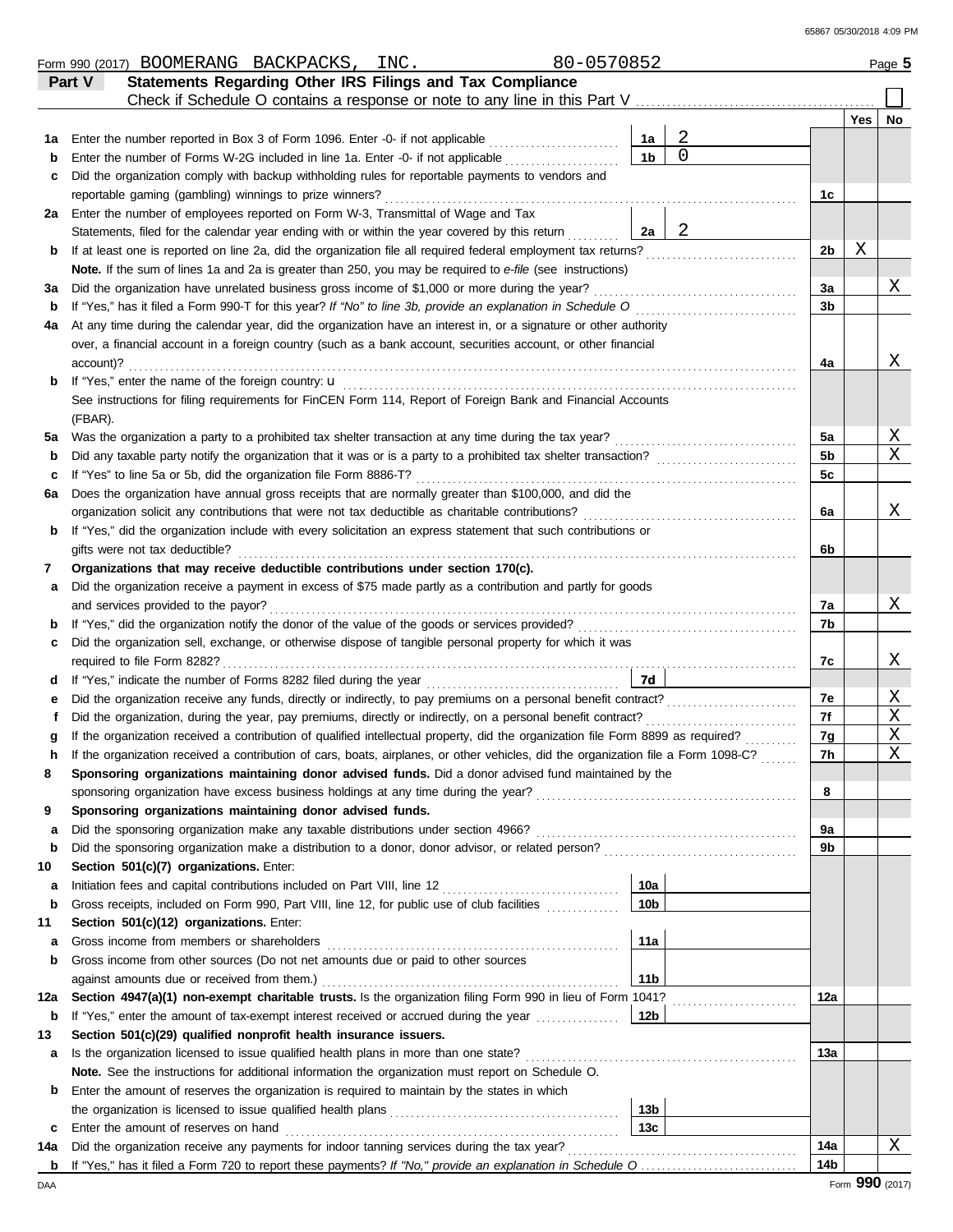|     | response to line 8a, 8b, or 10b below, describe the circumstances, processes, or changes in Schedule O. See instructions.                                                         |    |   |                    |                 |    |
|-----|-----------------------------------------------------------------------------------------------------------------------------------------------------------------------------------|----|---|--------------------|-----------------|----|
|     |                                                                                                                                                                                   |    |   |                    |                 |    |
|     | Section A. Governing Body and Management                                                                                                                                          |    |   |                    |                 |    |
|     |                                                                                                                                                                                   | 1a | 8 |                    | Yes             | No |
| 1а  | Enter the number of voting members of the governing body at the end of the tax year<br>If there are material differences in voting rights among members of the governing body, or |    |   |                    |                 |    |
|     |                                                                                                                                                                                   |    |   |                    |                 |    |
|     | if the governing body delegated broad authority to an executive committee or similar                                                                                              |    |   |                    |                 |    |
|     | committee, explain in Schedule O.                                                                                                                                                 |    |   |                    |                 |    |
| b   | Enter the number of voting members included in line 1a, above, who are independent                                                                                                | 1b | 8 |                    |                 |    |
| 2   | Did any officer, director, trustee, or key employee have a family relationship or a business relationship with                                                                    |    |   |                    |                 |    |
|     | any other officer, director, trustee, or key employee?                                                                                                                            |    |   | 2                  |                 | Χ  |
| 3   | Did the organization delegate control over management duties customarily performed by or under the direct                                                                         |    |   |                    |                 |    |
|     | supervision of officers, directors, or trustees, or key employees to a management company or other person?                                                                        |    |   | 3                  |                 | Χ  |
| 4   |                                                                                                                                                                                   |    |   | 4                  |                 | X  |
| 5   |                                                                                                                                                                                   |    |   | 5                  |                 | Χ  |
| 6   | Did the organization have members or stockholders?                                                                                                                                |    |   | 6                  |                 | X  |
| 7a  | Did the organization have members, stockholders, or other persons who had the power to elect or appoint                                                                           |    |   |                    |                 |    |
|     | one or more members of the governing body?                                                                                                                                        |    |   | 7a                 |                 | Χ  |
| b   | Are any governance decisions of the organization reserved to (or subject to approval by) members,                                                                                 |    |   |                    |                 |    |
|     | stockholders, or persons other than the governing body?                                                                                                                           |    |   | 7b                 |                 | Χ  |
| 8   | Did the organization contemporaneously document the meetings held or written actions undertaken during the year by the following:                                                 |    |   |                    |                 |    |
| а   | The governing body?                                                                                                                                                               |    |   | 8а                 | Χ               |    |
| b   | Each committee with authority to act on behalf of the governing body?                                                                                                             |    |   | 8b                 | Χ               |    |
| 9   | Is there any officer, director, trustee, or key employee listed in Part VII, Section A, who cannot be reached at                                                                  |    |   |                    |                 |    |
|     |                                                                                                                                                                                   |    |   | 9                  |                 | Χ  |
|     | <b>Section B. Policies</b> (This Section B requests information about policies not required by the Internal Revenue Code.)                                                        |    |   |                    |                 |    |
|     |                                                                                                                                                                                   |    |   |                    | Yes             | No |
| 10a | Did the organization have local chapters, branches, or affiliates?                                                                                                                |    |   | 10a                |                 | Χ  |
| b   | If "Yes," did the organization have written policies and procedures governing the activities of such chapters,                                                                    |    |   |                    |                 |    |
|     |                                                                                                                                                                                   |    |   | 10b                |                 |    |
| 11a | Has the organization provided a complete copy of this Form 990 to all members of its governing body before filing the form?                                                       |    |   | 11a                | Χ               |    |
| b   | Describe in Schedule O the process, if any, used by the organization to review this Form 990.                                                                                     |    |   |                    |                 |    |
| 12a |                                                                                                                                                                                   |    |   | 12a                | Χ               |    |
| b   | Were officers, directors, or trustees, and key employees required to disclose annually interests that could give rise to conflicts?                                               |    |   | 12 <sub>b</sub>    | Χ               |    |
| c   | Did the organization regularly and consistently monitor and enforce compliance with the policy? If "Yes,"                                                                         |    |   |                    |                 |    |
|     | describe in Schedule O how this was done                                                                                                                                          |    |   | 12c                | Χ               |    |
| 13  |                                                                                                                                                                                   |    |   | 13                 | Χ               |    |
| 14  | Did the organization have a written document retention and destruction policy?                                                                                                    |    |   | 14                 | X               |    |
| 15  | Did the process for determining compensation of the following persons include a review and approval by                                                                            |    |   |                    |                 |    |
|     | independent persons, comparability data, and contemporaneous substantiation of the deliberation and decision?                                                                     |    |   |                    |                 |    |
| а   |                                                                                                                                                                                   |    |   | 15a                |                 | Χ  |
| b   | Other officers or key employees of the organization                                                                                                                               |    |   | 15b                |                 | Χ  |
|     | If "Yes" to line 15a or 15b, describe the process in Schedule O (see instructions).                                                                                               |    |   |                    |                 |    |
| 16a | Did the organization invest in, contribute assets to, or participate in a joint venture or similar arrangement                                                                    |    |   |                    |                 |    |
| b   | with a taxable entity during the year?<br>If "Yes," did the organization follow a written policy or procedure requiring the organization to evaluate its                          |    |   | 16a                |                 | Χ  |
|     | participation in joint venture arrangements under applicable federal tax law, and take steps to safeguard the                                                                     |    |   |                    |                 |    |
|     |                                                                                                                                                                                   |    |   | 16b                |                 |    |
|     | <b>Section C. Disclosure</b>                                                                                                                                                      |    |   |                    |                 |    |
| 17  | List the states with which a copy of this Form 990 is required to be filed $\mathbf u$<br>ΙN                                                                                      |    |   |                    |                 |    |
| 18  | Section 6104 requires an organization to make its Forms 1023 (or 1024 if applicable), 990, and 990-T (Section 501(c)(3)s only)                                                    |    |   |                    |                 |    |
|     | available for public inspection. Indicate how you made these available. Check all that apply.                                                                                     |    |   |                    |                 |    |
|     | Another's website $ X $ Upon request<br>Other (explain in Schedule O)<br>Own website                                                                                              |    |   |                    |                 |    |
| 19  | Describe in Schedule O whether (and if so, how) the organization made its governing documents, conflict of interest policy, and                                                   |    |   |                    |                 |    |
|     | financial statements available to the public during the tax year.                                                                                                                 |    |   |                    |                 |    |
| 20  | State the name, address, and telephone number of the person who possesses the organization's books and records: <b>u</b>                                                          |    |   |                    |                 |    |
|     | 733 E NORTH ST<br>CARLA BUTLER                                                                                                                                                    |    |   |                    |                 |    |
|     | 46755<br>KENDALLVILLE<br>IN.                                                                                                                                                      |    |   | $260 - 347 - 0475$ |                 |    |
| DAA |                                                                                                                                                                                   |    |   |                    | Form 990 (2017) |    |
|     |                                                                                                                                                                                   |    |   |                    |                 |    |

Form 990 (2017) Page **6** BOOMERANG BACKPACKS, INC. 80-0570852 **Part VI Governance, Management, and Disclosure** *For each "Yes" response to lines 2 through 7b below, and for a "No"*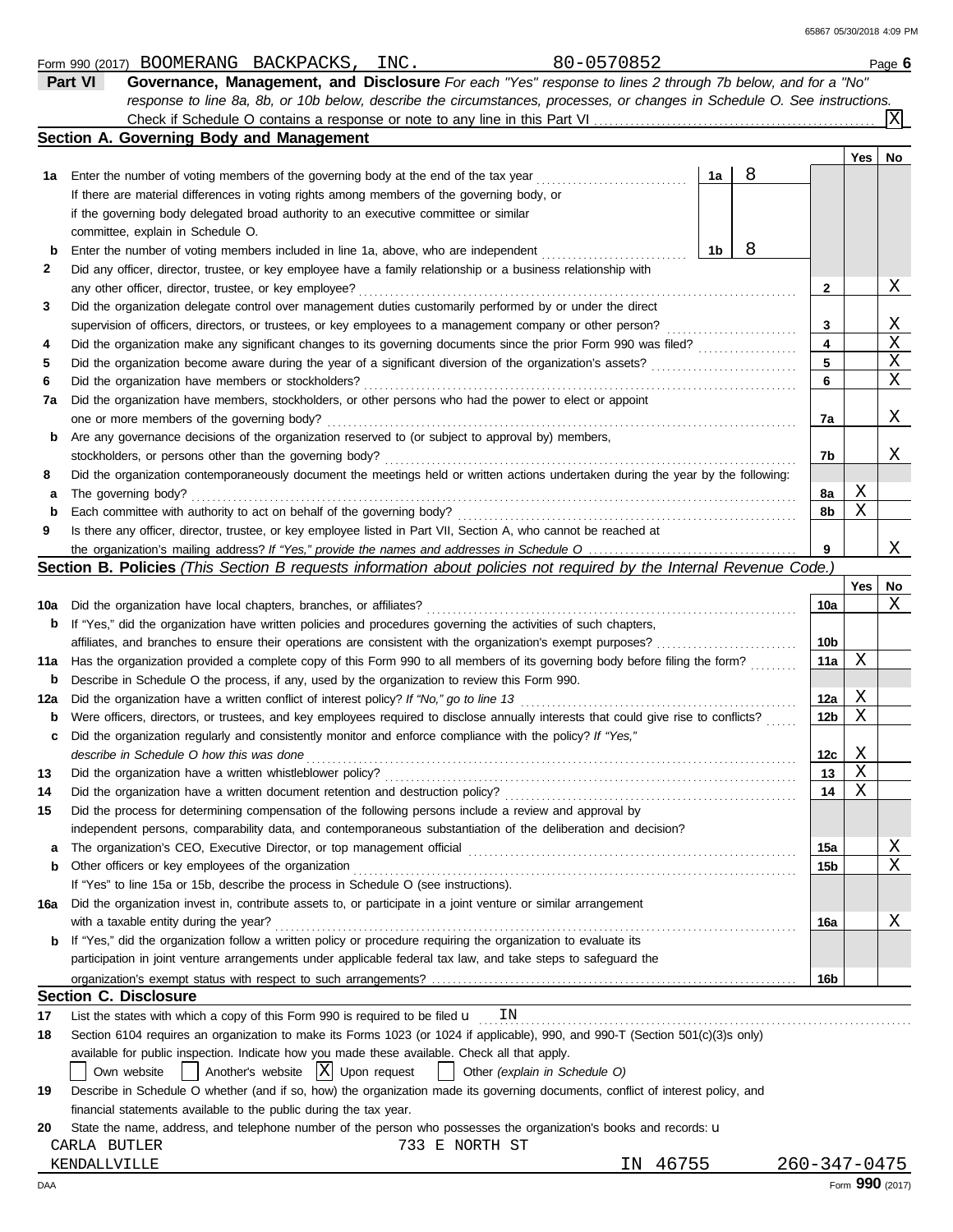|                          |                         | Form 990 (2017) BOOMERANG BACKPACKS, INC. | 80-0570852                                                                                                                        | Page 7                                                                                           |  |
|--------------------------|-------------------------|-------------------------------------------|-----------------------------------------------------------------------------------------------------------------------------------|--------------------------------------------------------------------------------------------------|--|
| Part VII                 |                         |                                           |                                                                                                                                   | Compensation of Officers, Directors, Trustees, Key Employees, Highest Compensated Employees, and |  |
|                          | Independent Contractors |                                           |                                                                                                                                   |                                                                                                  |  |
|                          |                         |                                           |                                                                                                                                   |                                                                                                  |  |
| Section A.               |                         |                                           | Officers, Directors, Trustees, Key Employees, and Highest Compensated Employees                                                   |                                                                                                  |  |
| organization's tax year. |                         |                                           | 1a Complete this table for all persons required to be listed. Report compensation for the calendar year ending with or within the |                                                                                                  |  |

■ List all of the organization's **current** officers, directors, trustees (whether individuals or organizations), regardless of amount of compensation. Enter -0- in columns (D), (E), and (F) if no compensation was paid.

● List all of the organization's **current** key employees, if any. See instructions for definition of "key employee."

who received reportable compensation (Box 5 of Form W-2 and/or Box 7 of Form 1099-MISC) of more than \$100,000 from the ■ List the organization's five **current** highest compensated employees (other than an officer, director, trustee, or key employee)<br> **•** Preceived reportable compensation (Box 5 of Form W 2 and/or Box 7 of Form 1000 MISC)

organization and any related organizations.

■ List all of the organization's **former** officers, key employees, and highest compensated employees who received more than<br> **•** 00,000 of reportable compensation from the erganization and any related erganizations \$100,000 of reportable compensation from the organization and any related organizations.

■ List all of the organization's **former directors or trustees** that received, in the capacity as a former director or trustee of the property is a former director or trustee of the property of the organization and any re organization, more than \$10,000 of reportable compensation from the organization and any related organizations. List persons in the following order: individual trustees or directors; institutional trustees; officers; key employees; highest

compensated employees; and former such persons.

Check this box if neither the organization nor any related organization compensated any current officer, director, or trustee.

| (A)<br>Name and Title   | (B)<br>Average<br>hours per<br>week<br>(list any               | (C)<br>Position<br>(do not check more than one<br>box, unless person is both an<br>officer and a director/trustee) |                       |             |              |                                 | (D)<br>Reportable<br>compensation<br>from<br>the<br>organization | (E)<br>Reportable<br>compensation from<br>related<br>organizations<br>(W-2/1099-MISC) | (F)<br>Estimated<br>amount of<br>other<br>compensation |                                                          |
|-------------------------|----------------------------------------------------------------|--------------------------------------------------------------------------------------------------------------------|-----------------------|-------------|--------------|---------------------------------|------------------------------------------------------------------|---------------------------------------------------------------------------------------|--------------------------------------------------------|----------------------------------------------------------|
|                         | hours for<br>related<br>organizations<br>below dotted<br>line) | Individual trustee<br>or director                                                                                  | Institutional trustee | Officer     | Key employee | Highest compensated<br>employee | Former                                                           | (W-2/1099-MISC)                                                                       |                                                        | from the<br>organization<br>and related<br>organizations |
| (1) LAURA MACKNICK      |                                                                |                                                                                                                    |                       |             |              |                                 |                                                                  |                                                                                       |                                                        |                                                          |
| EXECUTIVE DIRECTOR      | 25.00<br>0.00                                                  |                                                                                                                    |                       | X           |              |                                 |                                                                  | 22,667                                                                                | $\mathbf 0$                                            | 0                                                        |
| (2) MARK COCKROFT       |                                                                |                                                                                                                    |                       |             |              |                                 |                                                                  |                                                                                       |                                                        |                                                          |
| <b>DIRECTOR</b>         | 5.00<br>0.00                                                   |                                                                                                                    |                       | X           |              |                                 |                                                                  | 0                                                                                     | $\mathbf 0$                                            | 0                                                        |
| (3) DAVID FREY          |                                                                |                                                                                                                    |                       |             |              |                                 |                                                                  |                                                                                       |                                                        |                                                          |
| BOARD MEMBER            | 1.00<br>0.00                                                   |                                                                                                                    |                       | X           |              |                                 |                                                                  | 0                                                                                     | 0                                                      | 0                                                        |
| (4) DENNY BRAGG         |                                                                |                                                                                                                    |                       |             |              |                                 |                                                                  |                                                                                       |                                                        |                                                          |
| <b>SECRETARY</b>        | 1.00<br>0.00                                                   |                                                                                                                    |                       | Χ           |              |                                 |                                                                  | 0                                                                                     | 0                                                      | $\overline{0}$                                           |
| (5) KARA CONRAD         |                                                                |                                                                                                                    |                       |             |              |                                 |                                                                  |                                                                                       |                                                        |                                                          |
| BOARD MEMBER            | 1.00<br>0.00                                                   |                                                                                                                    |                       | X           |              |                                 |                                                                  | 0                                                                                     | 0                                                      | 0                                                        |
| STIEGLITZ<br>(6) ANDREA | 1.00                                                           |                                                                                                                    |                       |             |              |                                 |                                                                  |                                                                                       |                                                        |                                                          |
| TREASURER               | 0.00                                                           |                                                                                                                    |                       | $\mathbf X$ |              |                                 |                                                                  | 0                                                                                     | 0                                                      | 0                                                        |
| (7) SAM STUKEY          |                                                                |                                                                                                                    |                       |             |              |                                 |                                                                  |                                                                                       |                                                        |                                                          |
| BOARD MEMBER            | 1.00<br>0.00                                                   |                                                                                                                    |                       | X           |              |                                 |                                                                  | 0                                                                                     | 0                                                      | 0                                                        |
| (8) BROOKE HOEPPNER     |                                                                |                                                                                                                    |                       |             |              |                                 |                                                                  |                                                                                       |                                                        |                                                          |
| BOARD MEMBER            | 1.00<br>0.00                                                   |                                                                                                                    |                       | X           |              |                                 |                                                                  | 0                                                                                     | $\mathbf 0$                                            | $\mathbf 0$                                              |
| (9) JAYMI SULLIVAN      |                                                                |                                                                                                                    |                       |             |              |                                 |                                                                  |                                                                                       |                                                        |                                                          |
|                         | 1.00                                                           |                                                                                                                    |                       |             |              |                                 |                                                                  |                                                                                       |                                                        |                                                          |
| BOARD MEMBER<br>(10)    | 0.00                                                           |                                                                                                                    |                       | X           |              |                                 |                                                                  | 0                                                                                     | 0                                                      | $\overline{0}$                                           |
|                         |                                                                |                                                                                                                    |                       |             |              |                                 |                                                                  |                                                                                       |                                                        |                                                          |
| (11)                    |                                                                |                                                                                                                    |                       |             |              |                                 |                                                                  |                                                                                       |                                                        |                                                          |
|                         |                                                                |                                                                                                                    |                       |             |              |                                 |                                                                  |                                                                                       |                                                        |                                                          |
|                         |                                                                |                                                                                                                    |                       |             |              |                                 |                                                                  |                                                                                       |                                                        |                                                          |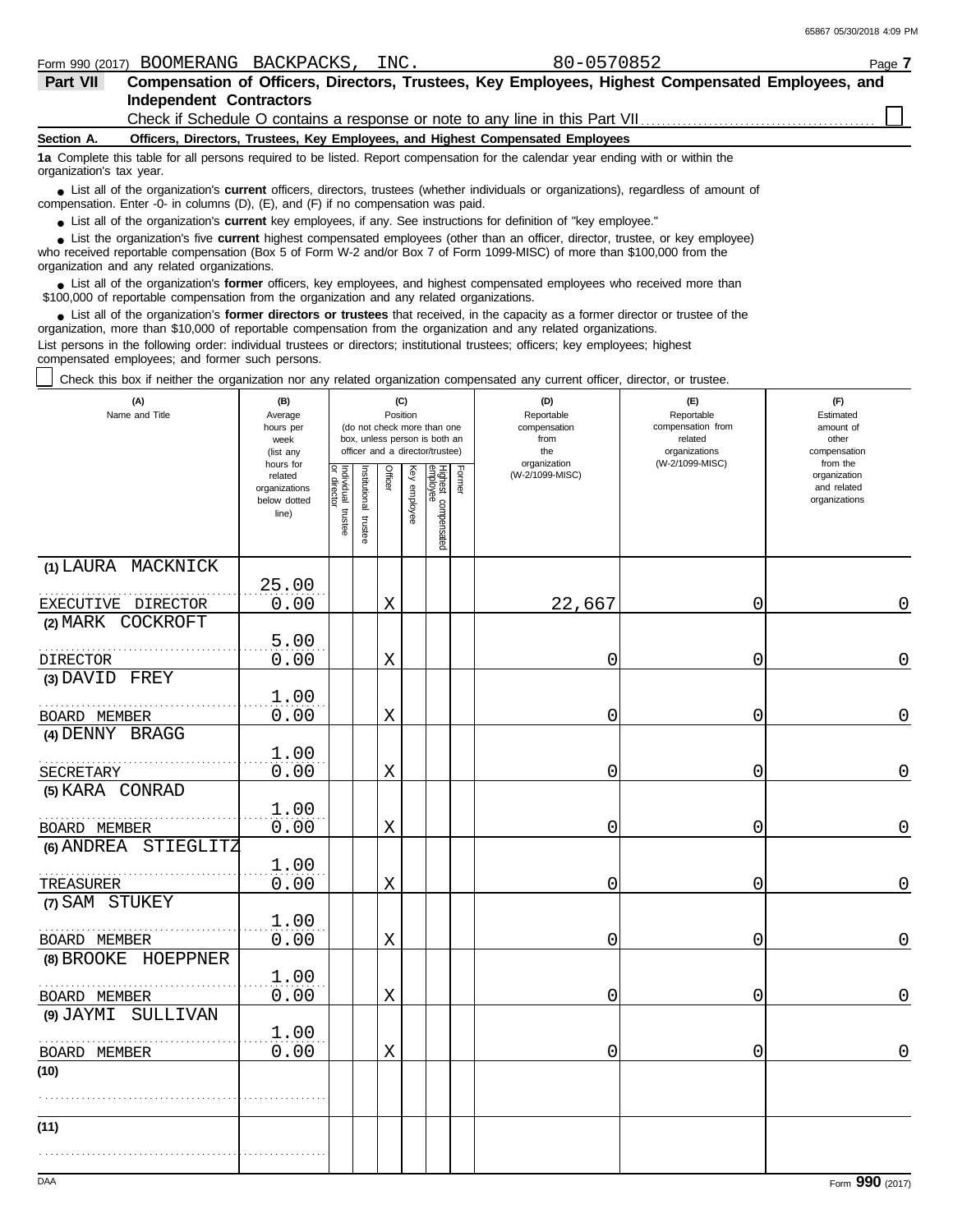| Form 990 (2017) BOOMERANG<br>BACKPACKS, | ΙN |  |
|-----------------------------------------|----|--|
|-----------------------------------------|----|--|

|              | Form 990 (2017) BOOMERANG                                                                     | BACKPACKS                                         |                       |                      | INC.    |                 |                                                                                                 |        | 80-0570852                                                                                                                                                                                                                                             |                                                                    |                                              |                                                                    | B <sub>age</sub> 8  |
|--------------|-----------------------------------------------------------------------------------------------|---------------------------------------------------|-----------------------|----------------------|---------|-----------------|-------------------------------------------------------------------------------------------------|--------|--------------------------------------------------------------------------------------------------------------------------------------------------------------------------------------------------------------------------------------------------------|--------------------------------------------------------------------|----------------------------------------------|--------------------------------------------------------------------|---------------------|
| Part VII     |                                                                                               |                                                   |                       |                      |         |                 |                                                                                                 |        | Section A. Officers, Directors, Trustees, Key Employees, and Highest Compensated Employees (continued)                                                                                                                                                 |                                                                    |                                              |                                                                    |                     |
|              | (A)<br>(B)<br>Name and title<br>Average<br>hours per<br>week<br>(list any<br>hours for        |                                                   |                       |                      |         | (C)<br>Position | (do not check more than one<br>box, unless person is both an<br>officer and a director/trustee) |        | (D)<br>Reportable<br>compensation<br>from<br>the<br>organization                                                                                                                                                                                       | (E)<br>Reportable<br>compensation from<br>related<br>organizations |                                              | (F)<br>Estimated<br>amount of<br>other<br>compensation<br>from the |                     |
|              |                                                                                               | related<br>organizations<br>below dotted<br>line) | Individual<br>trustee | nstitutional trustee | Officer | Key employee    | Highest compensated<br>employee                                                                 | Former | (W-2/1099-MISC)                                                                                                                                                                                                                                        | (W-2/1099-MISC)                                                    | organization<br>and related<br>organizations |                                                                    |                     |
|              |                                                                                               |                                                   |                       |                      |         |                 |                                                                                                 |        |                                                                                                                                                                                                                                                        |                                                                    |                                              |                                                                    |                     |
|              |                                                                                               |                                                   |                       |                      |         |                 |                                                                                                 |        |                                                                                                                                                                                                                                                        |                                                                    |                                              |                                                                    |                     |
|              |                                                                                               |                                                   |                       |                      |         |                 |                                                                                                 |        |                                                                                                                                                                                                                                                        |                                                                    |                                              |                                                                    |                     |
|              |                                                                                               |                                                   |                       |                      |         |                 |                                                                                                 |        |                                                                                                                                                                                                                                                        |                                                                    |                                              |                                                                    |                     |
|              |                                                                                               |                                                   |                       |                      |         |                 |                                                                                                 |        |                                                                                                                                                                                                                                                        |                                                                    |                                              |                                                                    |                     |
|              |                                                                                               |                                                   |                       |                      |         |                 |                                                                                                 |        |                                                                                                                                                                                                                                                        |                                                                    |                                              |                                                                    |                     |
|              |                                                                                               |                                                   |                       |                      |         |                 |                                                                                                 |        |                                                                                                                                                                                                                                                        |                                                                    |                                              |                                                                    |                     |
|              |                                                                                               |                                                   |                       |                      |         |                 |                                                                                                 |        |                                                                                                                                                                                                                                                        |                                                                    |                                              |                                                                    |                     |
| c            |                                                                                               |                                                   |                       |                      |         |                 |                                                                                                 |        | 22,667<br>22,667                                                                                                                                                                                                                                       |                                                                    |                                              |                                                                    |                     |
| $\mathbf{2}$ | reportable compensation from the organization $\mathbf{u}$ 0                                  |                                                   |                       |                      |         |                 |                                                                                                 |        | Total number of individuals (including but not limited to those listed above) who received more than \$100,000 of                                                                                                                                      |                                                                    |                                              |                                                                    |                     |
| 3            |                                                                                               |                                                   |                       |                      |         |                 |                                                                                                 |        | Did the organization list any former officer, director, or trustee, key employee, or highest compensated                                                                                                                                               |                                                                    |                                              |                                                                    | Yes<br>No<br>Χ      |
| 4            |                                                                                               |                                                   |                       |                      |         |                 |                                                                                                 |        | For any individual listed on line 1a, is the sum of reportable compensation and other compensation from the<br>organization and related organizations greater than \$150,000? If "Yes," complete Schedule J for such                                   |                                                                    |                                              | $\mathbf{3}$                                                       | Χ                   |
| 5            |                                                                                               |                                                   |                       |                      |         |                 |                                                                                                 |        | Did any person listed on line 1a receive or accrue compensation from any unrelated organization or individual                                                                                                                                          |                                                                    |                                              | 4<br>5                                                             | Χ                   |
|              | Section B. Independent Contractors                                                            |                                                   |                       |                      |         |                 |                                                                                                 |        |                                                                                                                                                                                                                                                        |                                                                    |                                              |                                                                    |                     |
| 1            |                                                                                               |                                                   |                       |                      |         |                 |                                                                                                 |        | Complete this table for your five highest compensated independent contractors that received more than \$100,000 of<br>compensation from the organization. Report compensation for the calendar year ending with or within the organization's tax year. |                                                                    |                                              |                                                                    |                     |
|              |                                                                                               | (A)<br>Name and business address                  |                       |                      |         |                 |                                                                                                 |        |                                                                                                                                                                                                                                                        | (B)<br>Description of services                                     |                                              |                                                                    | (C)<br>Compensation |
|              |                                                                                               |                                                   |                       |                      |         |                 |                                                                                                 |        |                                                                                                                                                                                                                                                        |                                                                    |                                              |                                                                    |                     |
|              |                                                                                               |                                                   |                       |                      |         |                 |                                                                                                 |        |                                                                                                                                                                                                                                                        |                                                                    |                                              |                                                                    |                     |
|              |                                                                                               |                                                   |                       |                      |         |                 |                                                                                                 |        |                                                                                                                                                                                                                                                        |                                                                    |                                              |                                                                    |                     |
|              |                                                                                               |                                                   |                       |                      |         |                 |                                                                                                 |        |                                                                                                                                                                                                                                                        |                                                                    |                                              |                                                                    |                     |
| 2            | Total number of independent contractors (including but not limited to those listed above) who |                                                   |                       |                      |         |                 |                                                                                                 |        |                                                                                                                                                                                                                                                        |                                                                    |                                              |                                                                    |                     |
|              | received more than \$100,000 of compensation from the organization $\mathbf u$                |                                                   |                       |                      |         |                 |                                                                                                 |        |                                                                                                                                                                                                                                                        | 0                                                                  |                                              |                                                                    |                     |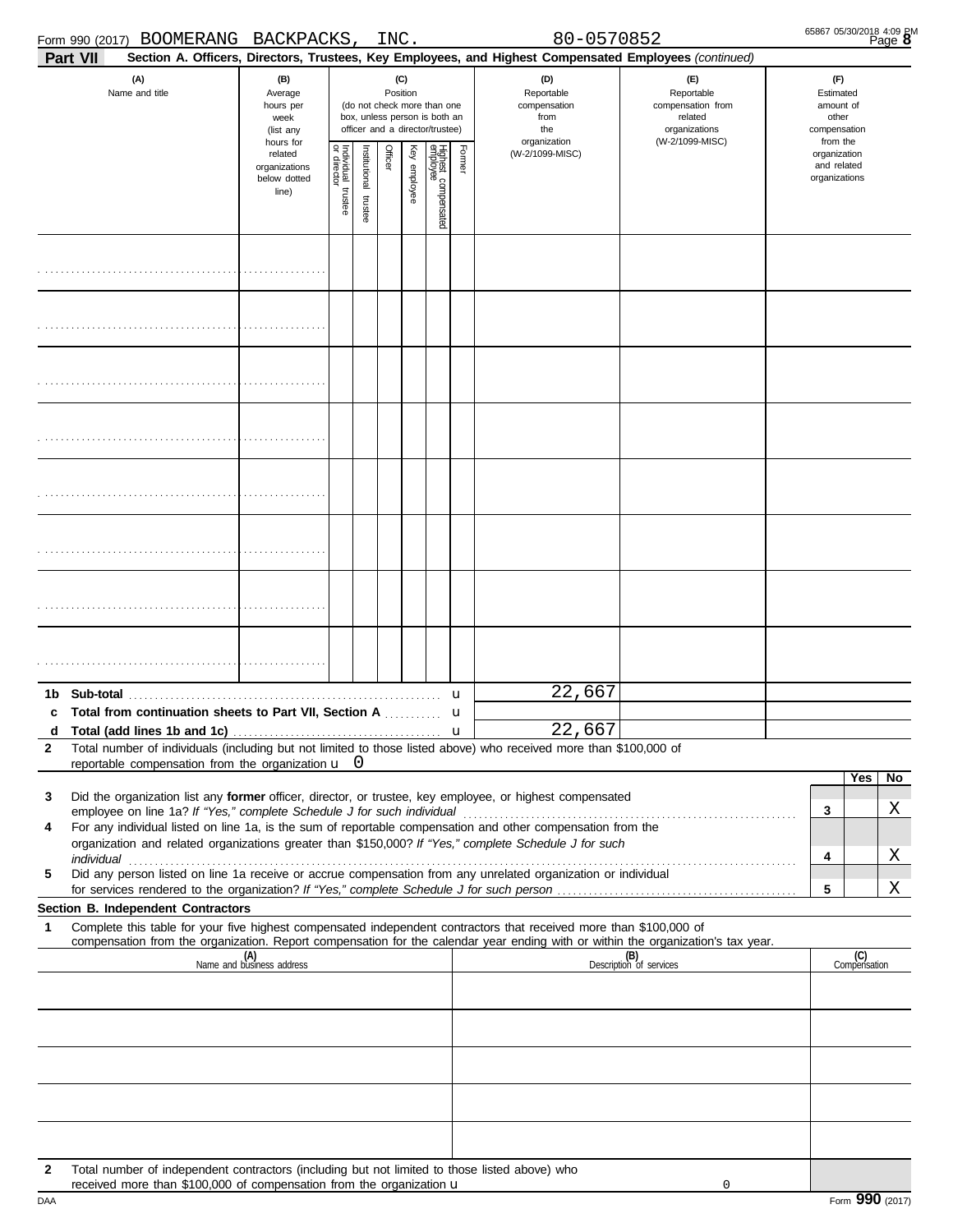|                                                     | Part VIII | <b>Statement of Revenue</b>                                 |                |                   |                      |                                                    |                                         |                                                                  |
|-----------------------------------------------------|-----------|-------------------------------------------------------------|----------------|-------------------|----------------------|----------------------------------------------------|-----------------------------------------|------------------------------------------------------------------|
|                                                     |           |                                                             |                |                   | (A)<br>Total revenue | (B)<br>Related or<br>exempt<br>function<br>revenue | (C)<br>Unrelated<br>business<br>revenue | (D)<br>Revenue<br>excluded from tax<br>under sections<br>512-514 |
|                                                     |           | 1a Federated campaigns                                      | 1a             |                   |                      |                                                    |                                         |                                                                  |
| Service Revenue <b>Contributions, Gifts, Grants</b> |           | <b>b</b> Membership dues                                    | 1 <sub>b</sub> |                   |                      |                                                    |                                         |                                                                  |
|                                                     |           | c Fundraising events                                        | 1c             |                   |                      |                                                    |                                         |                                                                  |
|                                                     |           | d Related organizations                                     | 1 <sub>d</sub> |                   |                      |                                                    |                                         |                                                                  |
|                                                     |           | <b>e</b> Government grants (contributions)                  | 1e             |                   |                      |                                                    |                                         |                                                                  |
|                                                     |           | f All other contributions, gifts, grants,                   |                |                   |                      |                                                    |                                         |                                                                  |
|                                                     |           | and similar amounts not included above                      | 1f             | 318,032           |                      |                                                    |                                         |                                                                  |
|                                                     |           | g Noncash contributions included in lines 1a-1f:            |                | $\frac{1}{2}$     |                      |                                                    |                                         |                                                                  |
|                                                     |           |                                                             |                |                   | 318,032              |                                                    |                                         |                                                                  |
|                                                     |           |                                                             |                | Busn. Code        |                      |                                                    |                                         |                                                                  |
|                                                     | 2a        |                                                             |                |                   |                      |                                                    |                                         |                                                                  |
|                                                     | b         |                                                             |                |                   |                      |                                                    |                                         |                                                                  |
|                                                     | c         |                                                             |                |                   |                      |                                                    |                                         |                                                                  |
|                                                     | d         |                                                             |                |                   |                      |                                                    |                                         |                                                                  |
|                                                     | е         |                                                             |                |                   |                      |                                                    |                                         |                                                                  |
|                                                     |           | f All other program service revenue $\ldots$                |                |                   |                      |                                                    |                                         |                                                                  |
| Program                                             |           |                                                             |                | $\mathbf u$       |                      |                                                    |                                         |                                                                  |
|                                                     | 3         | Investment income (including dividends, interest,           |                |                   |                      |                                                    |                                         |                                                                  |
|                                                     |           | and other similar amounts)                                  |                | u                 | 49                   |                                                    |                                         | 49                                                               |
|                                                     | 4         | Income from investment of tax-exempt bond proceeds <b>u</b> |                |                   |                      |                                                    |                                         |                                                                  |
|                                                     | 5         |                                                             |                | u                 |                      |                                                    |                                         |                                                                  |
|                                                     |           | (i) Real                                                    |                | (ii) Personal     |                      |                                                    |                                         |                                                                  |
|                                                     |           | <b>6a</b> Gross rents                                       |                |                   |                      |                                                    |                                         |                                                                  |
|                                                     | b         | Less: rental exps.                                          |                |                   |                      |                                                    |                                         |                                                                  |
|                                                     | c         | Rental inc. or (loss)                                       |                |                   |                      |                                                    |                                         |                                                                  |
|                                                     |           |                                                             |                | u                 |                      |                                                    |                                         |                                                                  |
|                                                     |           | <b>7a</b> Gross amount from<br>(i) Securities               |                | (ii) Other        |                      |                                                    |                                         |                                                                  |
|                                                     |           | sales of assets<br>other than inventory                     |                |                   |                      |                                                    |                                         |                                                                  |
|                                                     |           | <b>b</b> Less: cost or other                                |                |                   |                      |                                                    |                                         |                                                                  |
|                                                     |           | basis & sales exps.                                         |                |                   |                      |                                                    |                                         |                                                                  |
|                                                     |           | c Gain or (loss)                                            |                |                   |                      |                                                    |                                         |                                                                  |
|                                                     |           |                                                             |                | u                 |                      |                                                    |                                         |                                                                  |
|                                                     |           | 8a Gross income from fundraising events                     |                |                   |                      |                                                    |                                         |                                                                  |
| Other Revenue                                       |           | (not including $\$\dots$                                    |                |                   |                      |                                                    |                                         |                                                                  |
|                                                     |           | of contributions reported on line 1c).                      |                |                   |                      |                                                    |                                         |                                                                  |
|                                                     |           |                                                             |                | 64,016            |                      |                                                    |                                         |                                                                  |
|                                                     |           | <b>b</b> Less: direct expenses                              | $\mathbf b$    | 7,642             |                      |                                                    |                                         |                                                                  |
|                                                     |           | c Net income or (loss) from fundraising events  u           |                |                   | 56,374               |                                                    |                                         |                                                                  |
|                                                     |           | 9a Gross income from gaming activities.                     |                |                   |                      |                                                    |                                         |                                                                  |
|                                                     |           | See Part IV, line 19                                        | а              |                   |                      |                                                    |                                         |                                                                  |
|                                                     |           | <b>b</b> Less: direct expenses                              | b              |                   |                      |                                                    |                                         |                                                                  |
|                                                     |           | c Net income or (loss) from gaming activities  u            |                |                   |                      |                                                    |                                         |                                                                  |
|                                                     |           | 10a Gross sales of inventory, less                          |                |                   |                      |                                                    |                                         |                                                                  |
|                                                     |           | returns and allowances  a                                   |                |                   |                      |                                                    |                                         |                                                                  |
|                                                     |           | <b>b</b> Less: cost of goods sold                           | $\mathbf b$    |                   |                      |                                                    |                                         |                                                                  |
|                                                     |           | c Net income or (loss) from sales of inventory  u           |                |                   |                      |                                                    |                                         |                                                                  |
|                                                     |           | Miscellaneous Revenue                                       |                | <b>Busn. Code</b> |                      |                                                    |                                         |                                                                  |
|                                                     | 11a       |                                                             |                |                   |                      |                                                    |                                         |                                                                  |
|                                                     | b         |                                                             |                |                   |                      |                                                    |                                         |                                                                  |
|                                                     | с         |                                                             |                |                   |                      |                                                    |                                         |                                                                  |
|                                                     |           |                                                             |                |                   |                      |                                                    |                                         |                                                                  |
|                                                     |           |                                                             |                | $\mathbf{u}$      |                      |                                                    |                                         |                                                                  |
|                                                     |           |                                                             |                |                   | 374,455              | $\Omega$                                           | 0                                       | 49                                                               |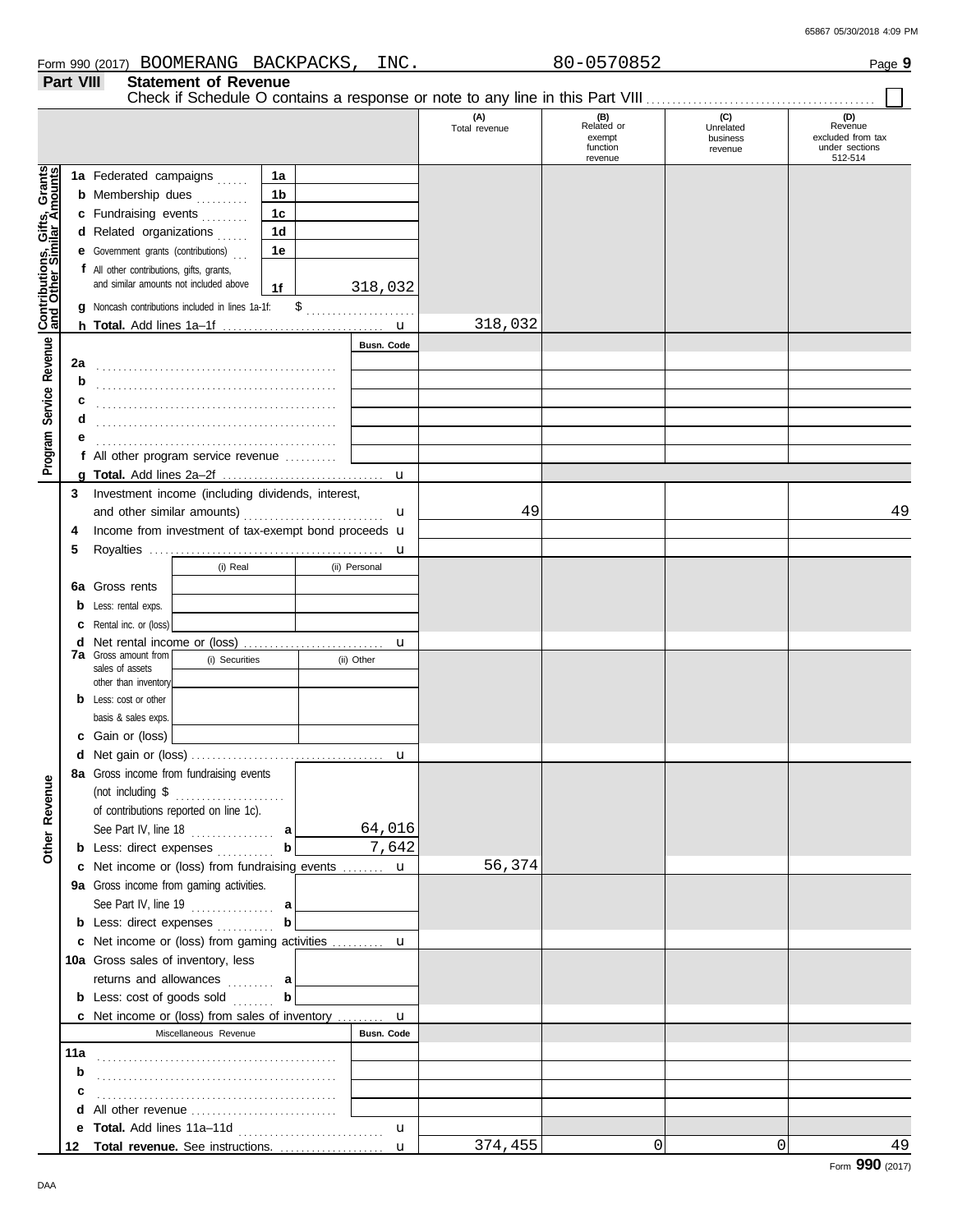#### **Part IX Statement of Functional Expenses** Form 990 (2017) Page **10** BOOMERANG BACKPACKS, INC. 80-0570852 *Section 501(c)(3) and 501(c)(4) organizations must complete all columns. All other organizations must complete column (A). Do not include amounts reported on lines 6b, 7b, 8b, 9b, and 10b of Part VIII.* **1** Grants and other assistance to domestic organizations and domestic governments. See Part IV, line 21 .......... **(A) (B) (C) (D)** Total expenses Program service Management and expenses and in the qeneral expenses Fundraising expenses Check if Schedule O contains a response or note to any line in this Part IX

|   | 2 Grants and other assistance to domestic |
|---|-------------------------------------------|
|   | individuals. See Part IV. line 22<br>.    |
| 3 | Grants and other assistance to foreign    |

- organizations, foreign governments, and foreign individuals. See Part IV, lines 15 and 16 ..........
- **4 5** Benefits paid to or for members ............. Compensation of current officers, directors, trustees, and key employees ................
- **6** Compensation not included above, to disqualified persons (as defined under section 4958(f)(1)) and persons described in section 4958(c)(3)(B) . . . . . . . .
- **7 8** Other salaries and wages ................... Pension plan accruals and contributions (include section 401(k) and 403(b) employer contributions)
- **9 10** Other employee benefits ....................
- **11** Fees for services (non-employees):
- 
- 
- 
- 
- **a** Management .................................
- **b** Legal . . . . . . . . . . . . . . . . . . . . . . . . . . . . . . . . . . . . . . . . **c** Accounting . . . . . . . . . . . . . . . . . . . . . . . . . . . . . . . . . .
- **d** Lobbying . . . . . . . . . . . . . . . . . . . . . . . . . . . . . . . . . . . . . **e** Professional fundraising services. See Part IV, line 17 **f**
- Investment management fees ...............
- **g** Other. (If line 11g amount exceeds 10% of line 25, column
	-
	- Advertising and promotion ................... (A) amount, list line 11g expenses on Schedule O.) . . . . . . . .
	-
- **12**

**e** All other expenses . . . . . . . . . . . . . . . . . . . . . . . . . . .

. . . . . . . . . . . . . . . . . . . . . . . . . . . . . . . . . . . . . . . . . . . . . . . . . . . . . . . . . . . . . . . . . . . . . . . . . . . . . . . . . . . . . . . . . . . . . . . . . . . . . . . . . . . . . . . . . . . . . . . . . . . . . . . . . . . . . . . . . . . . .

Total functional expenses. Add lines 1 through 24e .

fundraising solicitation. Check here  $\mathbf u$ organization reported in column (B) joint costs from a combined educational campaign and

**Joint costs.** Complete this line only if the

following SOP 98-2 (ASC 958-720)

> **b c d**

**25 26**

Office expenses . . . . . . . . . . . . . . . . . . . . . . . . . . . . . Information technology ......................

Royalties . . . . . . . . . . . . . . . . . . . . . . . . . . . . . . . . . . . . Occupancy . . . . . . . . . . . . . . . . . . . . . . . . . . . . . . . . . . Travel . . . . . . . . . . . . . . . . . . . . . . . . . . . . . . . . . . . . . . . . Payments of travel or entertainment expenses for any federal, state, or local public officials Conferences, conventions, and meetings Interest . . . . . . . . . . . . . . . . . . . . . . . . . . . . . . . . . . . . . . Payments to affiliates . . . . . . . . . . . . . . . . . . . . . . . . Depreciation, depletion, and amortization Insurance . . . . . . . . . . . . . . . . . . . . . . . . . . . . . . . . . . . . Other expenses. Itemize expenses not covered above (List miscellaneous expenses in line 24e. If line 24e amount exceeds 10% of line 25, column (A) amount, list line 24e expenses on Schedule O.)

- 
- -
	-
- 
- 
- Payroll taxes . . . . . . . . . . . . . . . . . . . . . . . . . . . . . . . . .
- -
- -
- 
- 
- 
- 
- 

**a** FOOD AND SUPPLIES 263,090 263,090

- 
- 
- 
- 
- 
- 
- 
- 
- 
- 
- 
- 
- 
- 
- 
- 
- 
- 
- 
- 
- 
- 
- 
- 
- 22,667 14,401 4,133 4,133
	- -

DAA Form **990** (2017)

1,687 1,687

- 
- <mark>7,990</mark> 4,794 1,598 1,598

3,396 3,396

3,677 3,677

1,830 1,830

- -
	-
	-

<mark>797</mark> 159 159 159 159 2,877 1,727 575 575

310,356 287,585 15,837 6,934

2,345 1,407 469 469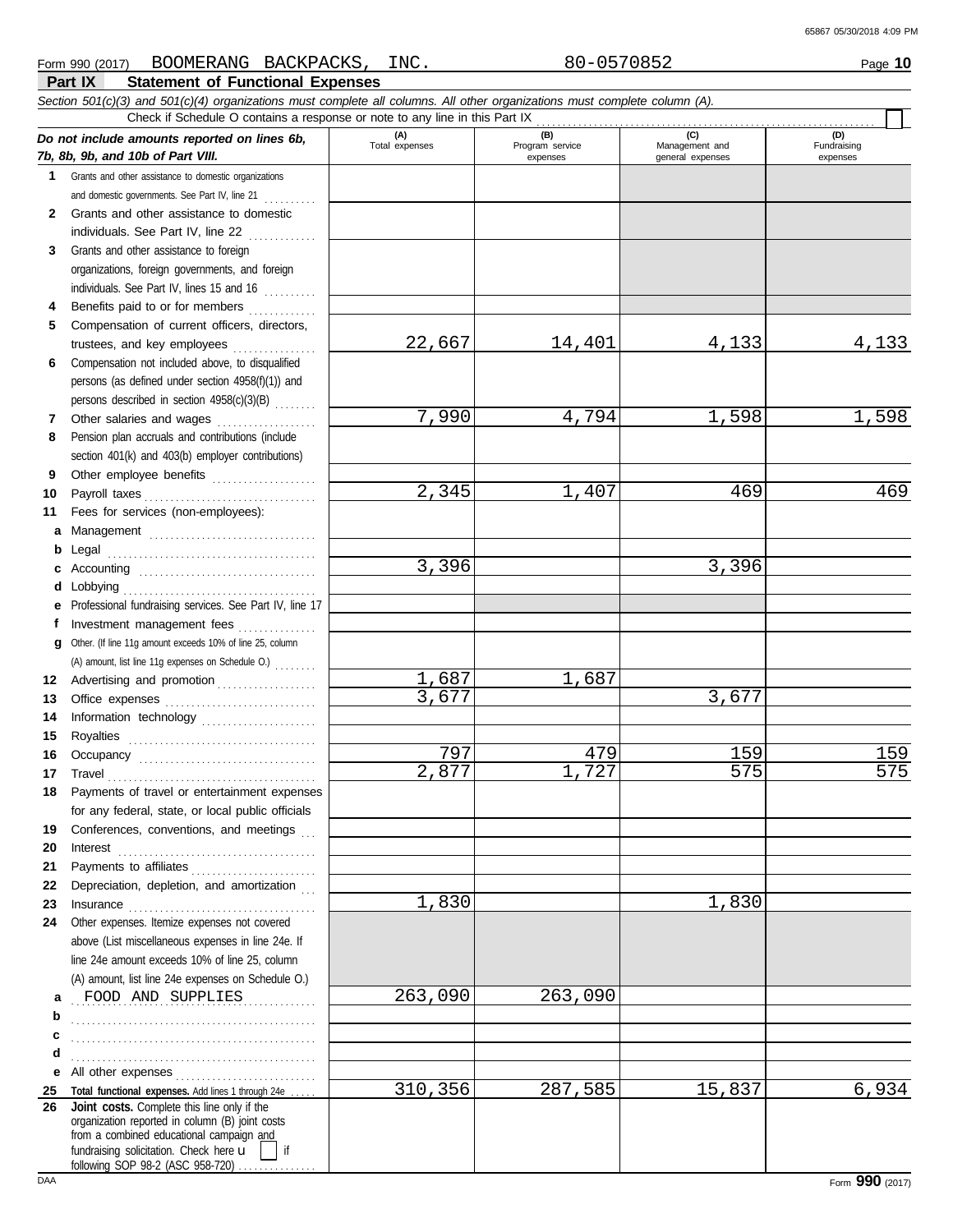| Form 990 (2017) | <b>BOOMERANG</b>               | <b>BACKPACKS</b> | INC. | $    -$<br>ΩC<br>70852<br>$\overline{\phantom{0}}$<br>J U | Page |
|-----------------|--------------------------------|------------------|------|-----------------------------------------------------------|------|
| Part X          | <b>Balance</b><br><b>Sheet</b> |                  |      |                                                           |      |

|                 |    | Check if Schedule O contains a response or note to any line in this Part X                   |                          |                |                    |
|-----------------|----|----------------------------------------------------------------------------------------------|--------------------------|----------------|--------------------|
|                 |    |                                                                                              | (A)<br>Beginning of year |                | (B)<br>End of year |
|                 | 1  | Cash-non-interest bearing                                                                    |                          | $\mathbf{1}$   |                    |
|                 | 2  |                                                                                              | 450,224                  | $\overline{2}$ | 514,323            |
|                 | 3  |                                                                                              |                          | 3              |                    |
|                 | 4  | Accounts receivable, net                                                                     |                          | 4              |                    |
|                 | 5  | Loans and other receivables from current and former officers, directors,                     |                          |                |                    |
|                 |    | trustees, key employees, and highest compensated employees.                                  |                          |                |                    |
|                 |    | Complete Part II of Schedule L                                                               |                          | 5              |                    |
|                 | 6  | Loans and other receivables from other disqualified persons (as defined under section        |                          |                |                    |
|                 |    | $4958(f)(1)$ , persons described in section $4958(c)(3)(B)$ , and contributing employers and |                          |                |                    |
|                 |    | sponsoring organizations of section 501(c)(9) voluntary employees' beneficiary               |                          |                |                    |
|                 |    | organizations (see instructions). Complete Part II of Schedule L                             |                          | 6              |                    |
| Assets          | 7  |                                                                                              |                          | $\overline{7}$ |                    |
|                 | 8  | Inventories for sale or use                                                                  |                          | 8              |                    |
|                 | 9  |                                                                                              |                          | 9              |                    |
|                 |    | 10a Land, buildings, and equipment: cost or                                                  |                          |                |                    |
|                 |    |                                                                                              |                          |                |                    |
|                 | b  | 10 <sub>b</sub><br>Less: accumulated depreciation                                            |                          | 10c            |                    |
|                 | 11 | Investments-publicly traded securities                                                       |                          | 11             |                    |
|                 | 12 |                                                                                              |                          | $12 \,$        |                    |
|                 | 13 |                                                                                              |                          | 13             |                    |
|                 | 14 | Intangible assets                                                                            |                          | 14             |                    |
|                 | 15 |                                                                                              |                          | 15             |                    |
|                 | 16 |                                                                                              | 450,224                  | 16             | 514,323            |
|                 | 17 |                                                                                              |                          | 17             |                    |
|                 | 18 | Grants payable                                                                               |                          | 18             |                    |
|                 | 19 | Deferred revenue                                                                             |                          | 19             |                    |
|                 | 20 |                                                                                              |                          | 20             |                    |
|                 | 21 | Escrow or custodial account liability. Complete Part IV of Schedule D                        |                          | 21             |                    |
|                 | 22 | Loans and other payables to current and former officers, directors,                          |                          |                |                    |
| Liabilities     |    | trustees, key employees, highest compensated employees, and                                  |                          |                |                    |
|                 |    | disqualified persons. Complete Part II of Schedule L                                         |                          | 22             |                    |
|                 | 23 |                                                                                              |                          | 23             |                    |
|                 | 24 | Unsecured notes and loans payable to unrelated third parties                                 |                          | 24             |                    |
|                 | 25 | Other liabilities (including federal income tax, payables to related third                   |                          |                |                    |
|                 |    | parties, and other liabilities not included on lines 17-24). Complete Part X                 |                          |                |                    |
|                 |    | of Schedule D                                                                                |                          | 25             |                    |
|                 | 26 |                                                                                              | 0                        | 26             | 0                  |
|                 |    | $\overline{\mathbf{X}}$<br>Organizations that follow SFAS 117 (ASC 958), check here u<br>and |                          |                |                    |
| <b>Balances</b> |    | complete lines 27 through 29, and lines 33 and 34.                                           |                          |                |                    |
|                 | 27 | Unrestricted net assets                                                                      | 450,224                  | 27             | 514,323            |
|                 | 28 | Temporarily restricted net assets                                                            |                          | 28             |                    |
|                 | 29 | Permanently restricted net assets                                                            |                          | 29             |                    |
|                 |    | Organizations that do not follow SFAS 117 (ASC 958), check here u<br>and                     |                          |                |                    |
| Assets or Fund  |    | complete lines 30 through 34.                                                                |                          |                |                    |
|                 | 30 | Capital stock or trust principal, or current funds                                           |                          | 30             |                    |
|                 | 31 | Paid-in or capital surplus, or land, building, or equipment fund                             |                          | 31             |                    |
| <b>Net</b>      | 32 | Retained earnings, endowment, accumulated income, or other funds                             |                          | 32             |                    |
|                 | 33 | Total net assets or fund balances                                                            | 450,224                  | 33             | 514,323            |
|                 | 34 |                                                                                              | 450,224                  | 34             | 514,323            |

Form **990** (2017)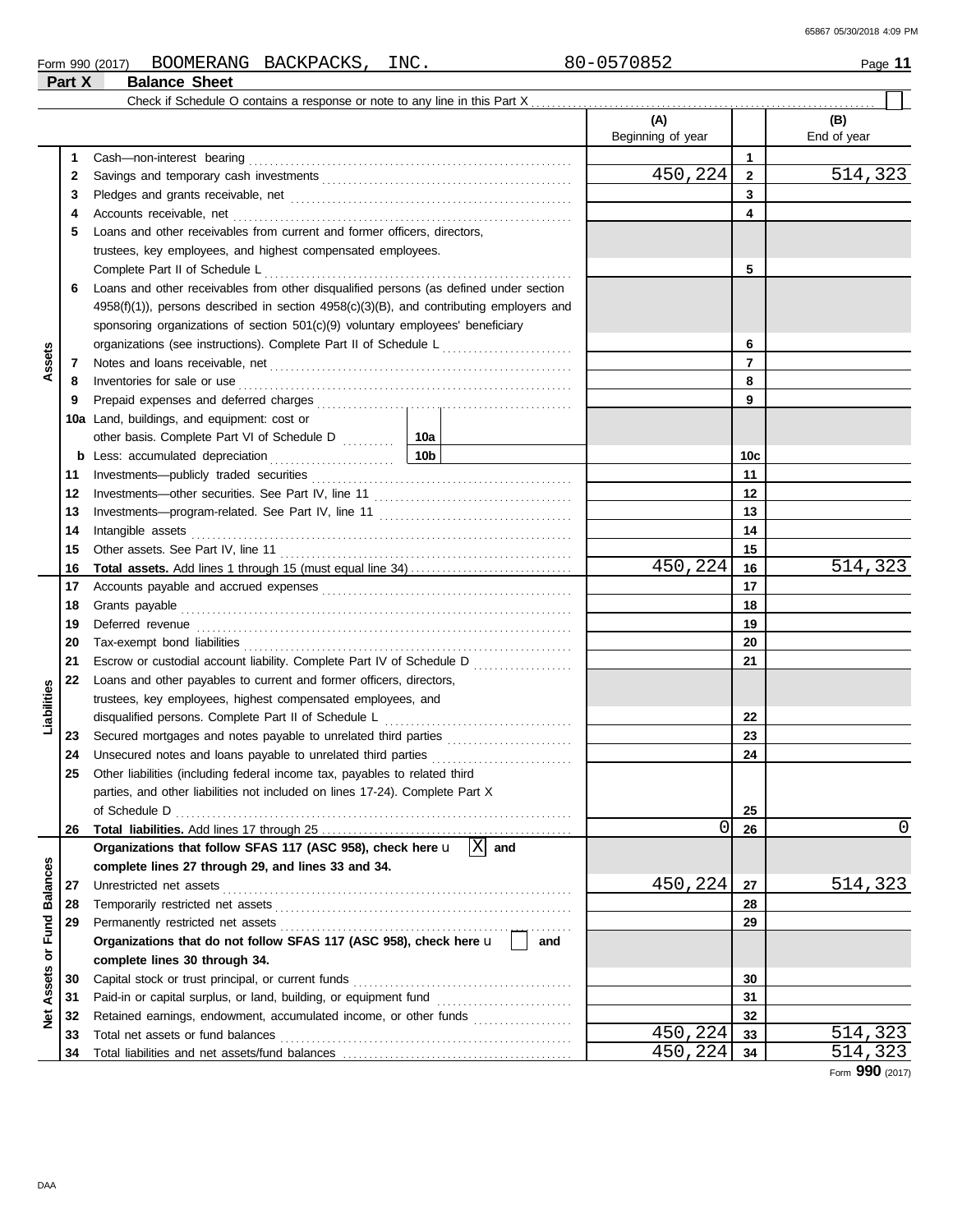|    | 80-0570852<br>Form 990 (2017) BOOMERANG BACKPACKS,<br>INC.                                                            |                         |                |         | Page 12 |
|----|-----------------------------------------------------------------------------------------------------------------------|-------------------------|----------------|---------|---------|
|    | <b>Reconciliation of Net Assets</b><br>Part XI                                                                        |                         |                |         |         |
|    |                                                                                                                       |                         |                |         |         |
| 1  |                                                                                                                       | $\mathbf{1}$            |                | 374,455 |         |
| 2  |                                                                                                                       | $\overline{2}$          |                |         | 310,356 |
| 3  |                                                                                                                       | 3                       |                |         | 64,099  |
| 4  |                                                                                                                       | $\overline{\mathbf{4}}$ |                |         | 450,224 |
| 5  |                                                                                                                       | 5                       |                |         |         |
| 6  |                                                                                                                       | 6                       |                |         |         |
| 7  | Investment expenses                                                                                                   | $\overline{7}$          |                |         |         |
| 8  | Prior period adjustments                                                                                              | 8                       |                |         |         |
| 9  |                                                                                                                       | 9                       |                |         |         |
| 10 | Net assets or fund balances at end of year. Combine lines 3 through 9 (must equal Part X, line                        |                         |                |         |         |
|    | 33, column (B))                                                                                                       | 10                      |                | 514,323 |         |
|    | <b>Financial Statements and Reporting</b><br>Part XII                                                                 |                         |                |         |         |
|    |                                                                                                                       |                         |                |         |         |
|    |                                                                                                                       |                         |                | Yes     | No      |
| 1  | $X$ Cash<br>Accounting method used to prepare the Form 990:<br>Other<br>Accrual                                       |                         |                |         |         |
|    | If the organization changed its method of accounting from a prior year or checked "Other," explain in                 |                         |                |         |         |
|    | Schedule O.                                                                                                           |                         |                |         |         |
|    | 2a Were the organization's financial statements compiled or reviewed by an independent accountant?                    |                         | 2a             | X       |         |
|    | If "Yes," check a box below to indicate whether the financial statements for the year were compiled or                |                         |                |         |         |
|    | reviewed on a separate basis, consolidated basis, or both:                                                            |                         |                |         |         |
|    | IXI<br>Separate basis<br>  Consolidated basis<br>Both consolidated and separate basis                                 |                         |                |         |         |
|    | <b>b</b> Were the organization's financial statements audited by an independent accountant?                           |                         | 2 <sub>b</sub> |         | Χ       |
|    | If "Yes," check a box below to indicate whether the financial statements for the year were audited on a               |                         |                |         |         |
|    | separate basis, consolidated basis, or both:                                                                          |                         |                |         |         |
|    | Separate basis<br>Consolidated basis<br>Both consolidated and separate basis                                          |                         |                |         |         |
|    | c If "Yes" to line 2a or 2b, does the organization have a committee that assumes responsibility for oversight         |                         |                |         |         |
|    | of the audit, review, or compilation of its financial statements and selection of an independent accountant?          |                         | 2c             |         |         |
|    | If the organization changed either its oversight process or selection process during the tax year, explain in         |                         |                |         |         |
|    | Schedule O.                                                                                                           |                         |                |         |         |
|    | 3a As a result of a federal award, was the organization required to undergo an audit or audits as set forth in        |                         |                |         |         |
|    | the Single Audit Act and OMB Circular A-133?                                                                          |                         | 3a             |         | Χ       |
|    | <b>b</b> If "Yes," did the organization undergo the required audit or audits? If the organization did not undergo the |                         |                |         |         |
|    | required audit or audits, explain why in Schedule O and describe any steps taken to undergo such audits.              |                         | 3b             |         |         |
|    |                                                                                                                       |                         |                | $\sim$  |         |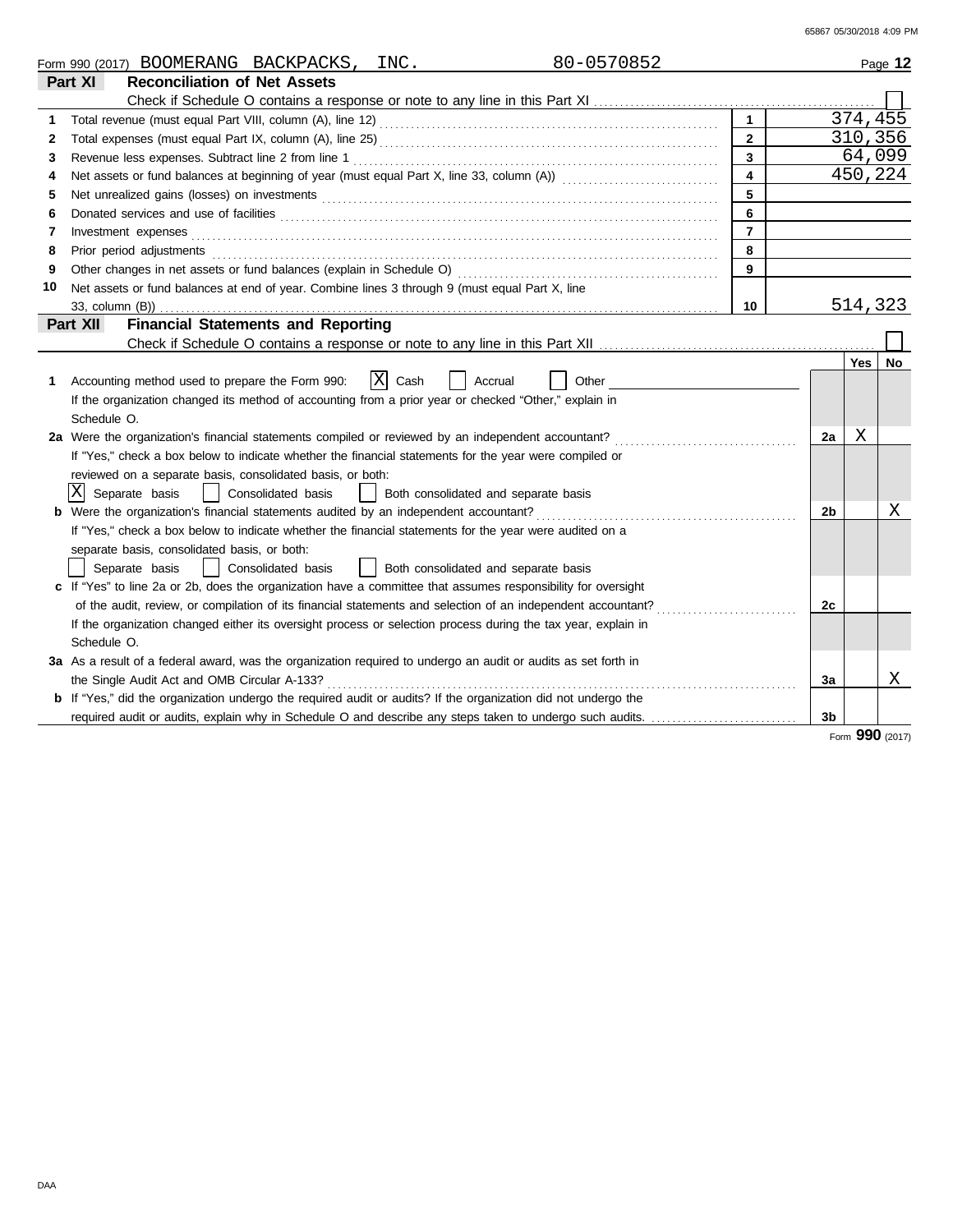65867 05/30/2018 4:09 PM

| <b>SCHEDULE A</b>          |                                                            | <b>Public Charity Status and Public Support</b>                                                                                                                                                                                                                        |                                       |                                              | OMB No. 1545-0047                   |  |  |  |  |  |  |
|----------------------------|------------------------------------------------------------|------------------------------------------------------------------------------------------------------------------------------------------------------------------------------------------------------------------------------------------------------------------------|---------------------------------------|----------------------------------------------|-------------------------------------|--|--|--|--|--|--|
| (Form 990 or 990-EZ)       |                                                            | Complete if the organization is a section $501(c)(3)$ organization or a section $4947(a)(1)$ nonexempt charitable trust.                                                                                                                                               |                                       |                                              |                                     |  |  |  |  |  |  |
| Department of the Treasury |                                                            | u Attach to Form 990 or Form 990-EZ.                                                                                                                                                                                                                                   |                                       |                                              | Open to Public                      |  |  |  |  |  |  |
| Internal Revenue Service   |                                                            | <b>u</b> Go to www.irs.gov/Form990 for instructions and the latest information.                                                                                                                                                                                        |                                       |                                              | Inspection                          |  |  |  |  |  |  |
| Name of the organization   |                                                            | BOOMERANG BACKPACKS, INC.                                                                                                                                                                                                                                              |                                       | Employer identification number<br>80-0570852 |                                     |  |  |  |  |  |  |
| Part I                     |                                                            | Reason for Public Charity Status (All organizations must complete this part.) See instructions.                                                                                                                                                                        |                                       |                                              |                                     |  |  |  |  |  |  |
|                            |                                                            | The organization is not a private foundation because it is: (For lines 1 through 12, check only one box.)                                                                                                                                                              |                                       |                                              |                                     |  |  |  |  |  |  |
| 1                          |                                                            | A church, convention of churches, or association of churches described in section 170(b)(1)(A)(i).                                                                                                                                                                     |                                       |                                              |                                     |  |  |  |  |  |  |
| $\mathbf{2}$               |                                                            | A school described in section 170(b)(1)(A)(ii). (Attach Schedule E (Form 990 or 990-EZ).)                                                                                                                                                                              |                                       |                                              |                                     |  |  |  |  |  |  |
| 3                          |                                                            | A hospital or a cooperative hospital service organization described in section 170(b)(1)(A)(iii).                                                                                                                                                                      |                                       |                                              |                                     |  |  |  |  |  |  |
| 4                          |                                                            | A medical research organization operated in conjunction with a hospital described in section 170(b)(1)(A)(iii). Enter the hospital's name,                                                                                                                             |                                       |                                              |                                     |  |  |  |  |  |  |
|                            | city, and state:                                           |                                                                                                                                                                                                                                                                        |                                       |                                              |                                     |  |  |  |  |  |  |
| 5                          |                                                            | An organization operated for the benefit of a college or university owned or operated by a governmental unit described in                                                                                                                                              |                                       |                                              |                                     |  |  |  |  |  |  |
|                            | section 170(b)(1)(A)(iv). (Complete Part II.)              |                                                                                                                                                                                                                                                                        |                                       |                                              |                                     |  |  |  |  |  |  |
| 6<br> X<br>7               |                                                            | A federal, state, or local government or governmental unit described in section 170(b)(1)(A)(v).<br>An organization that normally receives a substantial part of its support from a governmental unit or from the general public                                       |                                       |                                              |                                     |  |  |  |  |  |  |
|                            | described in section 170(b)(1)(A)(vi). (Complete Part II.) |                                                                                                                                                                                                                                                                        |                                       |                                              |                                     |  |  |  |  |  |  |
| 8                          |                                                            | A community trust described in section 170(b)(1)(A)(vi). (Complete Part II.)                                                                                                                                                                                           |                                       |                                              |                                     |  |  |  |  |  |  |
| 9                          |                                                            | An agricultural research organization described in section 170(b)(1)(A)(ix) operated in conjunction with a land-grant college<br>or university or a non-land grant college of agriculture (see instructions). Enter the name, city, and state of the college or        |                                       |                                              |                                     |  |  |  |  |  |  |
| university:                |                                                            |                                                                                                                                                                                                                                                                        |                                       |                                              |                                     |  |  |  |  |  |  |
| 10                         |                                                            | An organization that normally receives: (1) more than 33 1/3% of its support from contributions, membership fees, and gross                                                                                                                                            |                                       |                                              |                                     |  |  |  |  |  |  |
|                            |                                                            | receipts from activities related to its exempt functions—subject to certain exceptions, and (2) no more than 33 1/3% of its<br>support from gross investment income and unrelated business taxable income (less section 511 tax) from businesses                       |                                       |                                              |                                     |  |  |  |  |  |  |
|                            |                                                            | acquired by the organization after June 30, 1975. See section 509(a)(2). (Complete Part III.)                                                                                                                                                                          |                                       |                                              |                                     |  |  |  |  |  |  |
| 11                         |                                                            | An organization organized and operated exclusively to test for public safety. See section 509(a)(4).                                                                                                                                                                   |                                       |                                              |                                     |  |  |  |  |  |  |
| 12                         |                                                            | An organization organized and operated exclusively for the benefit of, to perform the functions of, or to carry out the purposes                                                                                                                                       |                                       |                                              |                                     |  |  |  |  |  |  |
|                            |                                                            | of one or more publicly supported organizations described in section $509(a)(1)$ or section $509(a)(2)$ . See section $509(a)(3)$ .<br>Check the box in lines 12a through 12d that describes the type of supporting organization and complete lines 12e, 12f, and 12g. |                                       |                                              |                                     |  |  |  |  |  |  |
| a                          |                                                            | Type I. A supporting organization operated, supervised, or controlled by its supported organization(s), typically by giving                                                                                                                                            |                                       |                                              |                                     |  |  |  |  |  |  |
|                            |                                                            | the supported organization(s) the power to regularly appoint or elect a majority of the directors or trustees of the                                                                                                                                                   |                                       |                                              |                                     |  |  |  |  |  |  |
|                            |                                                            | supporting organization. You must complete Part IV, Sections A and B.                                                                                                                                                                                                  |                                       |                                              |                                     |  |  |  |  |  |  |
| b                          |                                                            | Type II. A supporting organization supervised or controlled in connection with its supported organization(s), by having                                                                                                                                                |                                       |                                              |                                     |  |  |  |  |  |  |
|                            |                                                            | control or management of the supporting organization vested in the same persons that control or manage the supported<br>organization(s). You must complete Part IV, Sections A and C.                                                                                  |                                       |                                              |                                     |  |  |  |  |  |  |
| c                          |                                                            | Type III functionally integrated. A supporting organization operated in connection with, and functionally integrated with,                                                                                                                                             |                                       |                                              |                                     |  |  |  |  |  |  |
|                            |                                                            | its supported organization(s) (see instructions). You must complete Part IV, Sections A, D, and E.                                                                                                                                                                     |                                       |                                              |                                     |  |  |  |  |  |  |
| d                          |                                                            | Type III non-functionally integrated. A supporting organization operated in connection with its supported organization(s)                                                                                                                                              |                                       |                                              |                                     |  |  |  |  |  |  |
|                            |                                                            | that is not functionally integrated. The organization generally must satisfy a distribution requirement and an attentiveness                                                                                                                                           |                                       |                                              |                                     |  |  |  |  |  |  |
|                            |                                                            | requirement (see instructions). You must complete Part IV, Sections A and D, and Part V.<br>Check this box if the organization received a written determination from the IRS that it is a Type I, Type II, Type III                                                    |                                       |                                              |                                     |  |  |  |  |  |  |
| е                          |                                                            | functionally integrated, or Type III non-functionally integrated supporting organization.                                                                                                                                                                              |                                       |                                              |                                     |  |  |  |  |  |  |
| f                          | Enter the number of supported organizations                |                                                                                                                                                                                                                                                                        |                                       |                                              |                                     |  |  |  |  |  |  |
| g                          |                                                            | Provide the following information about the supported organization(s).                                                                                                                                                                                                 |                                       |                                              |                                     |  |  |  |  |  |  |
| (i) Name of supported      | (ii) EIN                                                   | (iii) Type of organization                                                                                                                                                                                                                                             | (iv) Is the organization              | (v) Amount of monetary                       | (vi) Amount of                      |  |  |  |  |  |  |
| organization               |                                                            | (described on lines 1-10<br>above (see instructions))                                                                                                                                                                                                                  | listed in your governing<br>document? | support (see<br>instructions)                | other support (see<br>instructions) |  |  |  |  |  |  |
|                            |                                                            |                                                                                                                                                                                                                                                                        | Yes<br>No                             |                                              |                                     |  |  |  |  |  |  |
| (A)                        |                                                            |                                                                                                                                                                                                                                                                        |                                       |                                              |                                     |  |  |  |  |  |  |
|                            |                                                            |                                                                                                                                                                                                                                                                        |                                       |                                              |                                     |  |  |  |  |  |  |
| (B)                        |                                                            |                                                                                                                                                                                                                                                                        |                                       |                                              |                                     |  |  |  |  |  |  |
| (C)                        |                                                            |                                                                                                                                                                                                                                                                        |                                       |                                              |                                     |  |  |  |  |  |  |
|                            |                                                            |                                                                                                                                                                                                                                                                        |                                       |                                              |                                     |  |  |  |  |  |  |
| (D)                        |                                                            |                                                                                                                                                                                                                                                                        |                                       |                                              |                                     |  |  |  |  |  |  |
| (E)                        |                                                            |                                                                                                                                                                                                                                                                        |                                       |                                              |                                     |  |  |  |  |  |  |
|                            |                                                            |                                                                                                                                                                                                                                                                        |                                       |                                              |                                     |  |  |  |  |  |  |
| Total                      |                                                            |                                                                                                                                                                                                                                                                        |                                       |                                              |                                     |  |  |  |  |  |  |

**For Paperwork Reduction Act Notice, see the Instructions for Form 990 or 990-EZ.**

**Schedule A (Form 990 or 990-EZ) 2017**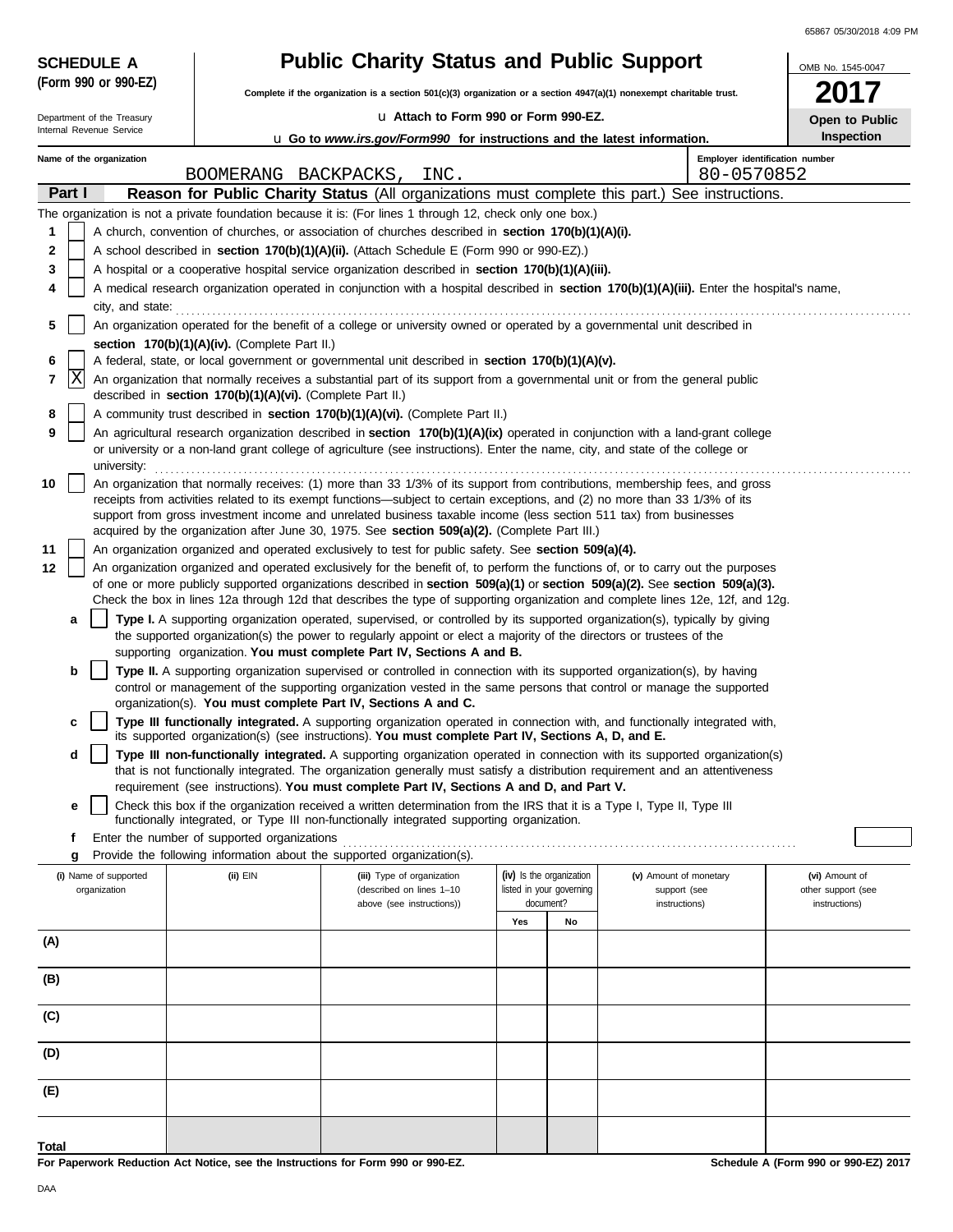## Schedule A (Form 990 or 990-EZ) 2017 Page **2** BOOMERANG BACKPACKS, INC. 80-0570852

(Complete only if you checked the box on line 5, 7, or 8 of Part I or if the organization failed to qualify under **Part II Support Schedule for Organizations Described in Sections 170(b)(1)(A)(iv) and 170(b)(1)(A)(vi)** Part III. If the organization fails to qualify under the tests listed below, please complete Part III.)

|              | Section A. Public Support                                                                                                                                                                                                      |          |          |            |            |            |                                          |  |  |  |
|--------------|--------------------------------------------------------------------------------------------------------------------------------------------------------------------------------------------------------------------------------|----------|----------|------------|------------|------------|------------------------------------------|--|--|--|
|              | Calendar year (or fiscal year beginning in)<br>$\mathbf{u}$                                                                                                                                                                    | (a) 2013 | (b) 2014 | $(c)$ 2015 | $(d)$ 2016 | (e) $2017$ | (f) Total                                |  |  |  |
| 1            | Gifts, grants, contributions, and<br>membership fees received. (Do not<br>include any "unusual grants.")                                                                                                                       | 171,265  | 162,201  | 263,697    | 336,007    | 318,032    | 1,251,202                                |  |  |  |
| $\mathbf{2}$ | Tax revenues levied for the<br>organization's benefit and either paid<br>to or expended on its behalf                                                                                                                          |          |          |            |            |            |                                          |  |  |  |
| 3            | The value of services or facilities<br>furnished by a governmental unit to the<br>organization without charge                                                                                                                  |          |          |            |            |            |                                          |  |  |  |
| 4            | Total. Add lines 1 through 3                                                                                                                                                                                                   | 171,265  | 162,201  | 263,697    | 336,007    | 318,032    | 1,251,202                                |  |  |  |
| 5            | The portion of total contributions by<br>each person (other than a<br>governmental unit or publicly<br>supported organization) included on<br>line 1 that exceeds 2% of the amount<br>shown on line 11, column (f)             |          |          |            |            |            |                                          |  |  |  |
| 6            | Public support. Subtract line 5 from line 4.                                                                                                                                                                                   |          |          |            |            |            | 1,251,202                                |  |  |  |
|              | <b>Section B. Total Support</b>                                                                                                                                                                                                |          |          |            |            |            |                                          |  |  |  |
|              | Calendar year (or fiscal year beginning in)<br>$\mathbf{u}$                                                                                                                                                                    | (a) 2013 | (b) 2014 | $(c)$ 2015 | $(d)$ 2016 | (e) $2017$ | (f) Total                                |  |  |  |
| 7            | Amounts from line 4                                                                                                                                                                                                            | 171,265  | 162,201  | 263,697    | 336,007    | 318,032    | 1,251,202                                |  |  |  |
| 8            | Gross income from interest. dividends.<br>payments received on securities loans,<br>rents, royalties, and income from<br>similar sources                                                                                       | 23       | 26       | 37         | 39         | 49         | 174                                      |  |  |  |
| 9            | Net income from unrelated business<br>activities, whether or not the business<br>is regularly carried on                                                                                                                       |          |          |            |            |            |                                          |  |  |  |
| 10           | Other income. Do not include gain or<br>loss from the sale of capital assets<br>(Explain in Part VI.)                                                                                                                          | 25,891   | 82,982   | 34,075     |            |            | 142,948                                  |  |  |  |
| 11           | Total support. Add lines 7 through 10                                                                                                                                                                                          |          |          |            |            |            | 1,394,324                                |  |  |  |
| 12           |                                                                                                                                                                                                                                |          |          |            |            | 12         | 64,016                                   |  |  |  |
| 13           | First five years. If the Form 990 is for the organization's first, second, third, fourth, or fifth tax year as a section 501(c)(3)                                                                                             |          |          |            |            |            |                                          |  |  |  |
|              |                                                                                                                                                                                                                                |          |          |            |            |            |                                          |  |  |  |
|              | Section C. Computation of Public Support Percentage                                                                                                                                                                            |          |          |            |            |            |                                          |  |  |  |
| 14           |                                                                                                                                                                                                                                |          |          |            |            | 14         | 89.74%                                   |  |  |  |
| 15           |                                                                                                                                                                                                                                |          |          |            |            | 15         | 86.25%                                   |  |  |  |
| 16а          | 33 1/3% support test-2017. If the organization did not check the box on line 13, and line 14 is 33 1/3% or more, check this                                                                                                    |          |          |            |            |            |                                          |  |  |  |
|              | box and stop here. The organization qualifies as a publicly supported organization                                                                                                                                             |          |          |            |            |            | $\blacktriangleright$ $\boxed{\text{X}}$ |  |  |  |
| b            | 33 1/3% support test-2016. If the organization did not check a box on line 13 or 16a, and line 15 is 33 1/3% or more, check                                                                                                    |          |          |            |            |            |                                          |  |  |  |
|              |                                                                                                                                                                                                                                |          |          |            |            |            |                                          |  |  |  |
| 17a          | 10%-facts-and-circumstances test-2017. If the organization did not check a box on line 13, 16a, or 16b, and line 14 is                                                                                                         |          |          |            |            |            |                                          |  |  |  |
|              | 10% or more, and if the organization meets the "facts-and-circumstances" test, check this box and stop here. Explain in                                                                                                        |          |          |            |            |            |                                          |  |  |  |
|              | Part VI how the organization meets the "facts-and-circumstances" test. The organization qualifies as a publicly supported                                                                                                      |          |          |            |            |            |                                          |  |  |  |
|              | organization www.commutation.commutation.com/www.commutation.com/www.commutation.com/www.commutation.com/www.com                                                                                                               |          |          |            |            |            |                                          |  |  |  |
| b            | 10%-facts-and-circumstances test-2016. If the organization did not check a box on line 13, 16a, 16b, or 17a, and line                                                                                                          |          |          |            |            |            |                                          |  |  |  |
|              | 15 is 10% or more, and if the organization meets the "facts-and-circumstances" test, check this box and stop here.                                                                                                             |          |          |            |            |            |                                          |  |  |  |
|              | Explain in Part VI how the organization meets the "facts-and-circumstances" test. The organization qualifies as a publicly                                                                                                     |          |          |            |            |            |                                          |  |  |  |
|              | supported organization contains and contains a supported organization of the supported organization contains and contains a supported organization contains a supported organization contains a supported or support of the su |          |          |            |            |            |                                          |  |  |  |
| 18           | Private foundation. If the organization did not check a box on line 13, 16a, 16b, 17a, or 17b, check this box and see                                                                                                          |          |          |            |            |            |                                          |  |  |  |
|              | <b>instructions</b>                                                                                                                                                                                                            |          |          |            |            |            |                                          |  |  |  |
|              |                                                                                                                                                                                                                                |          |          |            |            |            |                                          |  |  |  |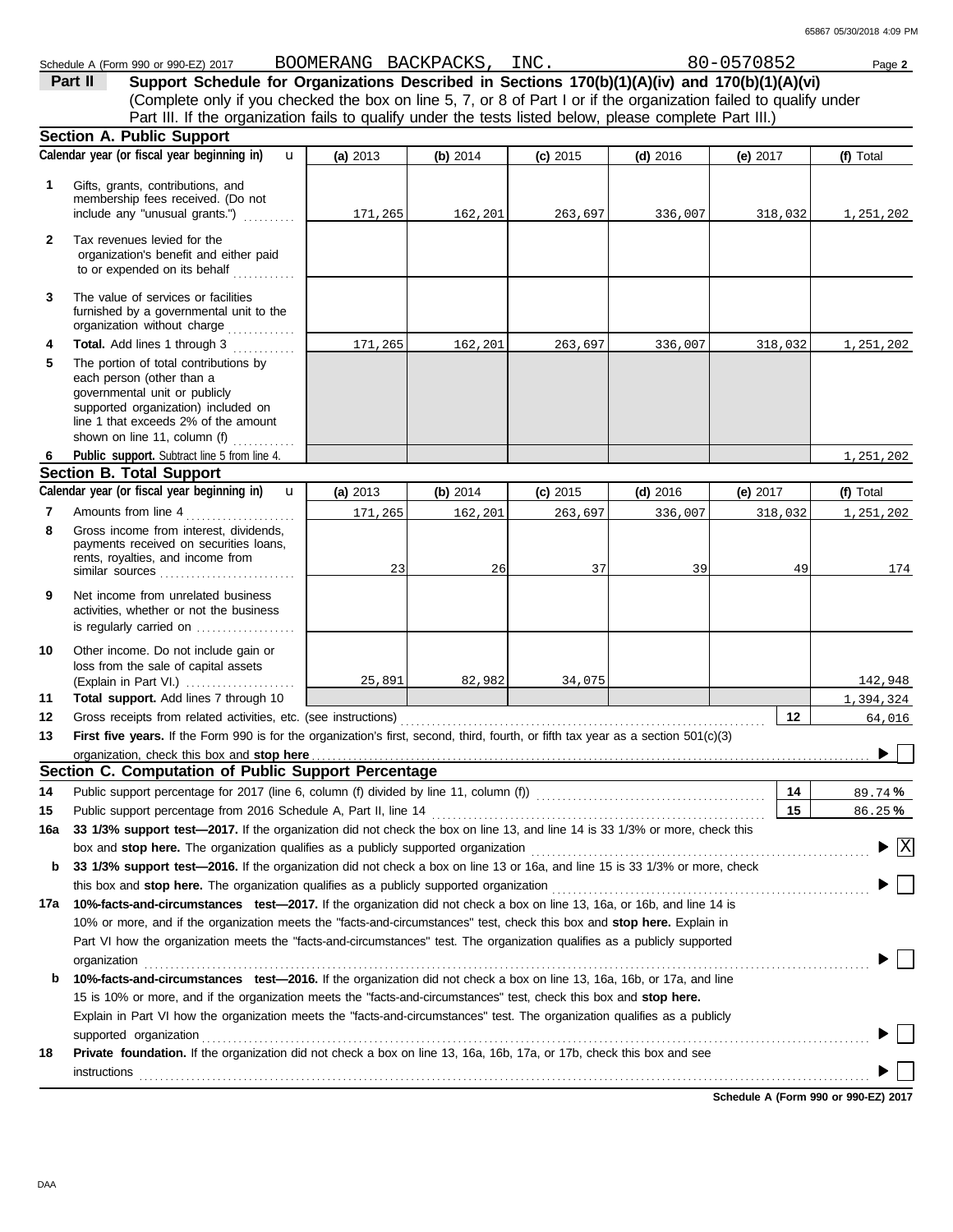|--|

**Part III Support Schedule for Organizations Described in Section 509(a)(2)** (Complete only if you checked the box on line 10 of Part I or if the organization failed to qualify under Part II. If the organization fails to qualify under the tests listed below, please complete Part II.)

|              | <b>Section A. Public Support</b>                                                                                                                                                      |            |          |            |            |            |    |           |
|--------------|---------------------------------------------------------------------------------------------------------------------------------------------------------------------------------------|------------|----------|------------|------------|------------|----|-----------|
|              | Calendar year (or fiscal year beginning in)<br>u                                                                                                                                      | (a) 2013   | (b) 2014 | $(c)$ 2015 | $(d)$ 2016 | (e) $2017$ |    | (f) Total |
| $\mathbf{1}$ | Gifts, grants, contributions, and membership<br>fees received. (Do not include any "unusual grants.")                                                                                 |            |          |            |            |            |    |           |
| $\mathbf{2}$ | Gross receipts from admissions, merchandise<br>sold or services performed, or facilities<br>furnished in any activity that is related to the<br>organization's tax-exempt purpose     |            |          |            |            |            |    |           |
| 3            | Gross receipts from activities that are not an<br>unrelated trade or business under section 513                                                                                       |            |          |            |            |            |    |           |
| 4            | Tax revenues levied for the<br>organization's benefit and either paid<br>to or expended on its behalf                                                                                 |            |          |            |            |            |    |           |
| 5            | The value of services or facilities<br>furnished by a governmental unit to the<br>organization without charge                                                                         |            |          |            |            |            |    |           |
| 6            | Total. Add lines 1 through 5<br>.                                                                                                                                                     |            |          |            |            |            |    |           |
| 7а           | Amounts included on lines 1, 2, and 3<br>received from disqualified persons                                                                                                           |            |          |            |            |            |    |           |
| b            | Amounts included on lines 2 and 3<br>received from other than disqualified<br>persons that exceed the greater of \$5,000<br>or 1% of the amount on line 13 for the year $\frac{1}{1}$ |            |          |            |            |            |    |           |
| C            | Add lines 7a and 7b                                                                                                                                                                   |            |          |            |            |            |    |           |
| 8            | Public support. (Subtract line 7c from                                                                                                                                                |            |          |            |            |            |    |           |
|              | <b>Section B. Total Support</b>                                                                                                                                                       |            |          |            |            |            |    |           |
|              | Calendar year (or fiscal year beginning in)                                                                                                                                           |            | (b) 2014 |            |            |            |    | (f) Total |
|              | $\mathbf{u}$                                                                                                                                                                          | (a) $2013$ |          | $(c)$ 2015 | $(d)$ 2016 | (e) $2017$ |    |           |
| 9            | Amounts from line 6                                                                                                                                                                   |            |          |            |            |            |    |           |
| 10a          | Gross income from interest, dividends,<br>payments received on securities loans, rents,<br>royalties, and income from similar sources                                                 |            |          |            |            |            |    |           |
| b            | Unrelated business taxable income (less<br>section 511 taxes) from businesses<br>acquired after June 30, 1975                                                                         |            |          |            |            |            |    |           |
| c            | Add lines 10a and 10b                                                                                                                                                                 |            |          |            |            |            |    |           |
| 11           | Net income from unrelated business<br>activities not included in line 10b, whether<br>or not the business is regularly carried on                                                     |            |          |            |            |            |    |           |
| 12           | Other income. Do not include gain or<br>loss from the sale of capital assets<br>(Explain in Part VI.)                                                                                 |            |          |            |            |            |    |           |
| 13           | Total support. (Add lines 9, 10c, 11,                                                                                                                                                 |            |          |            |            |            |    |           |
| 14           | and 12.) $\ldots$<br>First five years. If the Form 990 is for the organization's first, second, third, fourth, or fifth tax year as a section 501(c)(3)                               |            |          |            |            |            |    |           |
|              | organization, check this box and stop here                                                                                                                                            |            |          |            |            |            |    |           |
|              | Section C. Computation of Public Support Percentage                                                                                                                                   |            |          |            |            |            |    |           |
| 15           | Public support percentage for 2017 (line 8, column (f) divided by line 13, column (f)) [[[[[[[[[[[[[[[[[[[[[[                                                                         |            |          |            |            |            | 15 | %         |
| 16           |                                                                                                                                                                                       |            |          |            |            |            | 16 | %         |
|              | Section D. Computation of Investment Income Percentage                                                                                                                                |            |          |            |            |            |    |           |
| 17           |                                                                                                                                                                                       |            |          |            |            |            | 17 | %         |
| 18           | Investment income percentage from 2016 Schedule A, Part III, line 17                                                                                                                  |            |          |            |            |            | 18 | %         |
| 19a          | 33 1/3% support tests-2017. If the organization did not check the box on line 14, and line 15 is more than 33 1/3%, and line                                                          |            |          |            |            |            |    |           |
|              |                                                                                                                                                                                       |            |          |            |            |            |    |           |
| b            | 33 1/3% support tests—2016. If the organization did not check a box on line 14 or line 19a, and line 16 is more than 33 1/3%, and                                                     |            |          |            |            |            |    |           |
|              |                                                                                                                                                                                       |            |          |            |            |            |    |           |
| 20           |                                                                                                                                                                                       |            |          |            |            |            |    |           |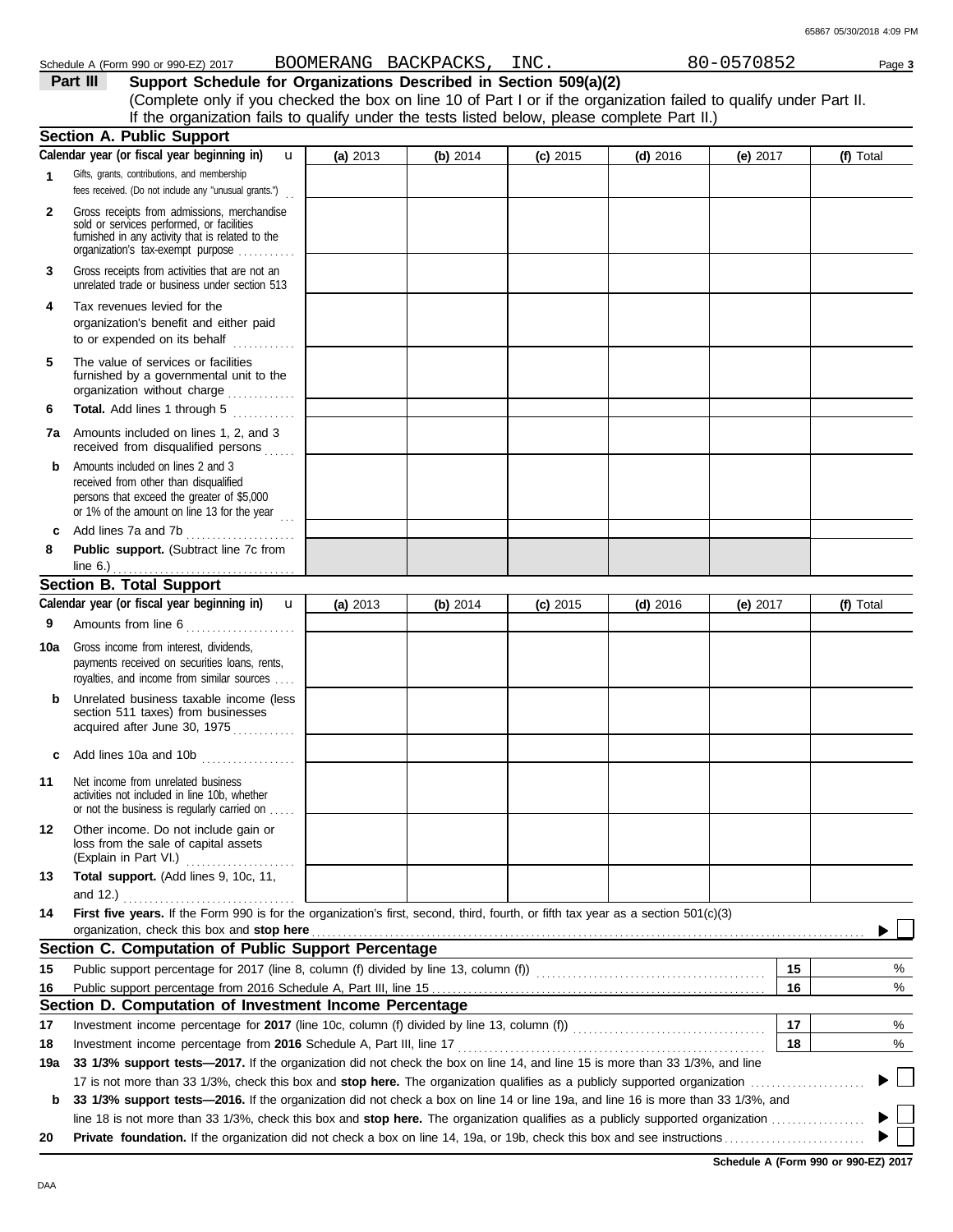| 65867 05/30/2018 4:09 PM |
|--------------------------|
|--------------------------|

|     | BOOMERANG BACKPACKS, INC.<br>Schedule A (Form 990 or 990-EZ) 2017                                                         | 80-0570852      | Page 4    |
|-----|---------------------------------------------------------------------------------------------------------------------------|-----------------|-----------|
|     | <b>Supporting Organizations</b><br>Part IV                                                                                |                 |           |
|     | (Complete only if you checked a box in line 12 on Part I. If you checked 12a of Part I, complete Sections A               |                 |           |
|     | and B. If you checked 12b of Part I, complete Sections A and C. If you checked 12c of Part I, complete                    |                 |           |
|     | Sections A, D, and E. If you checked 12d of Part I, complete Sections A and D, and complete Part V.)                      |                 |           |
|     | <b>Section A. All Supporting Organizations</b>                                                                            |                 |           |
|     |                                                                                                                           |                 | Yes<br>No |
| 1   | Are all of the organization's supported organizations listed by name in the organization's governing                      |                 |           |
|     | documents? If "No," describe in Part VI how the supported organizations are designated. If designated by                  |                 |           |
|     | class or purpose, describe the designation. If historic and continuing relationship, explain.                             | 1               |           |
| 2   | Did the organization have any supported organization that does not have an IRS determination of status                    |                 |           |
|     | under section 509(a)(1) or (2)? If "Yes," explain in Part VI how the organization determined that the supported           |                 |           |
|     | organization was described in section 509(a)(1) or (2).                                                                   | $\mathbf{2}$    |           |
| За  | Did the organization have a supported organization described in section $501(c)(4)$ , $(5)$ , or $(6)$ ? If "Yes," answer |                 |           |
|     | $(b)$ and $(c)$ below.                                                                                                    | 3a              |           |
| b   | Did the organization confirm that each supported organization qualified under section $501(c)(4)$ , $(5)$ , or $(6)$ and  |                 |           |
|     | satisfied the public support tests under section 509(a)(2)? If "Yes," describe in Part VI when and how the                |                 |           |
|     | organization made the determination.                                                                                      | 3b              |           |
| c   | Did the organization ensure that all support to such organizations was used exclusively for section $170(c)(2)(B)$        |                 |           |
|     | purposes? If "Yes," explain in Part VI what controls the organization put in place to ensure such use.                    | 3c              |           |
| 4a  | Was any supported organization not organized in the United States ("foreign supported organization")? If                  |                 |           |
|     | "Yes," and if you checked 12a or 12b in Part I, answer (b) and (c) below.                                                 | 4a              |           |
| b   | Did the organization have ultimate control and discretion in deciding whether to make grants to the foreign               |                 |           |
|     | supported organization? If "Yes," describe in Part VI how the organization had such control and discretion                |                 |           |
|     | despite being controlled or supervised by or in connection with its supported organizations.                              | 4b              |           |
| c   | Did the organization support any foreign supported organization that does not have an IRS determination                   |                 |           |
|     | under sections $501(c)(3)$ and $509(a)(1)$ or (2)? If "Yes," explain in Part VI what controls the organization used       |                 |           |
|     | to ensure that all support to the foreign supported organization was used exclusively for section $170(c)(2)(B)$          |                 |           |
|     | purposes.                                                                                                                 | 4c              |           |
| 5а  | Did the organization add, substitute, or remove any supported organizations during the tax year? If "Yes,"                |                 |           |
|     | answer (b) and (c) below (if applicable). Also, provide detail in Part VI, including (i) the names and EIN                |                 |           |
|     | numbers of the supported organizations added, substituted, or removed; (ii) the reasons for each such action;             |                 |           |
|     | (iii) the authority under the organization's organizing document authorizing such action; and (iv) how the action         |                 |           |
|     | was accomplished (such as by amendment to the organizing document).                                                       | 5a              |           |
| b   | Type I or Type II only. Was any added or substituted supported organization part of a class already                       |                 |           |
|     | designated in the organization's organizing document?                                                                     | 5b              |           |
| с   | Substitutions only. Was the substitution the result of an event beyond the organization's control?                        | 5c              |           |
| 6   | Did the organization provide support (whether in the form of grants or the provision of services or facilities) to        |                 |           |
|     | anyone other than (i) its supported organizations, (ii) individuals that are part of the charitable class benefited       |                 |           |
|     | by one or more of its supported organizations, or (iii) other supporting organizations that also support or               |                 |           |
|     | benefit one or more of the filing organization's supported organizations? If "Yes," provide detail in Part VI.            | 6               |           |
| 7   | Did the organization provide a grant, loan, compensation, or other similar payment to a substantial contributor           |                 |           |
|     | (defined in section $4958(c)(3)(C)$ ), a family member of a substantial contributor, or a 35% controlled entity with      |                 |           |
|     | regard to a substantial contributor? If "Yes," complete Part I of Schedule L (Form 990 or 990-EZ).                        | 7               |           |
| 8   | Did the organization make a loan to a disqualified person (as defined in section 4958) not described in line 7?           |                 |           |
|     | If "Yes," complete Part I of Schedule L (Form 990 or 990-EZ).                                                             | 8               |           |
| 9а  | Was the organization controlled directly or indirectly at any time during the tax year by one or more                     |                 |           |
|     | disqualified persons as defined in section 4946 (other than foundation managers and organizations described               |                 |           |
|     | in section $509(a)(1)$ or (2))? If "Yes," provide detail in Part VI.                                                      | 9a              |           |
| b   | Did one or more disqualified persons (as defined in line 9a) hold a controlling interest in any entity in which           |                 |           |
|     | the supporting organization had an interest? If "Yes," provide detail in Part VI.                                         | 9b              |           |
| c   | Did a disqualified person (as defined in line 9a) have an ownership interest in, or derive any personal benefit           |                 |           |
|     | from, assets in which the supporting organization also had an interest? If "Yes," provide detail in Part VI.              | 9с              |           |
| 10a | Was the organization subject to the excess business holdings rules of section 4943 because of section                     |                 |           |
|     | 4943(f) (regarding certain Type II supporting organizations, and all Type III non-functionally integrated                 |                 |           |
|     | supporting organizations)? If "Yes," answer 10b below.                                                                    | 10a             |           |
| b   | Did the organization have any excess business holdings in the tax year? (Use Schedule C, Form 4720, to                    |                 |           |
|     | determine whether the organization had excess business holdings.)                                                         | 10 <sub>b</sub> |           |

**Schedule A (Form 990 or 990-EZ) 2017**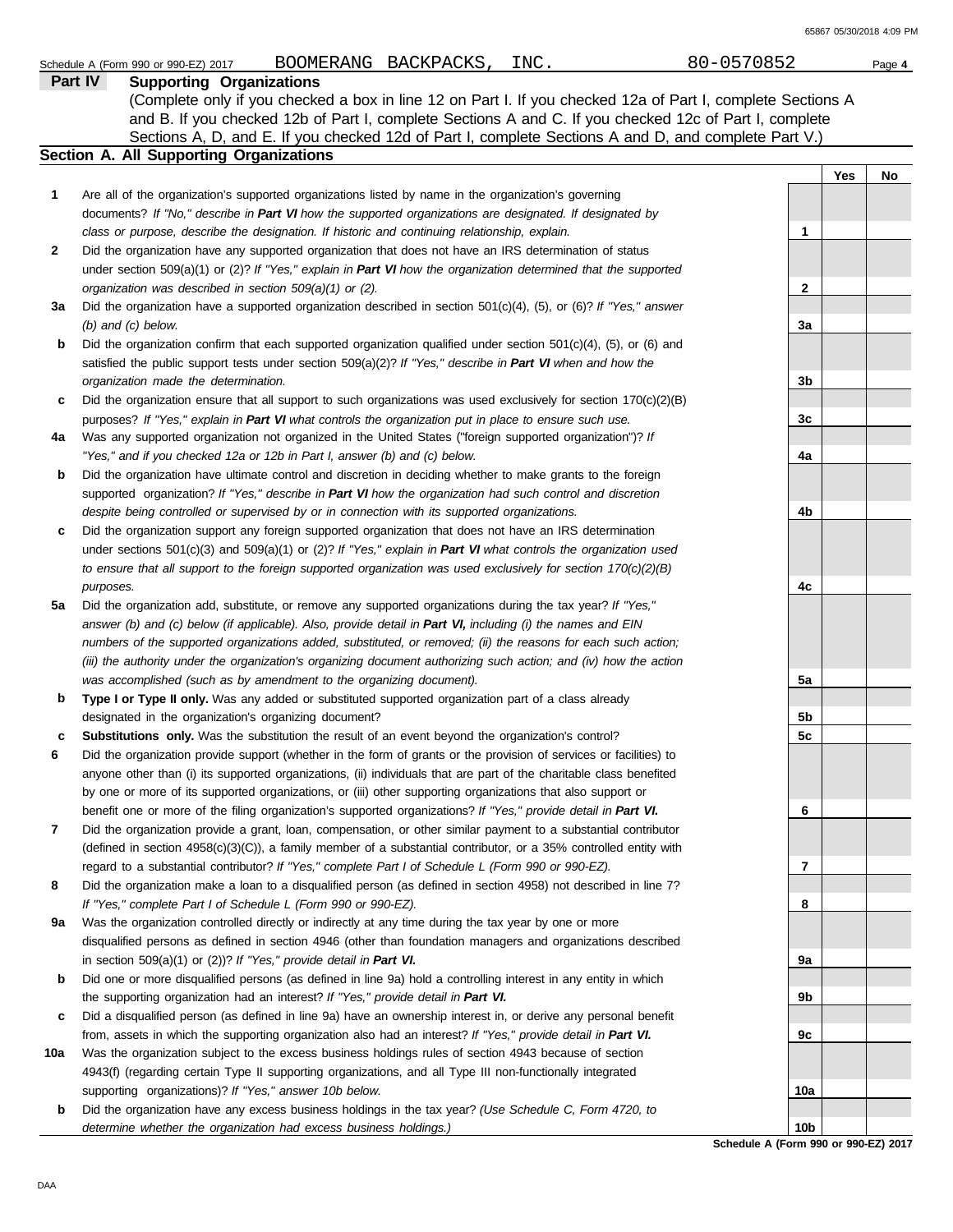65867 05/30/2018 4:09 PM

|    | 80-0570852<br>BOOMERANG BACKPACKS,<br>INC.<br>Schedule A (Form 990 or 990-EZ) 2017                                                |                 |     | Page 5 |
|----|-----------------------------------------------------------------------------------------------------------------------------------|-----------------|-----|--------|
|    | <b>Supporting Organizations (continued)</b><br><b>Part IV</b>                                                                     |                 |     |        |
|    |                                                                                                                                   |                 | Yes | No     |
| 11 | Has the organization accepted a gift or contribution from any of the following persons?                                           |                 |     |        |
| a  | A person who directly or indirectly controls, either alone or together with persons described in (b) and (c)                      |                 |     |        |
|    | below, the governing body of a supported organization?                                                                            | 11a             |     |        |
| b  | A family member of a person described in (a) above?                                                                               | 11 <sub>b</sub> |     |        |
| c  | A 35% controlled entity of a person described in (a) or (b) above? If "Yes" to a, b, or c, provide detail in Part VI.             | 11c             |     |        |
|    | <b>Section B. Type I Supporting Organizations</b>                                                                                 |                 |     |        |
|    |                                                                                                                                   |                 | Yes | No     |
| 1  | Did the directors, trustees, or membership of one or more supported organizations have the power to                               |                 |     |        |
|    | regularly appoint or elect at least a majority of the organization's directors or trustees at all times during the                |                 |     |        |
|    | tax year? If "No," describe in Part VI how the supported organization(s) effectively operated, supervised, or                     |                 |     |        |
|    | controlled the organization's activities. If the organization had more than one supported organization,                           |                 |     |        |
|    | describe how the powers to appoint and/or remove directors or trustees were allocated among the supported                         |                 |     |        |
|    | organizations and what conditions or restrictions, if any, applied to such powers during the tax year.                            | 1               |     |        |
| 2  | Did the organization operate for the benefit of any supported organization other than the supported                               |                 |     |        |
|    | organization(s) that operated, supervised, or controlled the supporting organization? If "Yes," explain in Part                   |                 |     |        |
|    | VI how providing such benefit carried out the purposes of the supported organization(s) that operated,                            |                 |     |        |
|    | supervised, or controlled the supporting organization.                                                                            | 2               |     |        |
|    | Section C. Type II Supporting Organizations                                                                                       |                 |     |        |
|    |                                                                                                                                   |                 | Yes | No     |
| 1  | Were a majority of the organization's directors or trustees during the tax year also a majority of the directors                  |                 |     |        |
|    | or trustees of each of the organization's supported organization(s)? If "No," describe in Part VI how control                     |                 |     |        |
|    | or management of the supporting organization was vested in the same persons that controlled or managed                            |                 |     |        |
|    | the supported organization(s).                                                                                                    | 1               |     |        |
|    | Section D. All Type III Supporting Organizations                                                                                  |                 |     |        |
|    |                                                                                                                                   |                 | Yes | No     |
| 1  | Did the organization provide to each of its supported organizations, by the last day of the fifth month of the                    |                 |     |        |
|    | organization's tax year, (i) a written notice describing the type and amount of support provided during the prior tax             |                 |     |        |
|    | year, (ii) a copy of the Form 990 that was most recently filed as of the date of notification, and (iii) copies of the            |                 |     |        |
|    | organization's governing documents in effect on the date of notification, to the extent not previously provided?                  | 1               |     |        |
| 2  | Were any of the organization's officers, directors, or trustees either (i) appointed or elected by the supported                  |                 |     |        |
|    | organization(s) or (ii) serving on the governing body of a supported organization? If "No," explain in Part VI how                |                 |     |        |
|    | the organization maintained a close and continuous working relationship with the supported organization(s).                       | 2               |     |        |
| 3  | By reason of the relationship described in (2), did the organization's supported organizations have a                             |                 |     |        |
|    | significant voice in the organization's investment policies and in directing the use of the organization's                        |                 |     |        |
|    | income or assets at all times during the tax year? If "Yes," describe in Part VI the role the organization's                      |                 |     |        |
|    | supported organizations played in this regard.                                                                                    | 3               |     |        |
|    | Section E. Type III Functionally-Integrated Supporting Organizations                                                              |                 |     |        |
| 1  | Check the box next to the method that the organization used to satisfy the Integral Part Test during the year (see instructions). |                 |     |        |
| а  | The organization satisfied the Activities Test. Complete line 2 below.                                                            |                 |     |        |
| b  | The organization is the parent of each of its supported organizations. Complete line 3 below.                                     |                 |     |        |
| c  | The organization supported a governmental entity. Describe in Part VI how you supported a government entity (see instructions).   |                 |     |        |
|    |                                                                                                                                   |                 |     |        |
| 2  | Activities Test. Answer (a) and (b) below.                                                                                        |                 | Yes | No     |
| а  | Did substantially all of the organization's activities during the tax year directly further the exempt purposes of                |                 |     |        |
|    | the supported organization(s) to which the organization was responsive? If "Yes," then in Part VI identify                        |                 |     |        |
|    | those supported organizations and explain how these activities directly furthered their exempt purposes,                          |                 |     |        |
|    | how the organization was responsive to those supported organizations, and how the organization determined                         |                 |     |        |
|    | that these activities constituted substantially all of its activities.                                                            | 2a              |     |        |
| b  | Did the activities described in (a) constitute activities that, but for the organization's involvement, one or more               |                 |     |        |
|    | of the organization's supported organization(s) would have been engaged in? If "Yes," explain in Part VI the                      |                 |     |        |
|    | reasons for the organization's position that its supported organization(s) would have engaged in these                            |                 |     |        |
|    | activities but for the organization's involvement.                                                                                | 2b              |     |        |
| 3  | Parent of Supported Organizations. Answer (a) and (b) below.                                                                      |                 |     |        |
| а  | Did the organization have the power to regularly appoint or elect a majority of the officers, directors, or                       |                 |     |        |

- trustees of each of the supported organizations? *Provide details in Part VI.*
- DAA **Schedule A (Form 990 or 990-EZ) 2017 b** Did the organization exercise a substantial degree of direction over the policies, programs, and activities of each of its supported organizations? *If "Yes," describe in Part VI the role played by the organization in this regard.*

**3b**

**3a**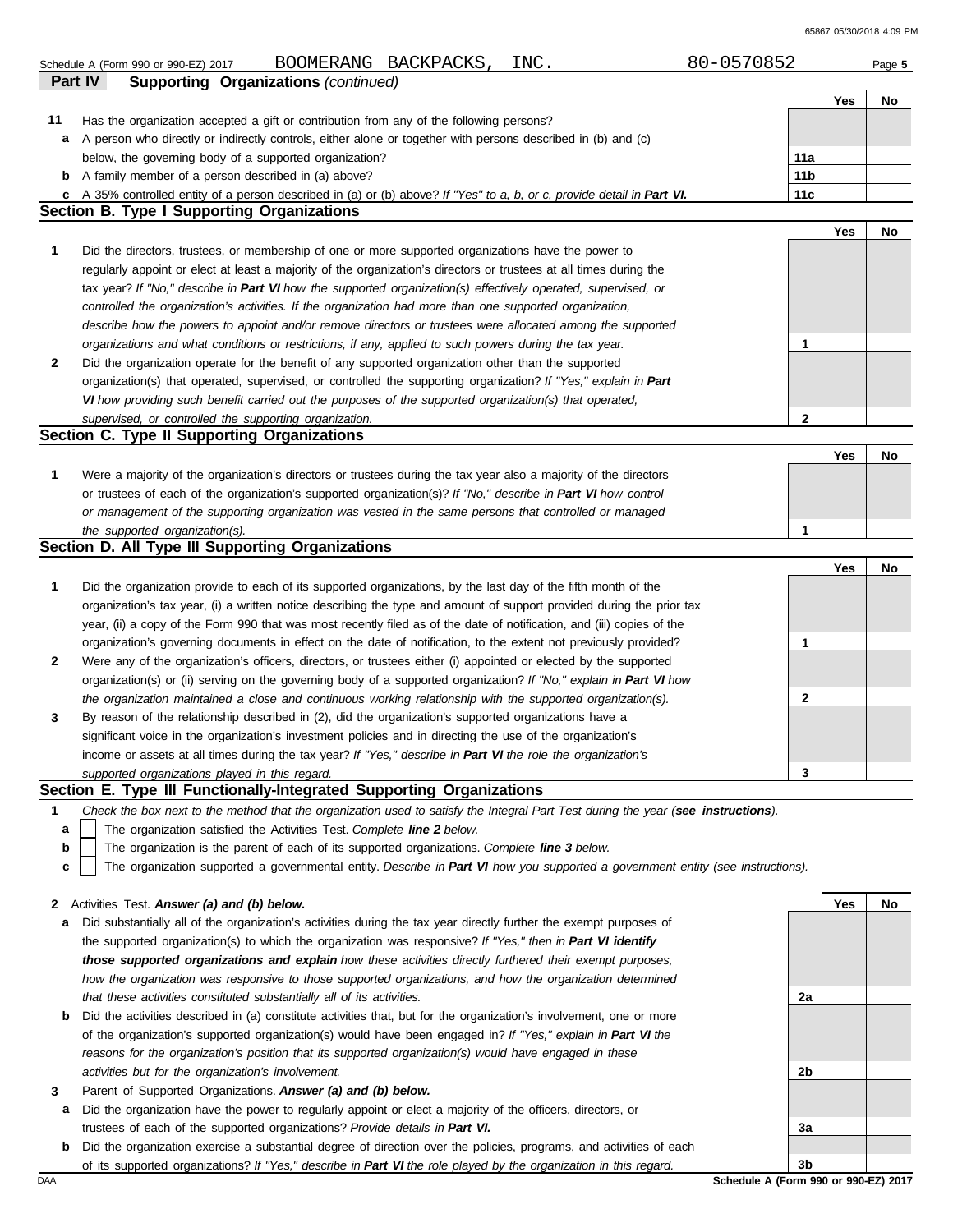65867 05/30/2018 4:09 PM

|                                                                                                                                                  | BOOMERANG BACKPACKS,<br>INC.<br>Schedule A (Form 990 or 990-EZ) 2017                                                             |                | 80-0570852       | Page 6                         |  |  |  |
|--------------------------------------------------------------------------------------------------------------------------------------------------|----------------------------------------------------------------------------------------------------------------------------------|----------------|------------------|--------------------------------|--|--|--|
| Part V                                                                                                                                           | Type III Non-Functionally Integrated 509(a)(3) Supporting Organizations                                                          |                |                  |                                |  |  |  |
| $\mathbf{1}$<br>Check here if the organization satisfied the Integral Part Test as a qualifying trust on Nov. 20, 1970 (explain in Part VI). See |                                                                                                                                  |                |                  |                                |  |  |  |
|                                                                                                                                                  | <b>instructions.</b> All other Type III non-functionally integrated supporting organizations must complete Sections A through E. |                |                  |                                |  |  |  |
|                                                                                                                                                  | Section A - Adjusted Net Income                                                                                                  | (A) Prior Year | (B) Current Year |                                |  |  |  |
|                                                                                                                                                  |                                                                                                                                  |                |                  | (optional)                     |  |  |  |
| $\mathbf 1$                                                                                                                                      | Net short-term capital gain                                                                                                      | 1              |                  |                                |  |  |  |
| 2                                                                                                                                                | Recoveries of prior-year distributions                                                                                           | $\mathbf{2}$   |                  |                                |  |  |  |
| 3                                                                                                                                                | Other gross income (see instructions)                                                                                            | 3              |                  |                                |  |  |  |
| 4                                                                                                                                                | Add lines 1 through 3.                                                                                                           | 4              |                  |                                |  |  |  |
| 5                                                                                                                                                | Depreciation and depletion                                                                                                       | 5              |                  |                                |  |  |  |
| 6                                                                                                                                                | Portion of operating expenses paid or incurred for production or                                                                 |                |                  |                                |  |  |  |
|                                                                                                                                                  | collection of gross income or for management, conservation, or                                                                   |                |                  |                                |  |  |  |
|                                                                                                                                                  | maintenance of property held for production of income (see instructions)                                                         | 6              |                  |                                |  |  |  |
| 7                                                                                                                                                | Other expenses (see instructions)                                                                                                | 7              |                  |                                |  |  |  |
| 8                                                                                                                                                | <b>Adjusted Net Income</b> (subtract lines 5, 6 and 7 from line 4).                                                              | 8              |                  |                                |  |  |  |
|                                                                                                                                                  | Section B - Minimum Asset Amount                                                                                                 |                | (A) Prior Year   | (B) Current Year<br>(optional) |  |  |  |
| $\mathbf 1$                                                                                                                                      | Aggregate fair market value of all non-exempt-use assets (see                                                                    |                |                  |                                |  |  |  |
|                                                                                                                                                  | instructions for short tax year or assets held for part of year):                                                                |                |                  |                                |  |  |  |
|                                                                                                                                                  | <b>a</b> Average monthly value of securities                                                                                     | 1a             |                  |                                |  |  |  |
|                                                                                                                                                  | Average monthly cash balances<br>b                                                                                               | 1b             |                  |                                |  |  |  |
|                                                                                                                                                  | Fair market value of other non-exempt-use assets<br>c.                                                                           | 1c             |                  |                                |  |  |  |
|                                                                                                                                                  | <b>Total</b> (add lines 1a, 1b, and 1c)<br>d                                                                                     | 1d             |                  |                                |  |  |  |
|                                                                                                                                                  | <b>Discount</b> claimed for blockage or other<br>e                                                                               |                |                  |                                |  |  |  |
|                                                                                                                                                  | factors (explain in detail in Part VI):                                                                                          |                |                  |                                |  |  |  |
| $\mathbf{2}$                                                                                                                                     | Acquisition indebtedness applicable to non-exempt-use assets                                                                     | $\mathbf{2}$   |                  |                                |  |  |  |
| 3                                                                                                                                                | Subtract line 2 from line 1d.                                                                                                    | 3              |                  |                                |  |  |  |
| 4                                                                                                                                                | Cash deemed held for exempt use. Enter 1-1/2% of line 3 (for greater amount,                                                     |                |                  |                                |  |  |  |
|                                                                                                                                                  | see instructions).                                                                                                               | 4              |                  |                                |  |  |  |
| 5                                                                                                                                                | Net value of non-exempt-use assets (subtract line 4 from line 3)                                                                 | 5              |                  |                                |  |  |  |
| 6                                                                                                                                                | Multiply line 5 by .035.                                                                                                         | 6              |                  |                                |  |  |  |
| 7                                                                                                                                                | Recoveries of prior-year distributions                                                                                           | $\overline{7}$ |                  |                                |  |  |  |
| 8                                                                                                                                                | Minimum Asset Amount (add line 7 to line 6)                                                                                      | 8              |                  |                                |  |  |  |
|                                                                                                                                                  | Section C - Distributable Amount                                                                                                 |                |                  | <b>Current Year</b>            |  |  |  |
| $\mathbf{1}$                                                                                                                                     | Adjusted net income for prior year (from Section A, line 8, Column A)                                                            | 1              |                  |                                |  |  |  |
| $\mathbf{2}$                                                                                                                                     | Enter 85% of line 1.                                                                                                             | $\mathbf{2}$   |                  |                                |  |  |  |
| 3                                                                                                                                                | Minimum asset amount for prior year (from Section B, line 8, Column A)                                                           | 3              |                  |                                |  |  |  |
| 4                                                                                                                                                | Enter greater of line 2 or line 3.                                                                                               | 4              |                  |                                |  |  |  |
| 5                                                                                                                                                | Income tax imposed in prior year                                                                                                 | 5              |                  |                                |  |  |  |
| 6                                                                                                                                                | <b>Distributable Amount.</b> Subtract line 5 from line 4, unless subject to                                                      |                |                  |                                |  |  |  |
|                                                                                                                                                  | emergency temporary reduction (see instructions).                                                                                | 6              |                  |                                |  |  |  |

**7** instructions). Check here if the current year is the organization's first as a non-functionally integrated Type III supporting organization (see

**Schedule A (Form 990 or 990-EZ) 2017**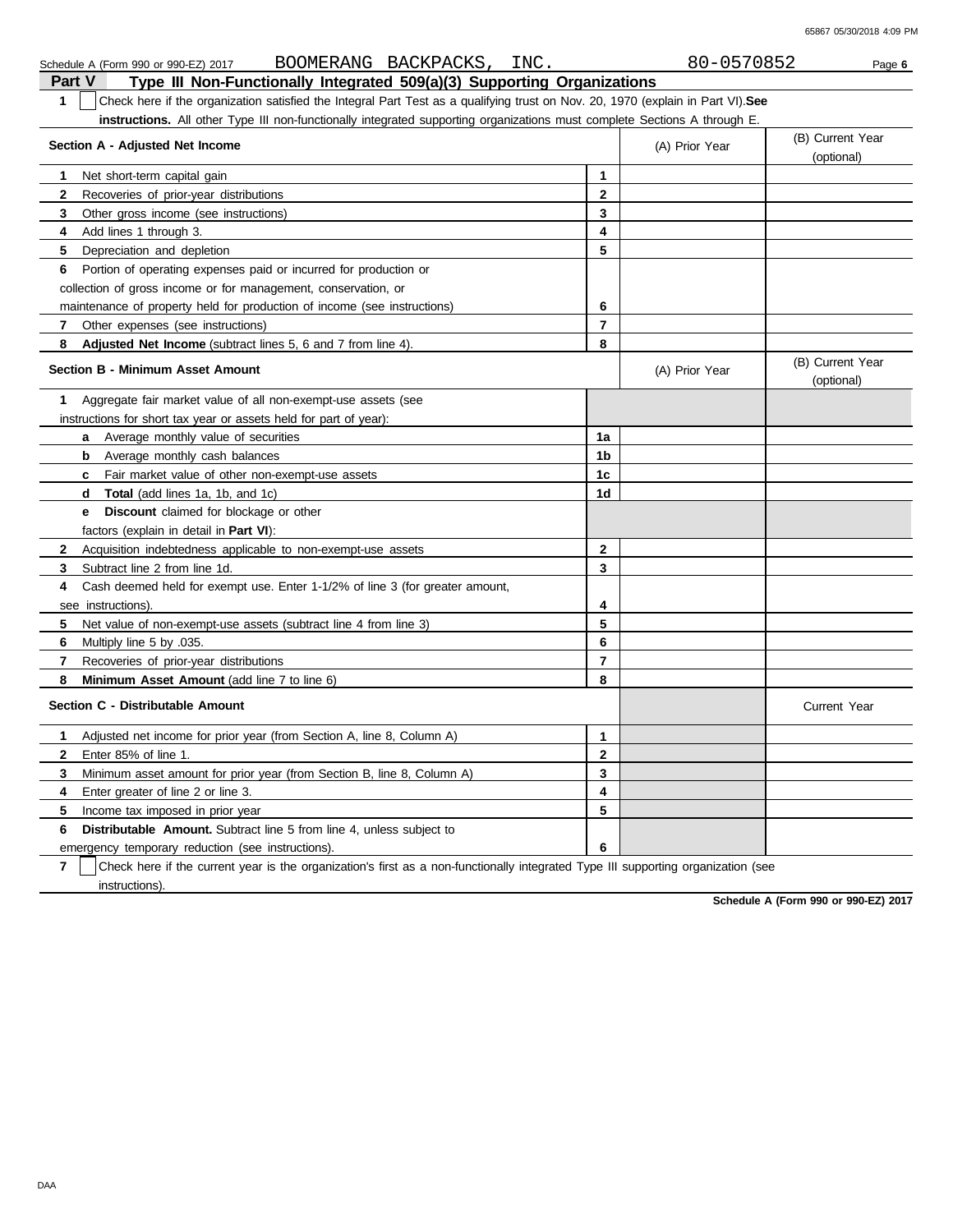| Part V<br>Type III Non-Functionally Integrated 509(a)(3) Supporting Organizations (continued) |                                                                                                            |                                    |                                               |                                                  |  |
|-----------------------------------------------------------------------------------------------|------------------------------------------------------------------------------------------------------------|------------------------------------|-----------------------------------------------|--------------------------------------------------|--|
|                                                                                               | <b>Section D - Distributions</b>                                                                           | <b>Current Year</b>                |                                               |                                                  |  |
| 1                                                                                             | Amounts paid to supported organizations to accomplish exempt purposes                                      |                                    |                                               |                                                  |  |
| 2                                                                                             | Amounts paid to perform activity that directly furthers exempt purposes of supported                       |                                    |                                               |                                                  |  |
|                                                                                               | organizations, in excess of income from activity                                                           |                                    |                                               |                                                  |  |
| 3                                                                                             | Administrative expenses paid to accomplish exempt purposes of supported organizations                      |                                    |                                               |                                                  |  |
| 4                                                                                             | Amounts paid to acquire exempt-use assets                                                                  |                                    |                                               |                                                  |  |
| 5                                                                                             | Qualified set-aside amounts (prior IRS approval required)                                                  |                                    |                                               |                                                  |  |
| 6                                                                                             | Other distributions (describe in <b>Part VI</b> ). See instructions.                                       |                                    |                                               |                                                  |  |
| 7                                                                                             | Total annual distributions. Add lines 1 through 6.                                                         |                                    |                                               |                                                  |  |
| 8                                                                                             | Distributions to attentive supported organizations to which the organization is responsive                 |                                    |                                               |                                                  |  |
|                                                                                               | (provide details in Part VI). See instructions.                                                            |                                    |                                               |                                                  |  |
| 9                                                                                             | Distributable amount for 2017 from Section C, line 6                                                       |                                    |                                               |                                                  |  |
| 10                                                                                            | Line 8 amount divided by line 9 amount                                                                     |                                    |                                               |                                                  |  |
|                                                                                               | Section E - Distribution Allocations (see instructions)                                                    | (i)<br><b>Excess Distributions</b> | (ii)<br><b>Underdistributions</b><br>Pre-2017 | (iii)<br><b>Distributable</b><br>Amount for 2017 |  |
| 1                                                                                             | Distributable amount for 2017 from Section C, line 6                                                       |                                    |                                               |                                                  |  |
| $\mathbf{2}$                                                                                  | Underdistributions, if any, for years prior to 2017<br>(reasonable cause required-explain in Part VI). See |                                    |                                               |                                                  |  |
| 3                                                                                             | instructions.                                                                                              |                                    |                                               |                                                  |  |
| a                                                                                             | Excess distributions carryover, if any, to 2017:                                                           |                                    |                                               |                                                  |  |
|                                                                                               | $b$ From 2013                                                                                              |                                    |                                               |                                                  |  |
|                                                                                               |                                                                                                            |                                    |                                               |                                                  |  |
|                                                                                               |                                                                                                            |                                    |                                               |                                                  |  |
|                                                                                               |                                                                                                            |                                    |                                               |                                                  |  |
|                                                                                               | f Total of lines 3a through e                                                                              |                                    |                                               |                                                  |  |
|                                                                                               | <b>g</b> Applied to underdistributions of prior years                                                      |                                    |                                               |                                                  |  |
|                                                                                               | <b>h</b> Applied to 2017 distributable amount                                                              |                                    |                                               |                                                  |  |
|                                                                                               | <i>i</i> Carryover from 2012 not applied (see instructions)                                                |                                    |                                               |                                                  |  |
|                                                                                               | Remainder. Subtract lines 3g, 3h, and 3i from 3f.                                                          |                                    |                                               |                                                  |  |
| 4                                                                                             | Distributions for 2017 from                                                                                |                                    |                                               |                                                  |  |
|                                                                                               | \$<br>Section D, line 7:                                                                                   |                                    |                                               |                                                  |  |
|                                                                                               | <b>a</b> Applied to underdistributions of prior years                                                      |                                    |                                               |                                                  |  |
|                                                                                               | <b>b</b> Applied to 2017 distributable amount                                                              |                                    |                                               |                                                  |  |
|                                                                                               | c Remainder. Subtract lines 4a and 4b from 4.                                                              |                                    |                                               |                                                  |  |
|                                                                                               | Remaining underdistributions for years prior to 2017, if                                                   |                                    |                                               |                                                  |  |
|                                                                                               | any. Subtract lines 3q and 4a from line 2. For result                                                      |                                    |                                               |                                                  |  |
|                                                                                               | greater than zero, explain in Part VI. See instructions.                                                   |                                    |                                               |                                                  |  |
| 6                                                                                             | Remaining underdistributions for 2017. Subtract lines 3h                                                   |                                    |                                               |                                                  |  |
|                                                                                               | and 4b from line 1. For result greater than zero, explain in                                               |                                    |                                               |                                                  |  |
|                                                                                               | <b>Part VI.</b> See instructions.                                                                          |                                    |                                               |                                                  |  |
| 7                                                                                             | Excess distributions carryover to 2018. Add lines 3j                                                       |                                    |                                               |                                                  |  |
|                                                                                               | and 4c.                                                                                                    |                                    |                                               |                                                  |  |
| 8                                                                                             | Breakdown of line 7:                                                                                       |                                    |                                               |                                                  |  |
|                                                                                               | a Excess from 2013                                                                                         |                                    |                                               |                                                  |  |
|                                                                                               | <b>b</b> Excess from 2014                                                                                  |                                    |                                               |                                                  |  |
|                                                                                               | <b>c</b> Excess from 2015                                                                                  |                                    |                                               |                                                  |  |
|                                                                                               | d Excess from 2016<br>.                                                                                    |                                    |                                               |                                                  |  |
|                                                                                               | e Excess from 2017                                                                                         |                                    |                                               |                                                  |  |

**Schedule A (Form 990 or 990-EZ) 2017**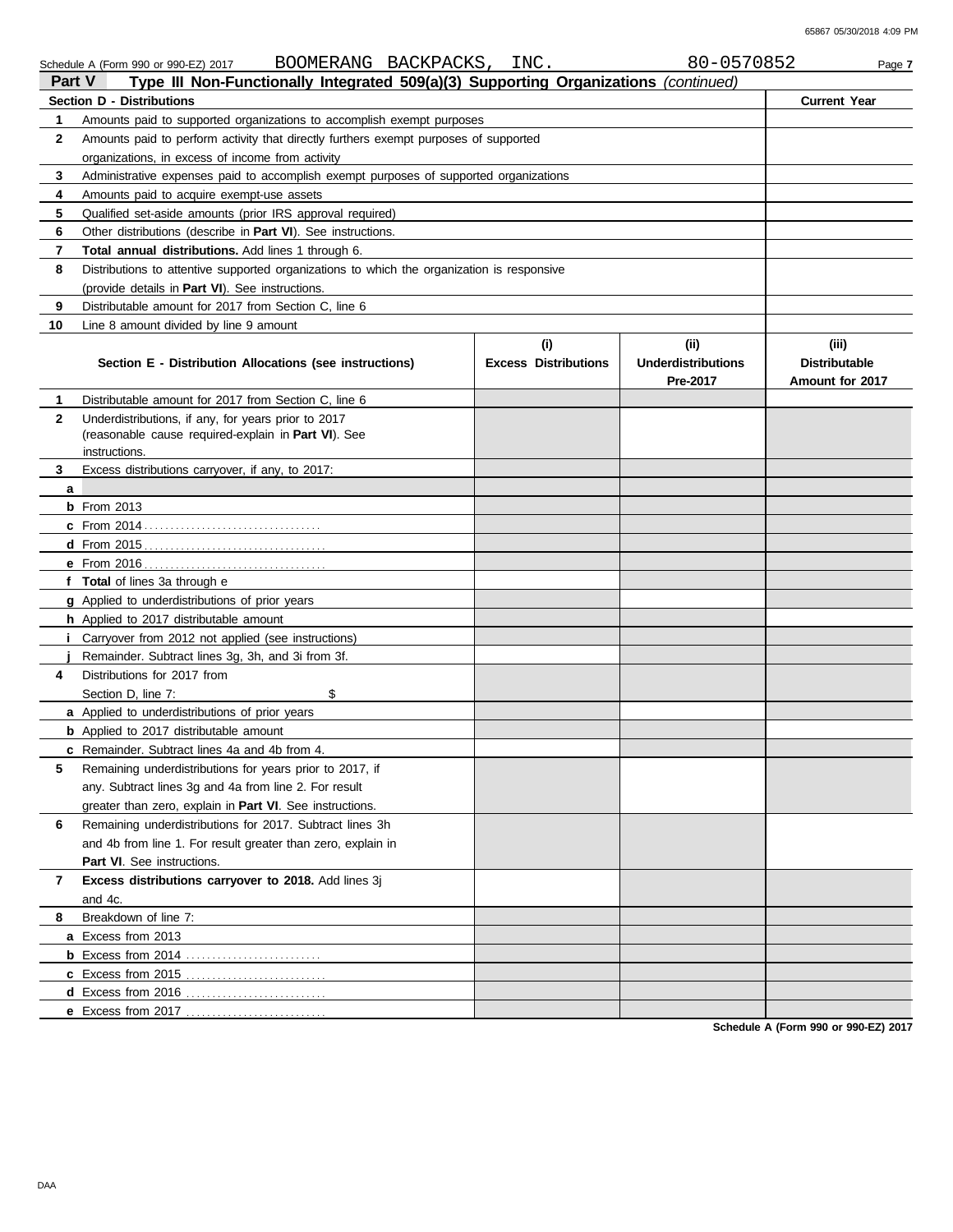|             | Schedule A (Form 990 or 990-EZ) 2017 |                                        | BOOMERANG BACKPACKS, INC. |         | 80-0570852                                                                                                                                                                                                                                                                                                                                                                                                                                                                               | Page 8 |
|-------------|--------------------------------------|----------------------------------------|---------------------------|---------|------------------------------------------------------------------------------------------------------------------------------------------------------------------------------------------------------------------------------------------------------------------------------------------------------------------------------------------------------------------------------------------------------------------------------------------------------------------------------------------|--------|
| Part VI     |                                      |                                        |                           |         | Supplemental Information. Provide the explanations required by Part II, line 10; Part II, line 17a or 17b; Part<br>III, line 12; Part IV, Section A, lines 1, 2, 3b, 3c, 4b, 4c, 5a, 6, 9a, 9b, 9c, 11a, 11b, and 11c; Part IV, Section<br>B, lines 1 and 2; Part IV, Section C, line 1; Part IV, Section D, lines 2 and 3; Part IV, Section E, lines 1c, 2a, 2b,<br>3a and 3b; Part V, line 1; Part V, Section B, line 1e; Part V, Section D, lines 5, 6, and 8; and Part V, Section E, |        |
|             |                                      |                                        |                           |         | lines 2, 5, and 6. Also complete this part for any additional information. (See instructions.)                                                                                                                                                                                                                                                                                                                                                                                           |        |
|             |                                      |                                        |                           |         |                                                                                                                                                                                                                                                                                                                                                                                                                                                                                          |        |
|             |                                      | PART II, LINE 10 - OTHER INCOME DETAIL |                           |         |                                                                                                                                                                                                                                                                                                                                                                                                                                                                                          |        |
| FUNDRAISING |                                      |                                        | $\mathfrak{S}_1$          | 142,948 |                                                                                                                                                                                                                                                                                                                                                                                                                                                                                          |        |
|             |                                      |                                        |                           |         |                                                                                                                                                                                                                                                                                                                                                                                                                                                                                          |        |
|             |                                      |                                        |                           |         |                                                                                                                                                                                                                                                                                                                                                                                                                                                                                          |        |
|             |                                      |                                        |                           |         |                                                                                                                                                                                                                                                                                                                                                                                                                                                                                          |        |
|             |                                      |                                        |                           |         |                                                                                                                                                                                                                                                                                                                                                                                                                                                                                          |        |
|             |                                      |                                        |                           |         |                                                                                                                                                                                                                                                                                                                                                                                                                                                                                          |        |
|             |                                      |                                        |                           |         |                                                                                                                                                                                                                                                                                                                                                                                                                                                                                          |        |
|             |                                      |                                        |                           |         |                                                                                                                                                                                                                                                                                                                                                                                                                                                                                          |        |
|             |                                      |                                        |                           |         |                                                                                                                                                                                                                                                                                                                                                                                                                                                                                          |        |
|             |                                      |                                        |                           |         |                                                                                                                                                                                                                                                                                                                                                                                                                                                                                          |        |
|             |                                      |                                        |                           |         |                                                                                                                                                                                                                                                                                                                                                                                                                                                                                          |        |
|             |                                      |                                        |                           |         |                                                                                                                                                                                                                                                                                                                                                                                                                                                                                          |        |
|             |                                      |                                        |                           |         |                                                                                                                                                                                                                                                                                                                                                                                                                                                                                          |        |
|             |                                      |                                        |                           |         |                                                                                                                                                                                                                                                                                                                                                                                                                                                                                          |        |
|             |                                      |                                        |                           |         |                                                                                                                                                                                                                                                                                                                                                                                                                                                                                          |        |
|             |                                      |                                        |                           |         |                                                                                                                                                                                                                                                                                                                                                                                                                                                                                          |        |
|             |                                      |                                        |                           |         |                                                                                                                                                                                                                                                                                                                                                                                                                                                                                          |        |
|             |                                      |                                        |                           |         |                                                                                                                                                                                                                                                                                                                                                                                                                                                                                          |        |
|             |                                      |                                        |                           |         |                                                                                                                                                                                                                                                                                                                                                                                                                                                                                          |        |
|             |                                      |                                        |                           |         |                                                                                                                                                                                                                                                                                                                                                                                                                                                                                          |        |
|             |                                      |                                        |                           |         |                                                                                                                                                                                                                                                                                                                                                                                                                                                                                          |        |
|             |                                      |                                        |                           |         |                                                                                                                                                                                                                                                                                                                                                                                                                                                                                          |        |
|             |                                      |                                        |                           |         |                                                                                                                                                                                                                                                                                                                                                                                                                                                                                          |        |
|             |                                      |                                        |                           |         |                                                                                                                                                                                                                                                                                                                                                                                                                                                                                          |        |
|             |                                      |                                        |                           |         |                                                                                                                                                                                                                                                                                                                                                                                                                                                                                          |        |
|             |                                      |                                        |                           |         |                                                                                                                                                                                                                                                                                                                                                                                                                                                                                          |        |
|             |                                      |                                        |                           |         |                                                                                                                                                                                                                                                                                                                                                                                                                                                                                          |        |
|             |                                      |                                        |                           |         |                                                                                                                                                                                                                                                                                                                                                                                                                                                                                          |        |
|             |                                      |                                        |                           |         |                                                                                                                                                                                                                                                                                                                                                                                                                                                                                          |        |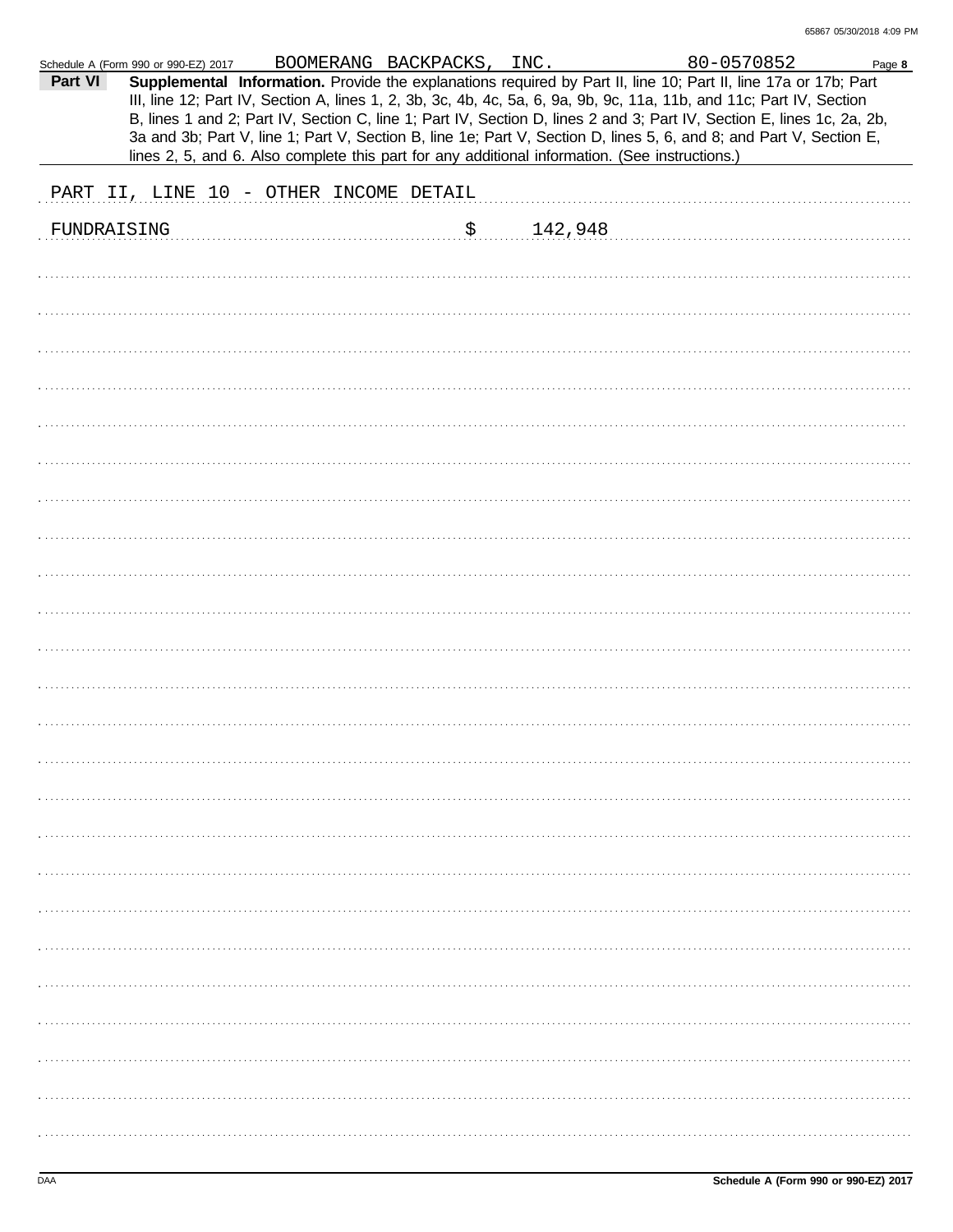OMB No. 1545-0047

**2017**

**Employer identification number**

| <b>Schedule B</b>  |  |  |
|--------------------|--|--|
| (Form 990, 990-EZ, |  |  |

Department of the Treasury Internal Revenue Service

# **Schedule of Contributors**

**or 990-PF)** u **Attach to Form 990, Form 990-EZ, or Form 990-PF.** u **Go to** *www.irs.gov/Form990* **for the latest information.**

**Name of the organization**

#### BOOMERANG BACKPACKS, INC. 80-0570852

**Organization type** (check one):

| Filers of:         | Section:                                                                           |
|--------------------|------------------------------------------------------------------------------------|
| Form 990 or 990-EZ | $ X $ 501(c)( $3$ ) (enter number) organization                                    |
|                    | $4947(a)(1)$ nonexempt charitable trust <b>not</b> treated as a private foundation |
|                    | 527 political organization                                                         |
| Form 990-PF        | 501(c)(3) exempt private foundation                                                |
|                    | $4947(a)(1)$ nonexempt charitable trust treated as a private foundation            |
|                    | $501(c)(3)$ taxable private foundation                                             |

Check if your organization is covered by the **General Rule** or a **Special Rule. Note:** Only a section 501(c)(7), (8), or (10) organization can check boxes for both the General Rule and a Special Rule. See instructions.

### **General Rule**

For an organization filing Form 990, 990-EZ, or 990-PF that received, during the year, contributions totaling \$5,000 or more (in money or property) from any one contributor. Complete Parts I and II. See instructions for determining a contributor's total contributions.

#### **Special Rules**

| $X$ For an organization described in section 501(c)(3) filing Form 990 or 990-EZ that met the 33 <sup>1</sup> /3% support test of the |
|---------------------------------------------------------------------------------------------------------------------------------------|
| regulations under sections 509(a)(1) and 170(b)(1)(A)(vi), that checked Schedule A (Form 990 or 990-EZ), Part II, line                |
| 13, 16a, or 16b, and that received from any one contributor, during the year, total contributions of the greater of (1)               |
| \$5,000; or (2) 2% of the amount on (i) Form 990, Part VIII, line 1h; or (ii) Form 990-EZ, line 1. Complete Parts I and II.           |

literary, or educational purposes, or for the prevention of cruelty to children or animals. Complete Parts I, II, and III. For an organization described in section 501(c)(7), (8), or (10) filing Form 990 or 990-EZ that received from any one contributor, during the year, total contributions of more than \$1,000 *exclusively* for religious, charitable, scientific,

For an organization described in section 501(c)(7), (8), or (10) filing Form 990 or 990-EZ that received from any one contributor, during the year, contributions *exclusively* for religious, charitable, etc., purposes, but no such contributions totaled more than \$1,000. If this box is checked, enter here the total contributions that were received during the year for an *exclusively* religious, charitable, etc., purpose. Don't complete any of the parts unless the **General Rule** applies to this organization because it received *nonexclusively* religious, charitable, etc., contributions totaling \$5,000 or more during the year . . . . . . . . . . . . . . . . . . . . . . . . . . . . . . . . . . . . . . . . . . . . . . . . . . . . . . . . . . . . . . . . . . . . . . . . . . . . . . . .

990-EZ, or 990-PF), but it **must** answer "No" on Part IV, line 2, of its Form 990; or check the box on line H of its Form 990-EZ or on its Form 990-PF, Part I, line 2, to certify that it doesn't meet the filing requirements of Schedule B (Form 990, 990-EZ, or 990-PF). **Caution:** An organization that isn't covered by the General Rule and/or the Special Rules doesn't file Schedule B (Form 990,

**For Paperwork Reduction Act Notice, see the instructions for Form 990, 990-EZ, or 990-PF.**

\$ . . . . . . . . . . . . . . . . . . . . . . . . . . . .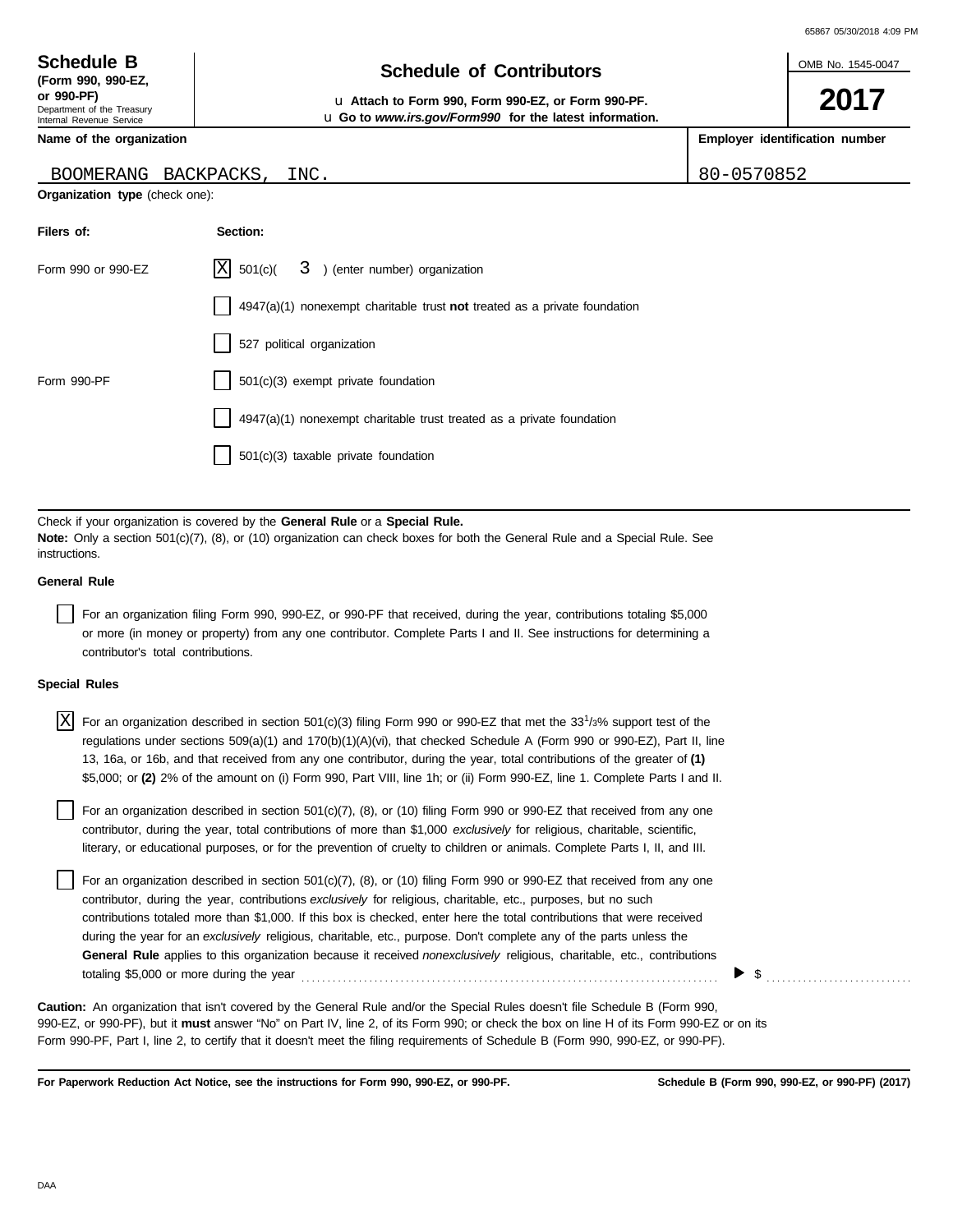Schedule B (Form 990, 990-EZ, or 990-PF) (2017)

BOOMERANG BACKPACKS, INC.

**Part I Contributors** (see instructions). Use duplicate copies of Part I if additional space is needed.

| (a)              | (b)                                                                                         | (c)                        | (d)                                                                                          |
|------------------|---------------------------------------------------------------------------------------------|----------------------------|----------------------------------------------------------------------------------------------|
| No.              | Name, address, and ZIP + 4                                                                  | <b>Total contributions</b> | Type of contribution                                                                         |
| $1$              | THE JAMES FOUNDATION<br>PO BOX 606<br>IN 46706<br><b>AUBURN</b>                             | 25,000<br>$\mathsf{\$}$    | Person<br>Payroll<br><b>Noncash</b><br>(Complete Part II for<br>noncash contributions.)      |
| (a)              | (b)                                                                                         | (c)                        | (d)                                                                                          |
| No.              | Name, address, and ZIP + 4                                                                  | <b>Total contributions</b> | Type of contribution                                                                         |
| $2_{1}$          | UNITED METHODIST CHURCH<br>ETNA<br>4255 W 750 N<br>COLUMBIA CITY<br>IN 46725                | 11,000<br>$\frac{1}{2}$    | Person<br>Payroll<br><b>Noncash</b><br>(Complete Part II for<br>noncash contributions.)      |
| (a)              | (b)                                                                                         | (c)                        | (d)                                                                                          |
| No.              | Name, address, and $ZIP + 4$                                                                | <b>Total contributions</b> | Type of contribution                                                                         |
| $\mathfrak{Z}$ . | FIRST CHURCH OF GOD<br>1200 WEST DEPOY DR<br>IN 46725<br>COLUMBIA CITY                      | 11,000<br>$\frac{1}{2}$    | Person<br>Payroll<br><b>Noncash</b><br>(Complete Part II for<br>noncash contributions.)      |
| (a)              | (b)                                                                                         | (c)                        | (d)                                                                                          |
| No.              | Name, address, and ZIP + 4                                                                  | <b>Total contributions</b> | Type of contribution                                                                         |
|                  |                                                                                             |                            |                                                                                              |
| $\frac{4}{1}$    | FIRST SOURCE BANK<br>PO BOX 1602<br>IN 46634<br>SOUTH BEND                                  | 13,500<br>$\mathsf{\$}$    | Person<br>Payroll<br><b>Noncash</b><br>(Complete Part II for<br>noncash contributions.)      |
| (a)              | (b)                                                                                         | (c)                        | (d)                                                                                          |
| No.              | Name, address, and ZIP + 4                                                                  | <b>Total contributions</b> | Type of contribution                                                                         |
| 5                | FRANCIS MEYER CHARITABLE TRUST<br>10322<br>INDIANAPOLIS BLVD<br>IN 46322<br><b>HIGHLAND</b> | 20,000<br>$\mathsf{\$}$    | Χ<br>Person<br>Payroll<br><b>Noncash</b><br>(Complete Part II for<br>noncash contributions.) |
| (a)              | (b)                                                                                         | (c)                        | (d)                                                                                          |
| No.              | Name, address, and ZIP + 4                                                                  | <b>Total contributions</b> | Type of contribution                                                                         |

Name of organization **Name of organization Employer** identification number Page **2** PAGE 1 OF 2 80-0570852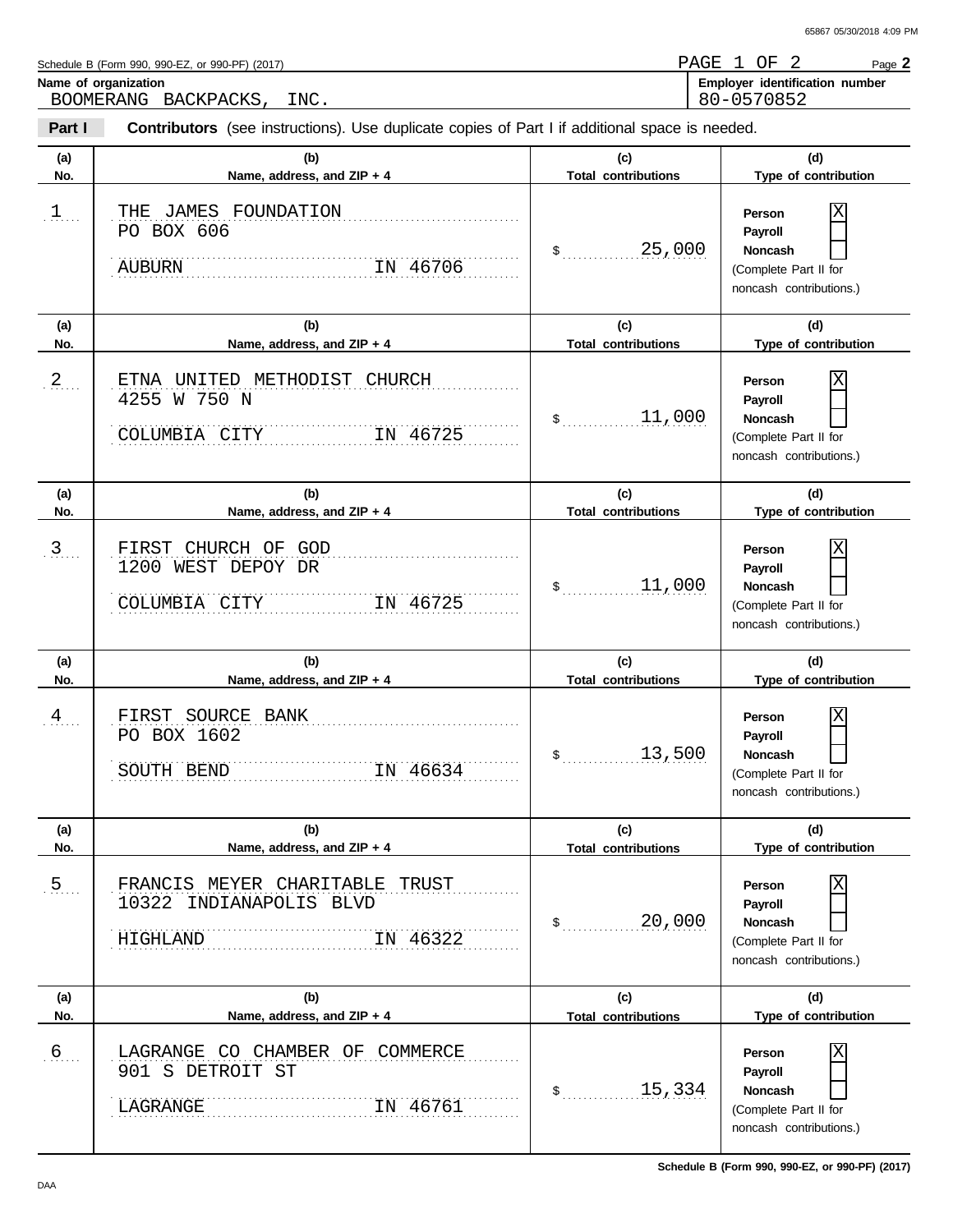**Schedule B (Form 990, 990-EZ, or 990-PF) (2017)**

| Schedule B (Form 990, 990-EZ, or 990-PF) (2017) |  |  |  |  |
|-------------------------------------------------|--|--|--|--|
|                                                 |  |  |  |  |

BOOMERANG BACKPACKS, INC.

**Contributors** (see instructions). Use duplicate copies of Part I if additional space is needed.

| Part I     | <b>Contributors</b> (see instructions). Use duplicate copies of Part I if additional space is needed. |                                   |                                                                                              |  |  |  |  |  |  |
|------------|-------------------------------------------------------------------------------------------------------|-----------------------------------|----------------------------------------------------------------------------------------------|--|--|--|--|--|--|
| (a)<br>No. | (b)<br>Name, address, and ZIP + 4                                                                     | (c)<br><b>Total contributions</b> | (d)<br>Type of contribution                                                                  |  |  |  |  |  |  |
| .7.        | NORTH WEBSTER CHURCH OF GOD<br>PO BOX 313<br>NORTH WEBSTER<br>IN 46555                                | 16,034<br>$\mathsf{\$}$           | Person<br>Payroll<br><b>Noncash</b><br>(Complete Part II for<br>noncash contributions.)      |  |  |  |  |  |  |
| (a)<br>No. | (b)<br>Name, address, and ZIP + 4                                                                     | (c)<br><b>Total contributions</b> | (d)<br>Type of contribution                                                                  |  |  |  |  |  |  |
| .8         | THERMA TRU<br>601 RE JONES RD<br><b>BUTLER</b><br>IN 46721                                            | 12,903<br>\$                      | Χ<br>Person<br>Payroll<br><b>Noncash</b><br>(Complete Part II for<br>noncash contributions.) |  |  |  |  |  |  |
| (a)<br>No. | (b)<br>Name, address, and ZIP + 4                                                                     | (c)<br><b>Total contributions</b> | (d)<br>Type of contribution                                                                  |  |  |  |  |  |  |
| .9         | UNIVERTICAL LLC<br>203 WEATHERHEAD ST<br>IN 46703<br>ANGOLA                                           | 9,481<br>$$_{\ldots}$             | Person<br>Payroll<br><b>Noncash</b><br>(Complete Part II for<br>noncash contributions.)      |  |  |  |  |  |  |
| (a)<br>No. | (b)<br>Name, address, and ZIP + 4                                                                     | (c)<br><b>Total contributions</b> | (d)<br>Type of contribution                                                                  |  |  |  |  |  |  |
| 10.        | WHITLEY CO COMMUNITY FOUNDATION<br>400 N WHITLEY ST<br>COLUMBIA CITY<br>IN 46725                      | 10,200<br>$\mathsf{S}_{\perp}$    | Χ<br>Person<br>Payroll<br><b>Noncash</b><br>(Complete Part II for<br>noncash contributions.) |  |  |  |  |  |  |
| (a)<br>No. | (b)<br>Name, address, and ZIP + 4                                                                     | (c)<br><b>Total contributions</b> | (d)<br>Type of contribution                                                                  |  |  |  |  |  |  |
|            |                                                                                                       | \$                                | Person<br>Payroll<br>Noncash<br>(Complete Part II for<br>noncash contributions.)             |  |  |  |  |  |  |
| (a)<br>No. | (b)<br>Name, address, and ZIP + 4                                                                     | (c)<br><b>Total contributions</b> | (d)<br>Type of contribution                                                                  |  |  |  |  |  |  |
|            |                                                                                                       | \$                                | Person<br>Payroll<br>Noncash<br>(Complete Part II for<br>noncash contributions.)             |  |  |  |  |  |  |

Name of organization **Name of organization Employer** identification number Page **2** PAGE 2 OF 2 80-0570852 65867 05/30/2018 4:09 PM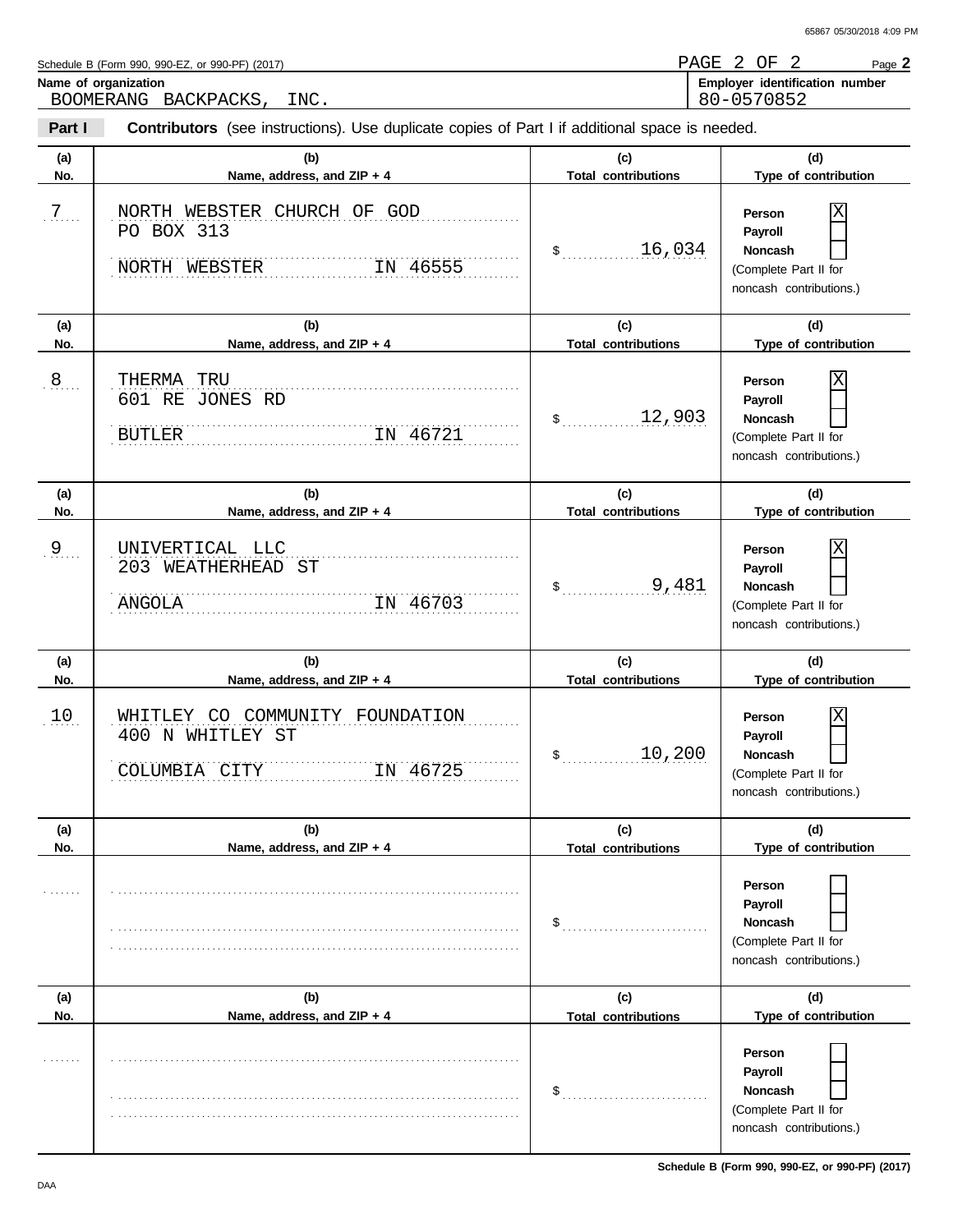| 65867 05/30/2018 4:09 PM |  |
|--------------------------|--|
|                          |  |

| <b>SCHEDULE G</b>                                      | Supplemental Information Regarding Fundraising or Gaming Activities                                                                                                                                                                      |                                   |                              |                                |                                       |                                              | OMB No. 1545-0047                |
|--------------------------------------------------------|------------------------------------------------------------------------------------------------------------------------------------------------------------------------------------------------------------------------------------------|-----------------------------------|------------------------------|--------------------------------|---------------------------------------|----------------------------------------------|----------------------------------|
|                                                        | Complete if the organization answered "Yes" on Form 990, Part IV, line 17, 18, or 19, or if the<br>(Form 990 or 990-EZ)<br>organization entered more than \$15,000 on Form 990-EZ, line 6a.                                              |                                   |                              |                                |                                       |                                              |                                  |
| Department of the Treasury<br>Internal Revenue Service | U Attach to Form 990 or Form 990-EZ.<br>LI Go to www.irs.gov/Form990 for the latest instructions.                                                                                                                                        |                                   |                              |                                |                                       | Open to Public<br>Inspection                 |                                  |
| Name of the organization                               | BOOMERANG BACKPACKS,                                                                                                                                                                                                                     | INC.                              |                              |                                |                                       | Employer identification number<br>80-0570852 |                                  |
| Part I                                                 | Fundraising Activities. Complete if the organization answered "Yes" on Form 990, Part IV, line 17.<br>Form 990-EZ filers are not required to complete this part.                                                                         |                                   |                              |                                |                                       |                                              |                                  |
| 1                                                      | Indicate whether the organization raised funds through any of the following activities. Check all that apply.                                                                                                                            |                                   |                              |                                |                                       |                                              |                                  |
| Mail solicitations<br>a                                |                                                                                                                                                                                                                                          | e                                 |                              |                                | Solicitation of non-government grants |                                              |                                  |
| Internet and email solicitations                       | f                                                                                                                                                                                                                                        | Solicitation of government grants |                              |                                |                                       |                                              |                                  |
| b                                                      |                                                                                                                                                                                                                                          |                                   |                              |                                |                                       |                                              |                                  |
| Phone solicitations<br>C                               |                                                                                                                                                                                                                                          | Special fundraising events<br>a   |                              |                                |                                       |                                              |                                  |
| In-person solicitations<br>d                           |                                                                                                                                                                                                                                          |                                   |                              |                                |                                       |                                              |                                  |
|                                                        | 2a Did the organization have a written or oral agreement with any individual (including officers, directors, trustees,<br>or key employees listed in Form 990, Part VII) or entity in connection with professional fundraising services? |                                   |                              |                                |                                       |                                              | No<br>Yes                        |
|                                                        | b If "Yes," list the 10 highest paid individuals or entities (fundraisers) pursuant to agreements under which the fundraiser is to be<br>compensated at least \$5,000 by the organization.                                               |                                   |                              |                                |                                       |                                              |                                  |
|                                                        |                                                                                                                                                                                                                                          |                                   |                              | (iii) Did fund-<br>raiser have |                                       | (v) Amount paid to                           | (vi) Amount paid to              |
|                                                        | (i) Name and address of individual<br>or entity (fundraiser)                                                                                                                                                                             | (ii) Activity                     |                              | custody or                     | (iv) Gross receipts<br>from activity  | (or retained by)<br>fundraiser listed in     | (or retained by)<br>organization |
|                                                        |                                                                                                                                                                                                                                          |                                   | control of<br>contributions? |                                |                                       | col. (i)                                     |                                  |
|                                                        |                                                                                                                                                                                                                                          |                                   | Yes l                        | No                             |                                       |                                              |                                  |
| 1                                                      |                                                                                                                                                                                                                                          |                                   |                              |                                |                                       |                                              |                                  |
| 2                                                      |                                                                                                                                                                                                                                          |                                   |                              |                                |                                       |                                              |                                  |
|                                                        |                                                                                                                                                                                                                                          |                                   |                              |                                |                                       |                                              |                                  |
| 3                                                      |                                                                                                                                                                                                                                          |                                   |                              |                                |                                       |                                              |                                  |
|                                                        |                                                                                                                                                                                                                                          |                                   |                              |                                |                                       |                                              |                                  |
| 4                                                      |                                                                                                                                                                                                                                          |                                   |                              |                                |                                       |                                              |                                  |
|                                                        |                                                                                                                                                                                                                                          |                                   |                              |                                |                                       |                                              |                                  |
| 5                                                      |                                                                                                                                                                                                                                          |                                   |                              |                                |                                       |                                              |                                  |
|                                                        |                                                                                                                                                                                                                                          |                                   |                              |                                |                                       |                                              |                                  |
|                                                        |                                                                                                                                                                                                                                          |                                   |                              |                                |                                       |                                              |                                  |
|                                                        |                                                                                                                                                                                                                                          |                                   |                              |                                |                                       |                                              |                                  |
| 7                                                      |                                                                                                                                                                                                                                          |                                   |                              |                                |                                       |                                              |                                  |
|                                                        |                                                                                                                                                                                                                                          |                                   |                              |                                |                                       |                                              |                                  |
| 8                                                      |                                                                                                                                                                                                                                          |                                   |                              |                                |                                       |                                              |                                  |
|                                                        |                                                                                                                                                                                                                                          |                                   |                              |                                |                                       |                                              |                                  |
| 9                                                      |                                                                                                                                                                                                                                          |                                   |                              |                                |                                       |                                              |                                  |
|                                                        |                                                                                                                                                                                                                                          |                                   |                              |                                |                                       |                                              |                                  |
| 10                                                     |                                                                                                                                                                                                                                          |                                   |                              |                                |                                       |                                              |                                  |
|                                                        |                                                                                                                                                                                                                                          |                                   |                              |                                |                                       |                                              |                                  |
| Total.                                                 |                                                                                                                                                                                                                                          |                                   |                              |                                |                                       |                                              |                                  |
| 3<br>registration or licensing.                        | List all states in which the organization is registered or licensed to solicit contributions or has been notified it is exempt from                                                                                                      |                                   |                              |                                |                                       |                                              |                                  |
|                                                        |                                                                                                                                                                                                                                          |                                   |                              |                                |                                       |                                              |                                  |
|                                                        |                                                                                                                                                                                                                                          |                                   |                              |                                |                                       |                                              |                                  |
|                                                        |                                                                                                                                                                                                                                          |                                   |                              |                                |                                       |                                              |                                  |
|                                                        |                                                                                                                                                                                                                                          |                                   |                              |                                |                                       |                                              |                                  |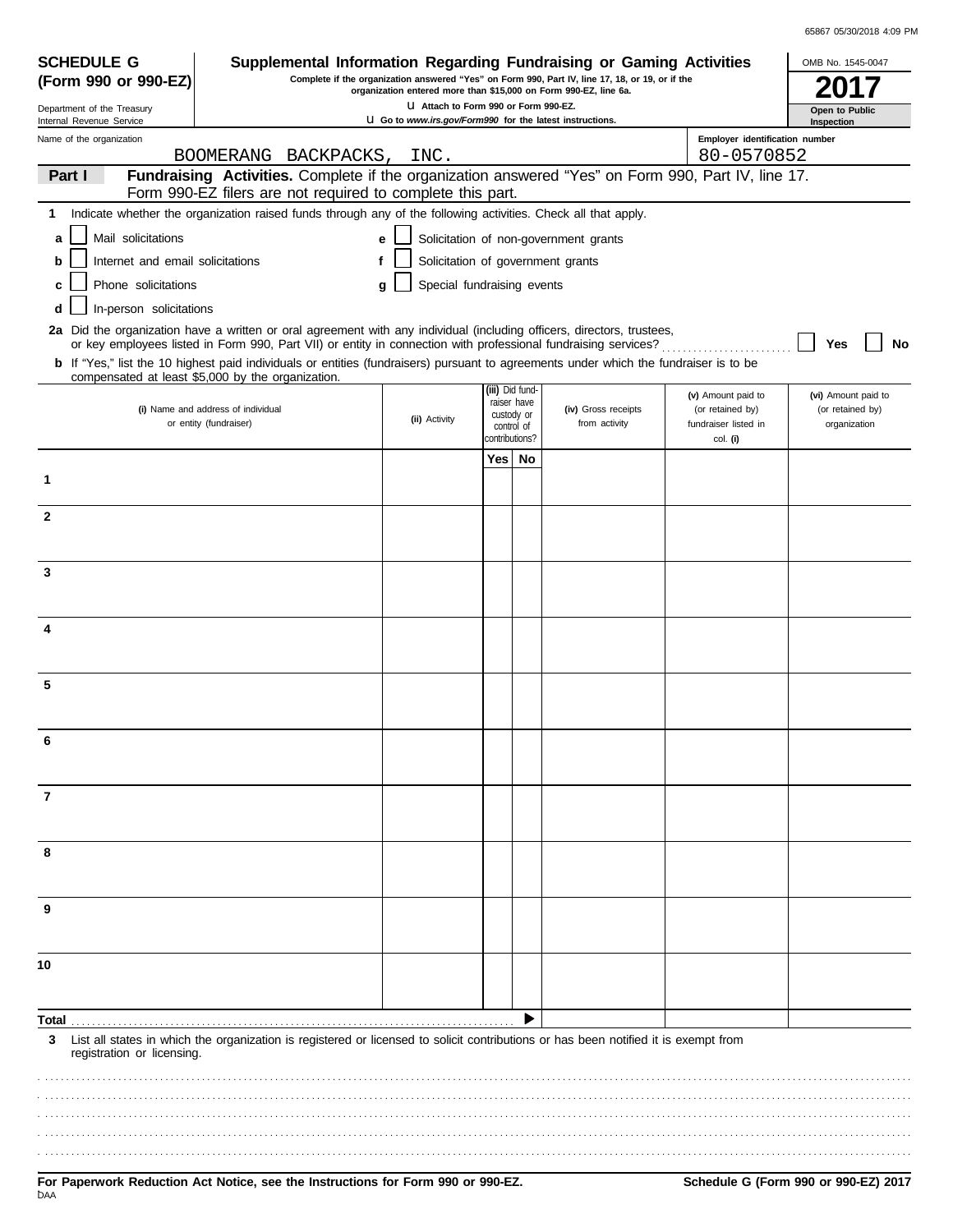**Part II Fundraising Events.** Complete if the organization answered "Yes" on Form 990, Part IV, line 18, or reported more gross receipts greater than \$5,000. than \$15,000 of fundraising event contributions and gross income on Form 990-EZ, lines 1 and 6b. List events with

|          |          |                                                                           | (a) Event #1<br>FUNDRAISER<br>(event type)                                                                                                    | $(b)$ Event #2<br>OUTING<br>GOLF<br>(event type) | (c) Other events<br>T<br>(total number) | (d) Total events<br>(add col. (a) through<br>$col.$ (c)) |  |  |  |
|----------|----------|---------------------------------------------------------------------------|-----------------------------------------------------------------------------------------------------------------------------------------------|--------------------------------------------------|-----------------------------------------|----------------------------------------------------------|--|--|--|
| Revenue  |          | 1 Gross receipts                                                          | 29,396                                                                                                                                        | 20,862                                           | 13,758                                  | 64,016                                                   |  |  |  |
|          |          | 2 Less: Contributions<br>3 Gross income (line 1 minus<br>line 2) <u> </u> | 29,396                                                                                                                                        | 20,862                                           | 13,758                                  | 64,016                                                   |  |  |  |
|          |          | 4 Cash prizes                                                             |                                                                                                                                               |                                                  |                                         |                                                          |  |  |  |
|          |          | 5 Noncash prizes                                                          |                                                                                                                                               |                                                  |                                         |                                                          |  |  |  |
| Expenses |          | 6 Rent/facility costs                                                     |                                                                                                                                               |                                                  |                                         |                                                          |  |  |  |
| Direct   |          | 7 Food and beverages                                                      |                                                                                                                                               |                                                  |                                         |                                                          |  |  |  |
|          |          | 8 Entertainment                                                           |                                                                                                                                               |                                                  |                                         |                                                          |  |  |  |
|          |          | 9 Other direct expenses                                                   | 3,075                                                                                                                                         | 3,071                                            | 1,496                                   | 7,642                                                    |  |  |  |
|          |          |                                                                           |                                                                                                                                               |                                                  |                                         | $\frac{7,642}{56,374}$                                   |  |  |  |
|          | Part III |                                                                           | Gaming. Complete if the organization answered "Yes" on Form 990, Part IV, line 19, or reported more<br>than \$15,000 on Form 990-EZ, line 6a. |                                                  |                                         |                                                          |  |  |  |
| Revenue  |          |                                                                           | (a) Bingo                                                                                                                                     | (b) Pull tabs/instant<br>bingo/progressive bingo | (c) Other gaming                        | (d) Total gaming (add<br>col. (a) through col. (c))      |  |  |  |
|          |          | 1 Gross revenue                                                           |                                                                                                                                               |                                                  |                                         |                                                          |  |  |  |
|          |          |                                                                           |                                                                                                                                               |                                                  |                                         |                                                          |  |  |  |
| Expenses |          | 2 Cash prizes                                                             |                                                                                                                                               |                                                  |                                         |                                                          |  |  |  |
|          |          | 3 Noncash prizes                                                          |                                                                                                                                               |                                                  |                                         |                                                          |  |  |  |
| Direct   |          | 4 Rent/facility costs                                                     |                                                                                                                                               |                                                  |                                         |                                                          |  |  |  |
|          |          | 5 Other direct expenses                                                   |                                                                                                                                               | %                                                | Yes<br>$\%$                             |                                                          |  |  |  |
|          |          | 6 Volunteer labor                                                         | No                                                                                                                                            | <b>Yes</b><br>No                                 | No                                      |                                                          |  |  |  |
|          |          |                                                                           |                                                                                                                                               |                                                  |                                         |                                                          |  |  |  |
|          |          |                                                                           |                                                                                                                                               |                                                  |                                         |                                                          |  |  |  |
| 9        |          | <b>b</b> If "No," explain:                                                | Enter the state(s) in which the organization conducts gaming activities:                                                                      |                                                  |                                         | Yes<br>No                                                |  |  |  |
|          |          | <b>b</b> If "Yes," explain:                                               |                                                                                                                                               |                                                  |                                         | Yes<br>No                                                |  |  |  |
|          |          |                                                                           |                                                                                                                                               |                                                  |                                         |                                                          |  |  |  |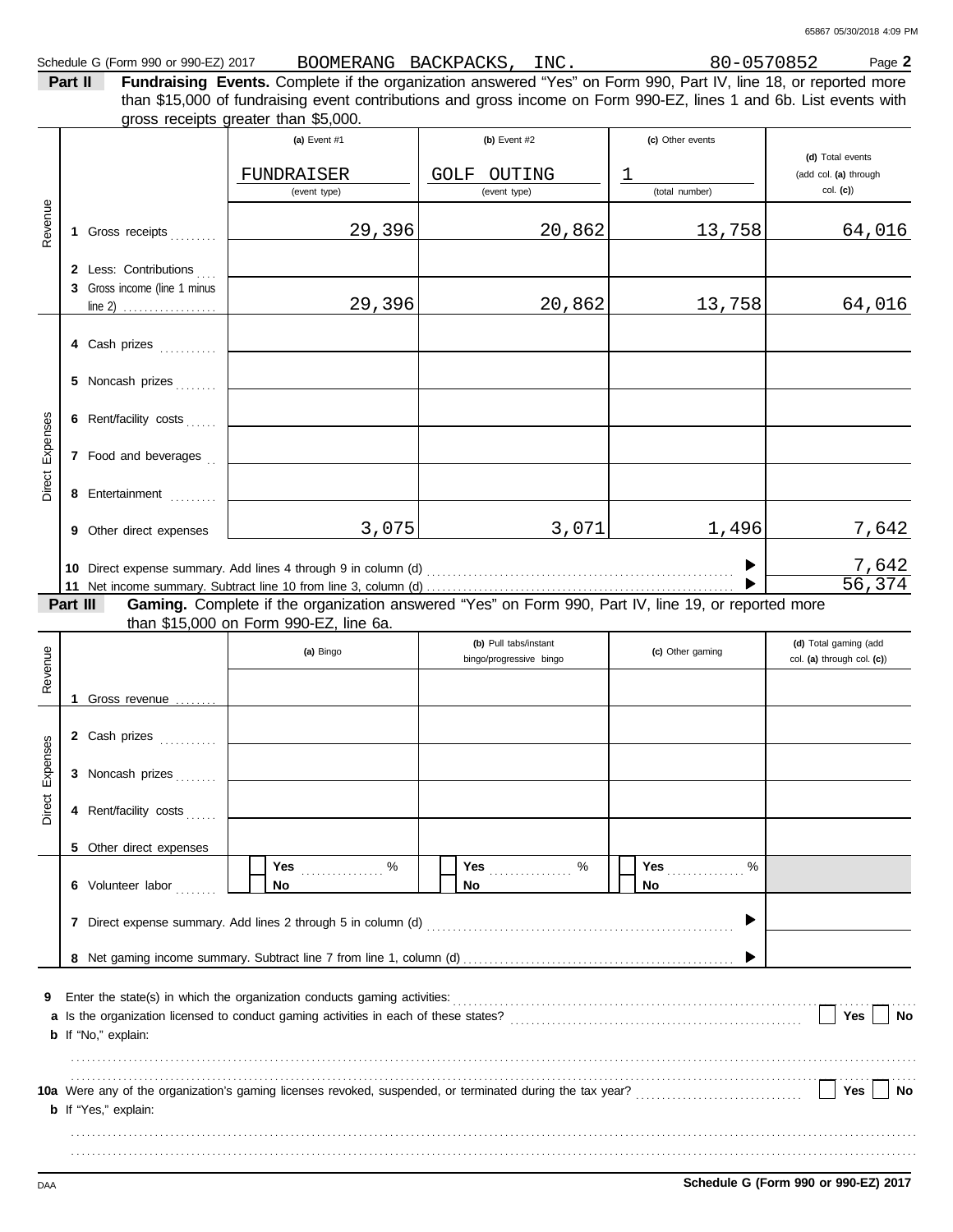|         | Schedule G (Form 990 or 990-EZ) 2017                                                                                                                                                                                                 |          |                        | BOOMERANG BACKPACKS, INC.                                                                                  | 80-0570852 |     | Page 3   |
|---------|--------------------------------------------------------------------------------------------------------------------------------------------------------------------------------------------------------------------------------------|----------|------------------------|------------------------------------------------------------------------------------------------------------|------------|-----|----------|
| 11      |                                                                                                                                                                                                                                      |          |                        |                                                                                                            |            | Yes | No       |
| 12      | Is the organization a grantor, beneficiary or trustee of a trust, or a member of a partnership or other entity                                                                                                                       |          |                        |                                                                                                            |            |     |          |
|         |                                                                                                                                                                                                                                      |          |                        |                                                                                                            |            | Yes | No       |
| 13      | Indicate the percentage of gaming activity conducted in:                                                                                                                                                                             |          |                        |                                                                                                            |            |     |          |
| a       |                                                                                                                                                                                                                                      |          |                        |                                                                                                            | 13a        |     | %        |
| b       | An outside facility <b>contained a set of the contract of the contract of the contract of the contract of the contract of the contract of the contract of the contract of the contract of the contract of the contract of the co</b> |          |                        |                                                                                                            | 13b        |     | $\%$     |
| 14      | Enter the name and address of the person who prepares the organization's gaming/special events books and                                                                                                                             |          |                        |                                                                                                            |            |     |          |
|         | records:                                                                                                                                                                                                                             |          |                        |                                                                                                            |            |     |          |
|         |                                                                                                                                                                                                                                      |          |                        |                                                                                                            |            |     |          |
|         |                                                                                                                                                                                                                                      |          |                        |                                                                                                            |            |     |          |
|         |                                                                                                                                                                                                                                      |          |                        |                                                                                                            |            |     |          |
|         | Address <b>u</b>                                                                                                                                                                                                                     |          |                        |                                                                                                            |            |     |          |
|         |                                                                                                                                                                                                                                      |          |                        |                                                                                                            |            |     |          |
| 15a     | Does the organization have a contract with a third party from whom the organization receives gaming                                                                                                                                  |          |                        |                                                                                                            |            |     |          |
|         |                                                                                                                                                                                                                                      |          |                        |                                                                                                            |            | Yes | No       |
| b       |                                                                                                                                                                                                                                      |          |                        |                                                                                                            |            |     |          |
|         |                                                                                                                                                                                                                                      |          |                        |                                                                                                            |            |     |          |
| c       | If "Yes," enter name and address of the third party:                                                                                                                                                                                 |          |                        |                                                                                                            |            |     |          |
|         |                                                                                                                                                                                                                                      |          |                        |                                                                                                            |            |     |          |
|         |                                                                                                                                                                                                                                      |          |                        |                                                                                                            |            |     |          |
|         |                                                                                                                                                                                                                                      |          |                        |                                                                                                            |            |     |          |
|         | Address <b>u</b>                                                                                                                                                                                                                     |          |                        |                                                                                                            |            |     |          |
| 16      | Gaming manager information:                                                                                                                                                                                                          |          |                        |                                                                                                            |            |     |          |
|         |                                                                                                                                                                                                                                      |          |                        |                                                                                                            |            |     |          |
|         |                                                                                                                                                                                                                                      |          |                        |                                                                                                            |            |     |          |
|         |                                                                                                                                                                                                                                      |          |                        |                                                                                                            |            |     |          |
|         |                                                                                                                                                                                                                                      |          |                        |                                                                                                            |            |     |          |
|         |                                                                                                                                                                                                                                      |          |                        |                                                                                                            |            |     |          |
|         | Description of services provided <b>u</b> electron and contact the contact of services provided <b>u</b>                                                                                                                             |          |                        |                                                                                                            |            |     |          |
|         |                                                                                                                                                                                                                                      |          |                        |                                                                                                            |            |     |          |
|         | Director/officer                                                                                                                                                                                                                     | Employee | Independent contractor |                                                                                                            |            |     |          |
|         |                                                                                                                                                                                                                                      |          |                        |                                                                                                            |            |     |          |
| 17      | Mandatory distributions:                                                                                                                                                                                                             |          |                        |                                                                                                            |            |     |          |
| a       | Is the organization required under state law to make charitable distributions from the gaming proceeds to                                                                                                                            |          |                        |                                                                                                            |            |     |          |
|         |                                                                                                                                                                                                                                      |          |                        |                                                                                                            |            |     | Yes   No |
| b       | Enter the amount of distributions required under state law to be distributed to other exempt organizations or                                                                                                                        |          |                        |                                                                                                            |            |     |          |
|         | spent in the organization's own exempt activities during the tax year $\mathbf u$                                                                                                                                                    |          | - \$                   |                                                                                                            |            |     |          |
| Part IV |                                                                                                                                                                                                                                      |          |                        | Supplemental Information. Provide the explanations required by Part I, line 2b, columns (iii) and (v); and |            |     |          |
|         | See instructions.                                                                                                                                                                                                                    |          |                        | Part III, lines 9, 9b, 10b, 15b, 15c, 16, and 17b, as applicable. Also provide any additional information. |            |     |          |
|         |                                                                                                                                                                                                                                      |          |                        |                                                                                                            |            |     |          |
|         |                                                                                                                                                                                                                                      |          |                        |                                                                                                            |            |     |          |
|         |                                                                                                                                                                                                                                      |          |                        |                                                                                                            |            |     |          |
|         |                                                                                                                                                                                                                                      |          |                        |                                                                                                            |            |     |          |
|         |                                                                                                                                                                                                                                      |          |                        |                                                                                                            |            |     |          |
|         |                                                                                                                                                                                                                                      |          |                        |                                                                                                            |            |     |          |
|         |                                                                                                                                                                                                                                      |          |                        |                                                                                                            |            |     |          |
|         |                                                                                                                                                                                                                                      |          |                        |                                                                                                            |            |     |          |
|         |                                                                                                                                                                                                                                      |          |                        |                                                                                                            |            |     |          |
|         |                                                                                                                                                                                                                                      |          |                        |                                                                                                            |            |     |          |
|         |                                                                                                                                                                                                                                      |          |                        |                                                                                                            |            |     |          |
|         |                                                                                                                                                                                                                                      |          |                        |                                                                                                            |            |     |          |
|         |                                                                                                                                                                                                                                      |          |                        |                                                                                                            |            |     |          |
|         |                                                                                                                                                                                                                                      |          |                        |                                                                                                            |            |     |          |

Schedule G (Form 990 or 990-EZ) 2017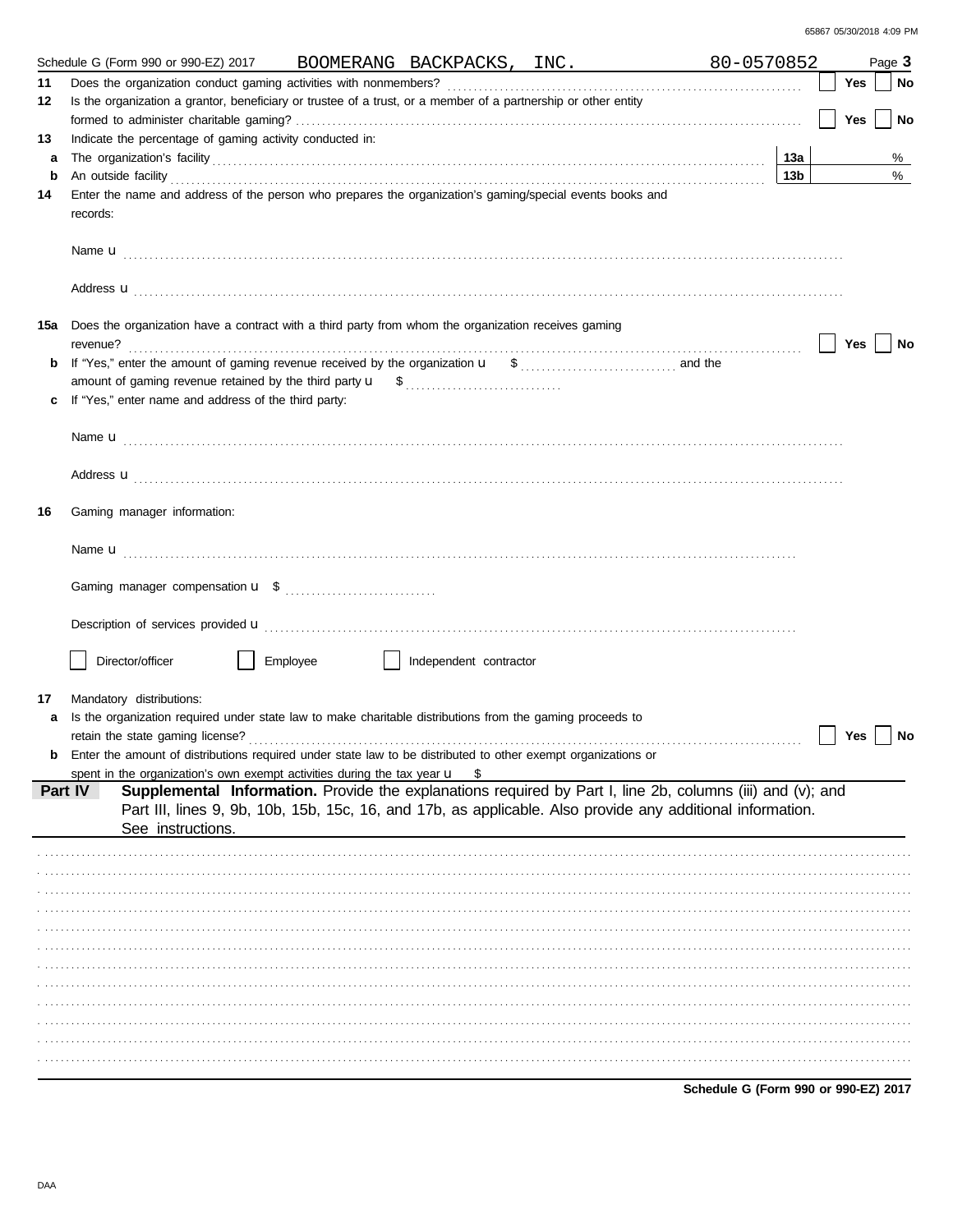| Supplemental Information to Form 990 or 990-EZ<br><b>SCHEDULE O</b><br>(Form 990 or 990-EZ)<br>Complete to provide information for responses to specific questions on<br>Form 990 or 990-EZ or to provide any additional information.<br>u Attach to Form 990 or 990-EZ. |                                                                                                                           |                                       |                              |  |  |
|--------------------------------------------------------------------------------------------------------------------------------------------------------------------------------------------------------------------------------------------------------------------------|---------------------------------------------------------------------------------------------------------------------------|---------------------------------------|------------------------------|--|--|
| Department of the Treasury<br>Internal Revenue Service                                                                                                                                                                                                                   | u Go to www.irs.gov/Form990 for the latest information.                                                                   |                                       | Open to Public<br>Inspection |  |  |
| Name of the organization                                                                                                                                                                                                                                                 |                                                                                                                           | <b>Employer identification number</b> |                              |  |  |
|                                                                                                                                                                                                                                                                          | BOOMERANG BACKPACKS,<br>INC.                                                                                              | 80-0570852                            |                              |  |  |
|                                                                                                                                                                                                                                                                          | FORM 990, PART I, LINE 6                                                                                                  |                                       |                              |  |  |
|                                                                                                                                                                                                                                                                          | HELP PACK BACKPACKS, DISTRIBUTE BACKPACKS, PICK-UP BACKPACKS                                                              |                                       |                              |  |  |
|                                                                                                                                                                                                                                                                          | FORM 990, PART VI, LINE 11B - ORGANIZATION'S PROCESS TO REVIEW FORM 990<br>FORM 990 REVIEWED AND APPROVED PRIOR TO FILING |                                       |                              |  |  |
|                                                                                                                                                                                                                                                                          | FORM 990, PART VI, LINE 12C - ENFORCEMENT OF CONFLICTS POLICY<br>REVIEW POLICY AT ANNUAL MEETING                          |                                       |                              |  |  |
| AS REQUESTED                                                                                                                                                                                                                                                             |                                                                                                                           |                                       |                              |  |  |
|                                                                                                                                                                                                                                                                          |                                                                                                                           |                                       |                              |  |  |
|                                                                                                                                                                                                                                                                          |                                                                                                                           |                                       |                              |  |  |
|                                                                                                                                                                                                                                                                          |                                                                                                                           |                                       |                              |  |  |
|                                                                                                                                                                                                                                                                          |                                                                                                                           |                                       |                              |  |  |
|                                                                                                                                                                                                                                                                          |                                                                                                                           |                                       |                              |  |  |
|                                                                                                                                                                                                                                                                          |                                                                                                                           |                                       |                              |  |  |
|                                                                                                                                                                                                                                                                          |                                                                                                                           |                                       |                              |  |  |
|                                                                                                                                                                                                                                                                          |                                                                                                                           |                                       |                              |  |  |
|                                                                                                                                                                                                                                                                          |                                                                                                                           |                                       |                              |  |  |
|                                                                                                                                                                                                                                                                          |                                                                                                                           |                                       |                              |  |  |
|                                                                                                                                                                                                                                                                          |                                                                                                                           |                                       |                              |  |  |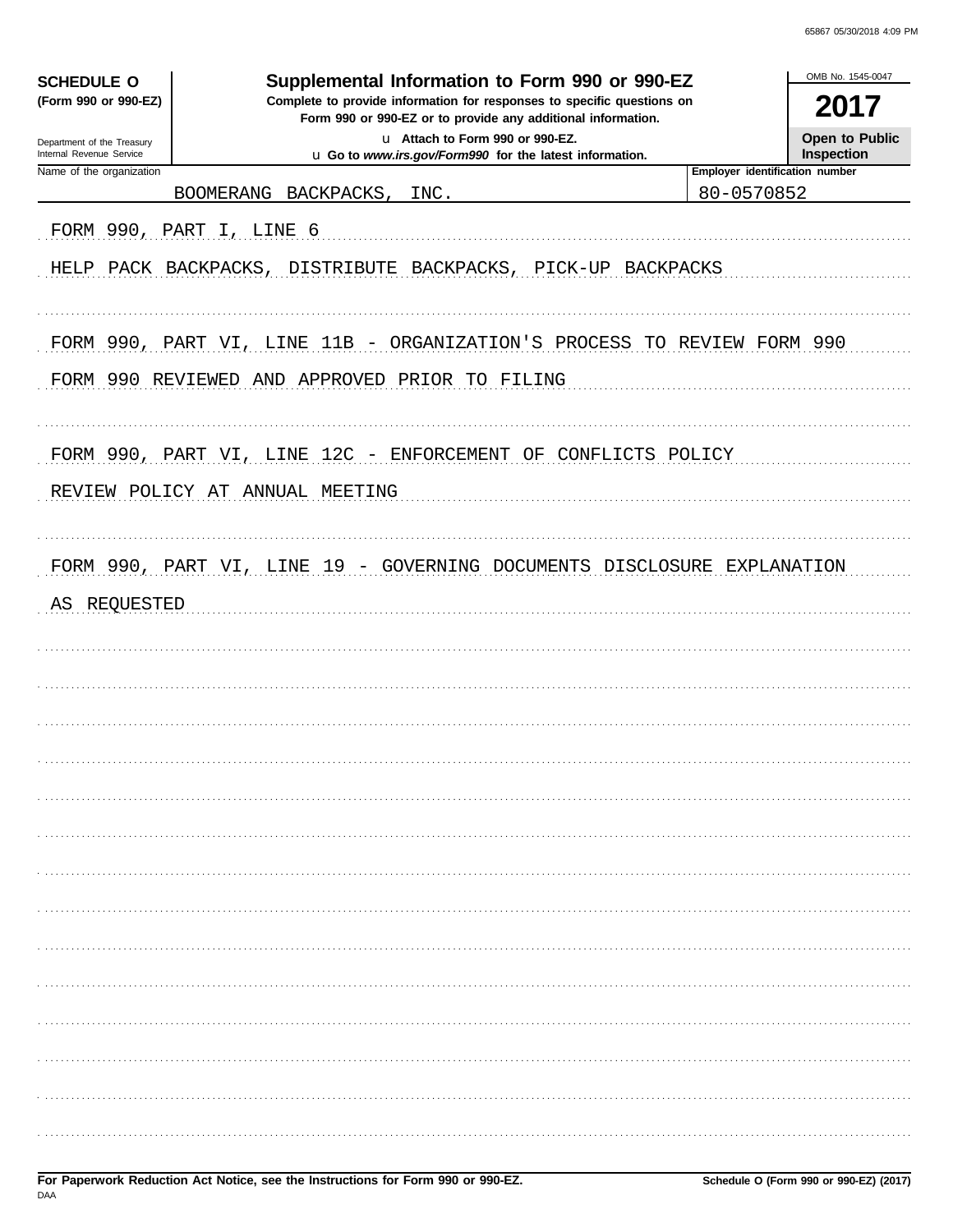**NP-20** State Form 51062

(R8 / 8-17)

#### **Indiana Department of Revenue Indiana Nonprofit Organization's Annual Report**

**For the Calendar Year or Fiscal Year**

**Beginning**  $\frac{01}{01}$   $\frac{01}{2017}$  and Ending  $\frac{12}{31}$   $\frac{31}{2017}$ 

Amended Report Final Report: Indicate Date Closed

Check if: Change of Address

**MM/DD/YYYY**

**MM/DD/YYYY**

**Due on the 15th day of the 5th month following the end of the tax year. NO FEE REQUIRED.**

| Name of Organization                                                                                                                                                                                                                                                                                                                                                                                                                                                                                                              |                                                                                                                                                                                                                                                                                                               |          |                            | Telephone Number                       |  |  |  |
|-----------------------------------------------------------------------------------------------------------------------------------------------------------------------------------------------------------------------------------------------------------------------------------------------------------------------------------------------------------------------------------------------------------------------------------------------------------------------------------------------------------------------------------|---------------------------------------------------------------------------------------------------------------------------------------------------------------------------------------------------------------------------------------------------------------------------------------------------------------|----------|----------------------------|----------------------------------------|--|--|--|
| BOOMERANG BACKPACKS,                                                                                                                                                                                                                                                                                                                                                                                                                                                                                                              | INC.                                                                                                                                                                                                                                                                                                          |          |                            |                                        |  |  |  |
| Address                                                                                                                                                                                                                                                                                                                                                                                                                                                                                                                           |                                                                                                                                                                                                                                                                                                               |          | Enter 2-Digit County Code  | Indiana Taxpayer Identification Number |  |  |  |
| 4616 E DUPONT ROAD RM/STE C                                                                                                                                                                                                                                                                                                                                                                                                                                                                                                       |                                                                                                                                                                                                                                                                                                               | 57       |                            | 0139152130 000                         |  |  |  |
| City                                                                                                                                                                                                                                                                                                                                                                                                                                                                                                                              | <b>State</b>                                                                                                                                                                                                                                                                                                  | Zip Code |                            | Federal Identification Number          |  |  |  |
| FORT WAYNE                                                                                                                                                                                                                                                                                                                                                                                                                                                                                                                        | ΙN                                                                                                                                                                                                                                                                                                            | 46825    |                            | 80 0570852                             |  |  |  |
| Printed Name of Person to Contact                                                                                                                                                                                                                                                                                                                                                                                                                                                                                                 |                                                                                                                                                                                                                                                                                                               |          | Contact's Telephone Number |                                        |  |  |  |
| MARK COCKROFT                                                                                                                                                                                                                                                                                                                                                                                                                                                                                                                     |                                                                                                                                                                                                                                                                                                               |          |                            |                                        |  |  |  |
| If you are filing a federal return, attach a completed copy of Form 990, 990EZ, or 990PF.<br>Note: If your organization has unrelated business income of more than \$1,000 as defined under Section 513 of the Internal Revenue Code, you                                                                                                                                                                                                                                                                                         |                                                                                                                                                                                                                                                                                                               |          |                            |                                        |  |  |  |
| must also file Form IT-20NP.                                                                                                                                                                                                                                                                                                                                                                                                                                                                                                      |                                                                                                                                                                                                                                                                                                               |          |                            |                                        |  |  |  |
| <b>Current Information</b>                                                                                                                                                                                                                                                                                                                                                                                                                                                                                                        |                                                                                                                                                                                                                                                                                                               |          |                            |                                        |  |  |  |
| 1. Have any changes not previously reported to the Department been made in your governing instruments, (e.g.) articles of incorporation,<br>bylaws, or other instruments of similar importance? If yes, attach a detailed description of changes.<br>2. Indicate number of years your organization has been in continuous existence.<br>8<br>3. Attach a schedule, listing the names, titles and addresses of your current officers.<br>SEE STATEMENT 1<br>4. Briefly describe the purpose or mission of your organization below. |                                                                                                                                                                                                                                                                                                               |          |                            |                                        |  |  |  |
| SEE<br>STATEMENT 2                                                                                                                                                                                                                                                                                                                                                                                                                                                                                                                |                                                                                                                                                                                                                                                                                                               |          |                            |                                        |  |  |  |
|                                                                                                                                                                                                                                                                                                                                                                                                                                                                                                                                   |                                                                                                                                                                                                                                                                                                               |          |                            |                                        |  |  |  |
|                                                                                                                                                                                                                                                                                                                                                                                                                                                                                                                                   |                                                                                                                                                                                                                                                                                                               |          |                            |                                        |  |  |  |
| Email Address: the contract of the contract of the contract of the contract of the contract of the contract of the contract of the contract of the contract of the contract of the contract of the contract of the contract of                                                                                                                                                                                                                                                                                                    |                                                                                                                                                                                                                                                                                                               |          |                            |                                        |  |  |  |
| is true, complete, and correct.                                                                                                                                                                                                                                                                                                                                                                                                                                                                                                   | I declare under the penalties of perjury that I have examined this return, including all attachments, and to the best of my knowledge and belief, it                                                                                                                                                          |          |                            |                                        |  |  |  |
|                                                                                                                                                                                                                                                                                                                                                                                                                                                                                                                                   |                                                                                                                                                                                                                                                                                                               |          |                            |                                        |  |  |  |
| Signature of Officer or Trustee                                                                                                                                                                                                                                                                                                                                                                                                                                                                                                   |                                                                                                                                                                                                                                                                                                               | Title    | <b>DIRECTOR</b>            | Date                                   |  |  |  |
|                                                                                                                                                                                                                                                                                                                                                                                                                                                                                                                                   |                                                                                                                                                                                                                                                                                                               |          |                            |                                        |  |  |  |
| MARK COCKROFT<br>Name of Person(s) to Contact                                                                                                                                                                                                                                                                                                                                                                                                                                                                                     |                                                                                                                                                                                                                                                                                                               |          | Daytime Telephone Number   |                                        |  |  |  |
|                                                                                                                                                                                                                                                                                                                                                                                                                                                                                                                                   |                                                                                                                                                                                                                                                                                                               |          |                            |                                        |  |  |  |
| <b>Important:</b> Please submit this completed form and/or extension to:<br>Indiana Department of Revenue, Tax Administration<br>P.O. Box 6481<br>Indianapolis, IN 46206-6481<br>Telephone: (317) 232-0129                                                                                                                                                                                                                                                                                                                        |                                                                                                                                                                                                                                                                                                               |          |                            |                                        |  |  |  |
| <b>Extensions of Time to File</b>                                                                                                                                                                                                                                                                                                                                                                                                                                                                                                 |                                                                                                                                                                                                                                                                                                               |          |                            |                                        |  |  |  |
| The Department recognizes the Internal Revenue Service application for automatic extension of time to file, Form 8868. Please forward a copy of<br>your federal extension, identified with your Nonprofit Taxpayer Identification Number (TID), to the Indiana Department of Revenue, Tax<br>Administration by the original due date to prevent cancellation of your sales tax exemption. Always indicate your Indiana Taxpayer Identification<br>number on your request for an extension of time to file.                        |                                                                                                                                                                                                                                                                                                               |          |                            |                                        |  |  |  |
| Reports post marked within thirty (30) days after the federal extension due date, as requested on Federal Form 8868, will be considered as timely<br>filed. A copy of the federal extension must also be attached to the Indiana report. In the event that a federal extension is not needed, a taxpayer may<br>request in writing an Indiana extension of time to file from the: Indiana Department of Revenue, Tax Administration, P.O. Box 6481, Indianapolis,<br>IN 46206-6481, (317) 232-0129.                               |                                                                                                                                                                                                                                                                                                               |          |                            |                                        |  |  |  |
|                                                                                                                                                                                                                                                                                                                                                                                                                                                                                                                                   | If Form NP-20 or extension is not timely filed, the taxpayer will be notified by the Department pursuant to I.C. 6-2.5-5-21(d), to file Form NP-20. If<br>within sixty (60) days after receiving such notice the taxpayer does not file Form NP-20, the taxpayer's exemption from sales tax will be canceled. |          |                            |                                        |  |  |  |